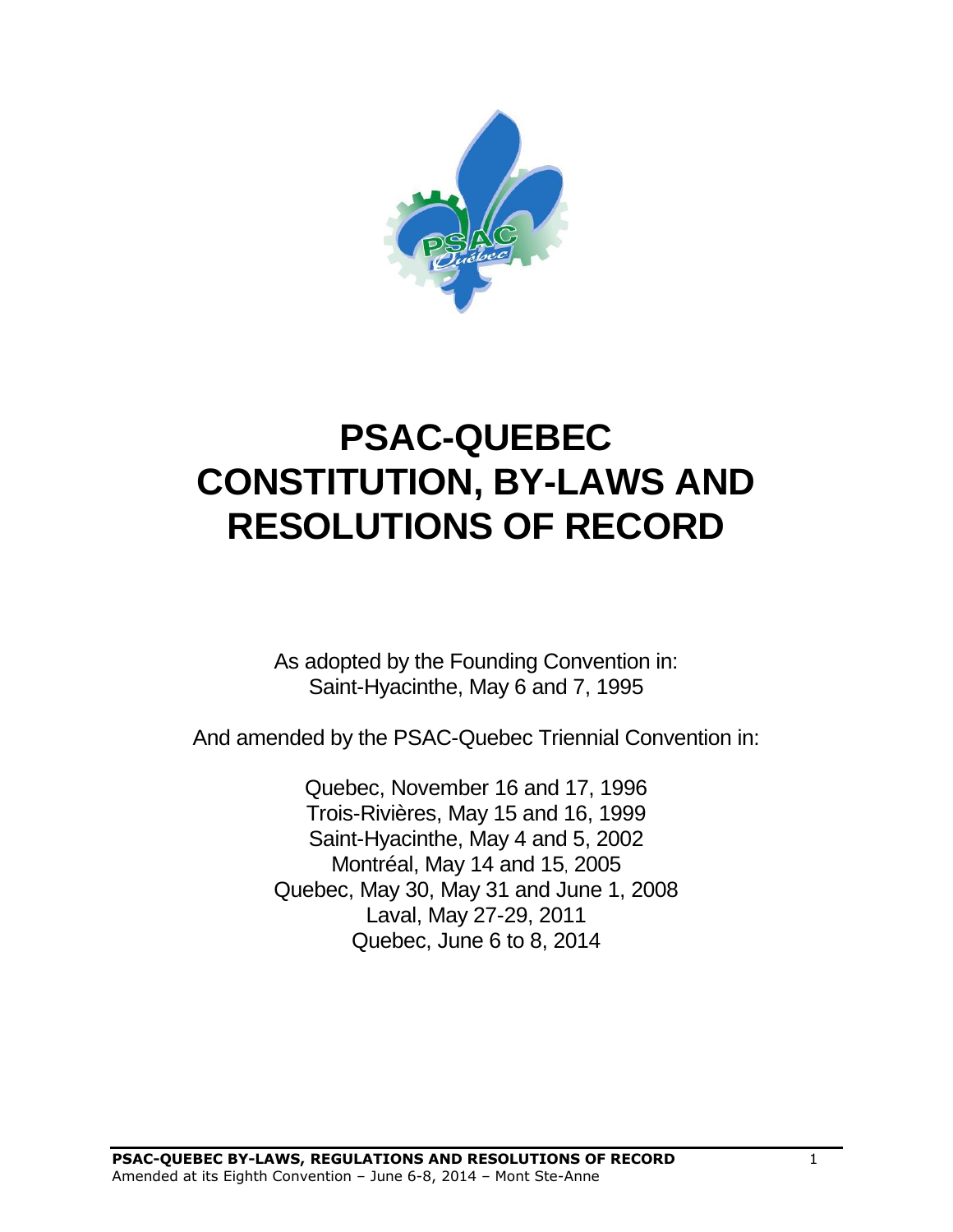# **TABLE OF CONTENTS**

# Table of Contents

| <b>BY-LAW1</b>        |                                                                                      |  |  |  |
|-----------------------|--------------------------------------------------------------------------------------|--|--|--|
| <b>BY-LAW2</b>        |                                                                                      |  |  |  |
| BY-LAW 3              |                                                                                      |  |  |  |
| <b>BY-LAW4</b>        |                                                                                      |  |  |  |
| <b>BY-LAW 5</b>       | <b>QUEBEC COUNCIL MEMBERS' ROLES AND RESPONSIBILITIES 11</b>                         |  |  |  |
| <b>BY-LAW 6</b>       |                                                                                      |  |  |  |
| <b>BY-LAW 7</b>       | REPRESENTATION AND VOTING AT THE PSAC-QUEBEC TRIENNIAL                               |  |  |  |
| <b>BY-LAW 8</b>       |                                                                                      |  |  |  |
| BY-LAW 9              |                                                                                      |  |  |  |
| BY-LAW 10             |                                                                                      |  |  |  |
| <b>BY-LAW11</b>       |                                                                                      |  |  |  |
| BY-LAW 12             |                                                                                      |  |  |  |
| BY-LAW 13             |                                                                                      |  |  |  |
| <b>BY-LAW 14</b>      |                                                                                      |  |  |  |
| <b>BY-LAW 15</b>      |                                                                                      |  |  |  |
| BY-LAW 16             |                                                                                      |  |  |  |
| <b>SCHEDULE A</b>     | 23                                                                                   |  |  |  |
| <b>REGULATIONS 23</b> |                                                                                      |  |  |  |
| <b>SCHEDULE B</b>     | 24                                                                                   |  |  |  |
|                       |                                                                                      |  |  |  |
|                       | <b>REGULATION 1 FINANCIAL REGULATIONS GOVERNING THE ACTIVITIES OF QUEBEC COUNCIL</b> |  |  |  |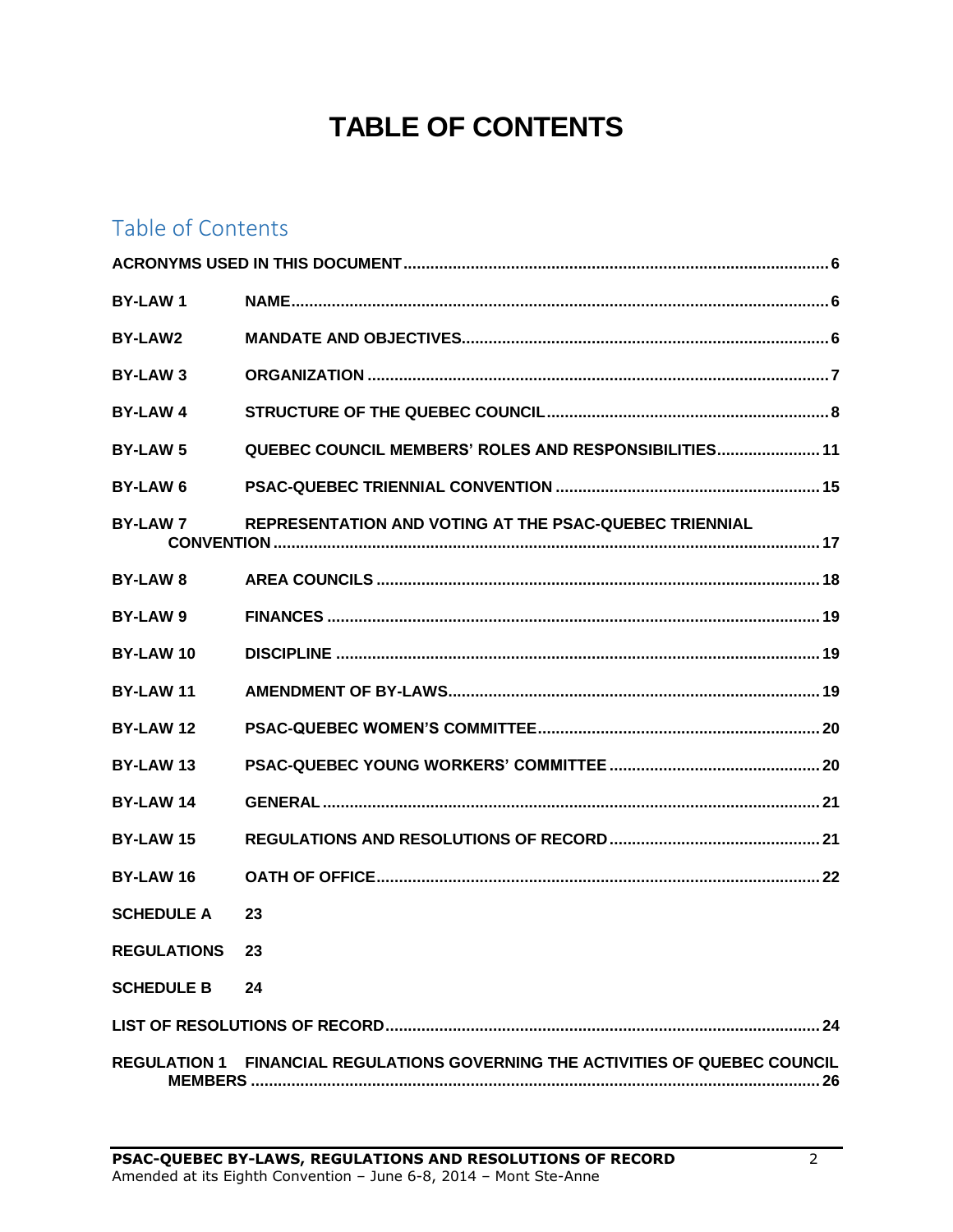|                      | REGULATION 2 GUIDELINES GOVERNING THE PSAC-QUEBEC RESERVE FUND 28           |  |
|----------------------|-----------------------------------------------------------------------------|--|
|                      | REGULATION 3 CALL FOR NOMINATIONS FOR REGIONAL EXECUTIVE VICE-PRESIDENT AND |  |
|                      | REGULATION 4 ISSUES AND RESOLUTIONS NOT DEALT WITH BY THE PSAC-QUEBEC       |  |
|                      |                                                                             |  |
|                      |                                                                             |  |
|                      |                                                                             |  |
|                      | <b>REGULATION 8 VOLUNTARY MEMBERSHIP OF MEMBERS AND LOCALS IN OTHER</b>     |  |
|                      |                                                                             |  |
|                      |                                                                             |  |
|                      | REGULATION 11 PRODUCTS AND SERVICES PURCHASED BY PSAC-QUEBEC  42            |  |
|                      | REGULATION 12 REPRESENTATION OF THE QUEBEC COUNCIL AT THE PSAC TRIENNIAL    |  |
| <b>SCHEDULE B</b> 45 |                                                                             |  |
|                      |                                                                             |  |
|                      |                                                                             |  |
|                      |                                                                             |  |
|                      |                                                                             |  |
|                      |                                                                             |  |
|                      |                                                                             |  |
| 2005/G-4A            | <b>QUEBEC'S EAU SECOURS COALITION FOR RESPONSIBLE WATER</b>                 |  |
|                      |                                                                             |  |
|                      |                                                                             |  |
|                      |                                                                             |  |
|                      |                                                                             |  |
|                      | 2005 G-1A AND 2001 G-121 ADOPTION OF FEDERAL ANTI-SCAB LEGISLATION 49       |  |
| 2008 G-11            | AMENDMENT TO THE CANADA LABOUR CODE (ANTI-SCAB LEGISLATION)  49             |  |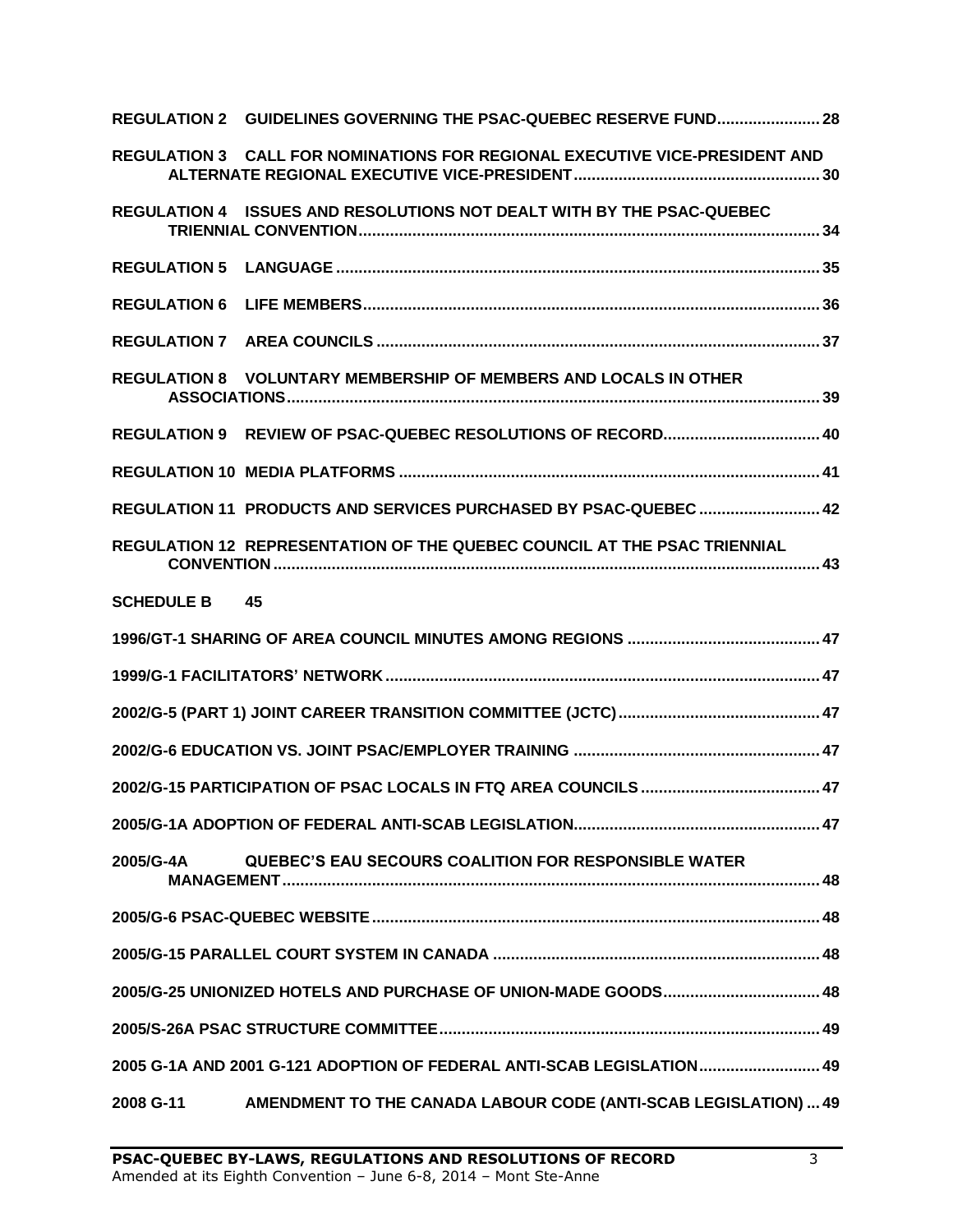|           | 2008 G-27  |                                                                                                                                        |  |
|-----------|------------|----------------------------------------------------------------------------------------------------------------------------------------|--|
|           |            | 2008 G-32 (PART 1) FINANCIAL CRISIS AFFECTING POSTSECONDARY EDUCATION  50                                                              |  |
|           |            |                                                                                                                                        |  |
|           |            |                                                                                                                                        |  |
|           |            | 2008 G-35 SECURITY AND PROSPERITY PARTNERSHIP OF NORTH AMERICA (SPP) 50                                                                |  |
|           |            |                                                                                                                                        |  |
| 2008      |            | G-12 ENVIRONMENTAL RESPONSIBILITY AT PSAC-QUEBEC ACTIVITIES 51                                                                         |  |
| 2008      |            |                                                                                                                                        |  |
| 2011      |            | <b>G-119A PROTECTIVE REASSIGNMENT OF PREGNANT OR BREASTFEEDING WORKERS -</b><br>AMENDMENT TO THE OCCUPATIONAL HEALTH AND SAFETY ACT 51 |  |
|           | 2011-G-44  | <b>IMPROVED EMPLOYMENT INSURANCE FOR ILL WORKERS  51</b>                                                                               |  |
|           |            |                                                                                                                                        |  |
|           |            |                                                                                                                                        |  |
|           |            | 2011 G-104 COMMISSION OF INQUIRY INTO THE CONSTRUCTION INDUSTRY  52                                                                    |  |
|           | 2011 G-112 | INTEGRATED OCCUPATIONAL HEALTH AND SAFETY MANAGEMENT SYSTEM                                                                            |  |
|           | 2011 G-116 | INCREASE IN THE NUMBER OF OCCUPATIONAL HEALTH AND SAFETY                                                                               |  |
|           |            |                                                                                                                                        |  |
| 2011 G-19 |            | <b>CAMPAIGN AGAINST PRIVATIZATION OF OUR PUBLIC WATER SYSTEMS</b><br>WITHIN THE COMPREHENSIVE ECONOMIC AND TRADE AGREEMENTS (CETA) 53  |  |
|           |            |                                                                                                                                        |  |
|           | 2011 G-55  | RESOLUTION FOR THE FTQ "UNE RETRAITE À L'ABRI DES SOUCIS" (A                                                                           |  |
|           |            |                                                                                                                                        |  |
|           |            |                                                                                                                                        |  |
|           |            |                                                                                                                                        |  |
|           |            |                                                                                                                                        |  |
|           | 2011 G-136 |                                                                                                                                        |  |
|           | 2011 G-38  | <b>REVIEW OF INCOME TAX FOR INDIVIDUALS AND PRIVATE BUSINESS 54</b>                                                                    |  |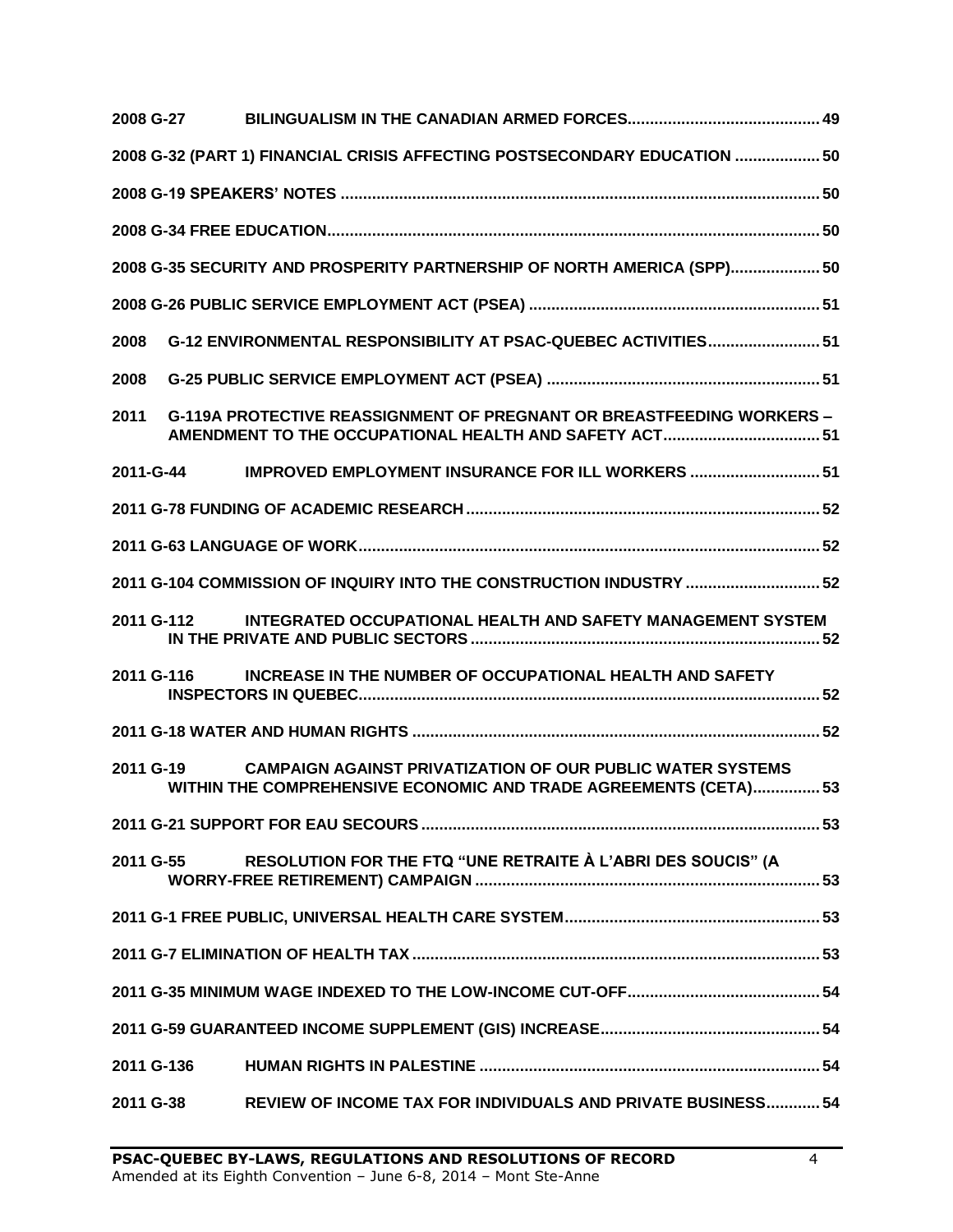| 2011 G-12         |                                                                               |  |
|-------------------|-------------------------------------------------------------------------------|--|
| 2011 G-25         |                                                                               |  |
|                   | 2011 G-31A PUTTING OUR ECONOMY TO WORK FOR THE PUBLIC AND FOR COMMUNITIES  55 |  |
| 2011 G-56         |                                                                               |  |
| 2011 G-76         |                                                                               |  |
|                   |                                                                               |  |
| 2011 G-84         | TRAINING ON SECTION 11(8)(A) OF THE PSAC CONSTITUTION 56                      |  |
| 2014 G-1          |                                                                               |  |
| 2014 G-3          |                                                                               |  |
| 2014 G-13         |                                                                               |  |
| 2014 G-23         | <b>CREATION OF A STANDING COMMITTEE ON PENSIONS ON THE PSAC NBOD57</b>        |  |
| 2014 G-24         |                                                                               |  |
|                   | 2014 G-29A UNION LEAVE FOR MEMBERS WITH PRECARIOUS AND ATYPICAL WORKING       |  |
| 2014 G-4A         |                                                                               |  |
| 2014 G-7          |                                                                               |  |
| 2014 G-15         |                                                                               |  |
| 2014 G-16         |                                                                               |  |
| 2014 G-37         |                                                                               |  |
| 2014 G-38         | TRAINING FOR MEMBERS IN THE UNIVERSITY SECTOR  58                             |  |
| 2014 G-43         | <b>MAKING UNION EDUCATION AVAILABLE TO COMMUNITY GROUPS 58</b>                |  |
| 2014 G-10         |                                                                               |  |
| 2014 G-14         |                                                                               |  |
| 2014 G-44         |                                                                               |  |
| 2014 G-19         |                                                                               |  |
| <b>SCHEDULE C</b> | 60                                                                            |  |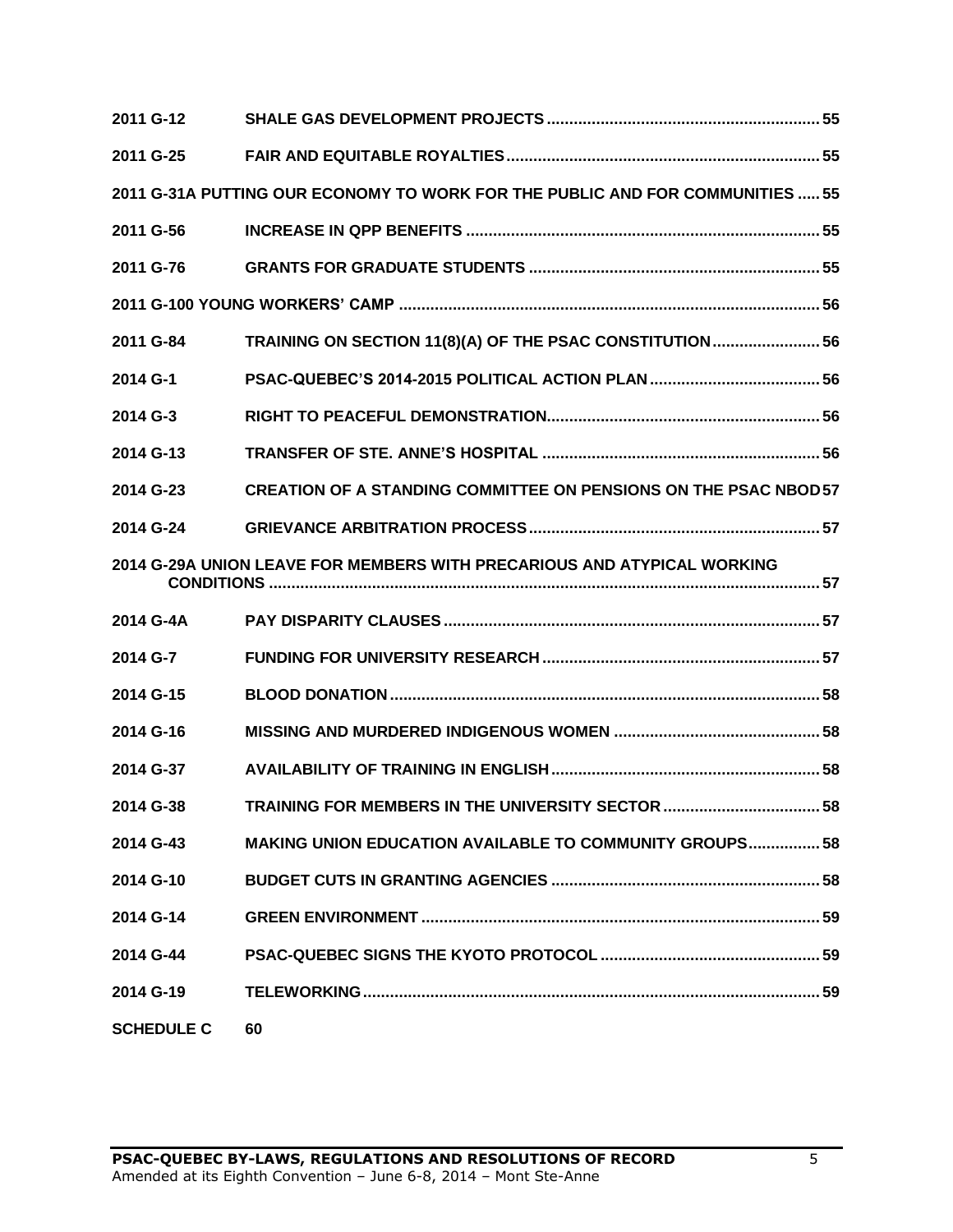# <span id="page-5-0"></span>**ACRONYMS USED IN THIS DOCUMENT**

- APSAR: Association of Public Service Alliance Retirees
- CQSU: Conseil québécois des syndicats universitaires
- FTQ: Fédération des travailleurs et travailleuses du Québec
- DCL: Directly chartered local
- NAPC: National Aboriginal Peoples' Circle
- NHRC: National Human Rights Committee
- PSAC: Public Service Alliance of Canada
- PSAC-Quebec: Public Service Alliance of Canada, Quebec region
- REVP: Regional Executive Vice-President
- RYWC: Regional Young Workers' Committee

# <span id="page-5-1"></span>**BY-LAW 1 NAME**

*Section 1*

Pursuant to Section 16 of the PSAC Constitution, the organization of PSAC members in Quebec shall be known as "PSAC-Quebec."

# <span id="page-5-2"></span>**BY-LAW 2 MANDATE AND OBJECTIVES**

### *Section 1*

To unite all Quebec members of the Public Service Alliance of Canada in a single democratic organization in order to promote social justice through education, political action and the mobilization of its members and the general public.

### *Section 2*

- (a) To provide for a PSAC structure in Quebec that reflects the needs and reality of Quebec members while respecting the PSAC Constitution.
- (b) These By-Laws cannot contradict the PSAC Constitution;

- (a) To group together component national and regional officers, locals and branches, regional women's committees, equity groups and regional young workers' committees representing PSAC members in Quebec.
- (b) To promote the organization of PSAC members in Quebec into area councils that are representative, visible, fair, equitable and respectful of the individual and collective rights of all PSAC members in Quebec.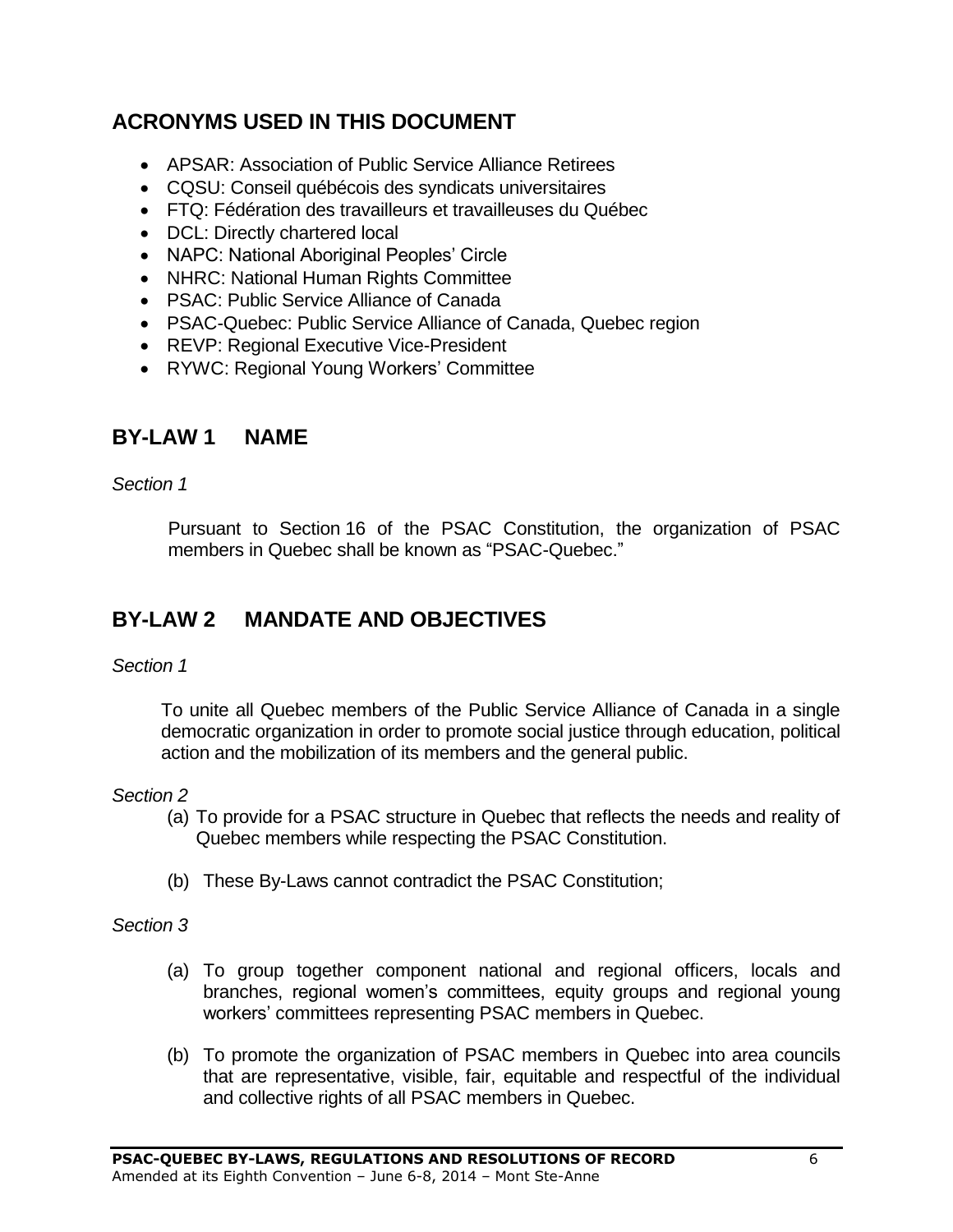### *Section 4*

To implement an effective communications structure among PSAC members in all regions of Quebec.

# <span id="page-6-0"></span>**BY-LAW 3 ORGANIZATION**

*Section 1*

The Quebec Council shall

- (a) apply the PSAC policy according to the needs and situation of Quebec members;
- (b) address all issues of concern to PSAC members in Quebec;
- (c) identify the issues that the Regional Executive Vice-President for Quebec should bring before the PSAC Executive Committee and National Board of Directors;
- (d) meet at least three times a year prior to the meetings of the PSAC National Board of Directors;
- (e) organize a meeting at least once a year between the members of the PSAC-Quebec Council, component national and regional officers, members of the CQSU executive, coordinators of the regional women's committees, the recognized representative of the equity groups of a region, NAPC representatives living in Quebec and the coordinators of the regional young workers' committees, or their alternates, should the officer be unable to attend.

- (a) The Political Action Committee, Education Committee, Finance Committee and Health and Safety Committee are standing committees of PSAC-Quebec and are recognized in these By-Laws.
- (b) All locals and branches that represent Quebec members only come under the jurisdiction of the PSAC-Quebec Council and are encouraged to participate in its activities and decision-making process.
- (c) All recognized PSAC-Quebec regional women's committees, regional equity group committees and regional young workers' committees shall come under the jurisdiction of the Quebec Council and are encouraged to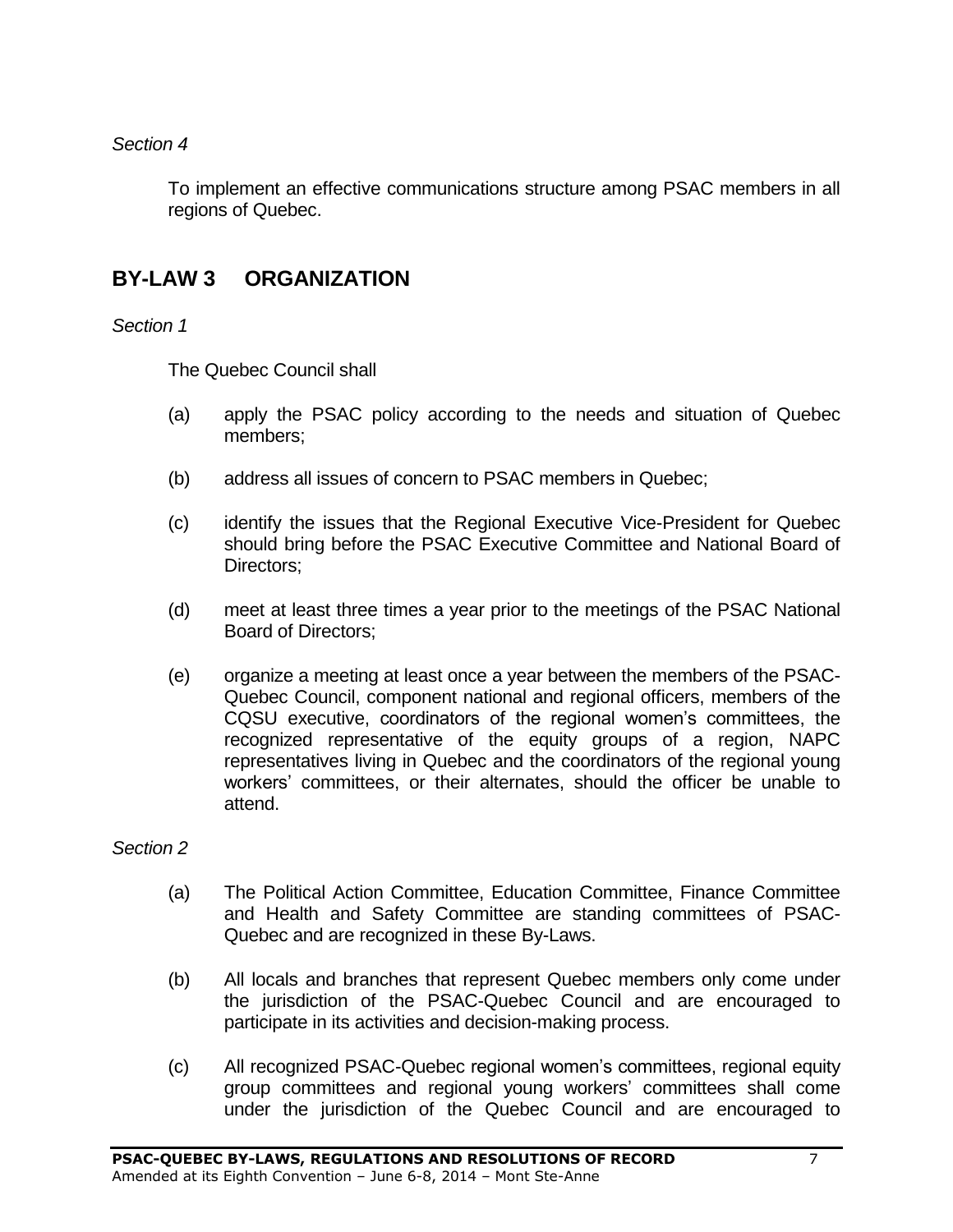participate in its activities and decision-making process through the PSAC-Quebec area councils.

# <span id="page-7-0"></span>**BY-LAW 4 STRUCTURE OF THE QUEBEC COUNCIL**

- (a) The Quebec Council shall consist of the Regional Executive Vice-President for Quebec, the alternate to the Regional Executive Vice-President for Quebec, a women's director, a director for equity groups, a director for directly chartered locals in Quebec, a president representing the Conseil québécois des syndicats universitaires (CQSU) and an area council president for each of the following eight regions:
	- Estrie/Bois-Francs
	- Laval/Laurentides/Lanaudière/Abitibi-Témiscamingue
	- Québec/Québec-Métro
	- Saguenay/Lac St-Jean/Chibougamau/Chapais
	- Montérégie
	- Montréal
	- Bas St-Laurent/Gaspésie/Iles-de-la-Madeleine/Côte-Nord
	- Mauricie
- (b) The Regional Executive Vice-President for Quebec and the alternate to the Regional Executive Vice-President for Quebec shall be elected at the PSAC-Quebec Triennial Convention (in accordance with the provisions of By-Law 3).
- (c) Regions with more than one area council shall elect or select an area council president who shall sit on the Quebec Council as representative of the region.
- (d) Any such election or selection shall take place at an assembly of the members of the area councils of that region.
- (e) Area council presidents and executives shall be elected at an annual meeting of the area council of the region, in accordance with internal By-Laws or Regulations and in compliance with PSAC-Quebec Regulation 7.
- (f) The women's director and her alternate shall be elected by the members of the duly established PSAC-Quebec regional women's committees, in accordance with the following procedure:
	- (i) a returning officer shall be appointed by the Regional Executive Vice-President for Quebec, in consultation with the coordinators of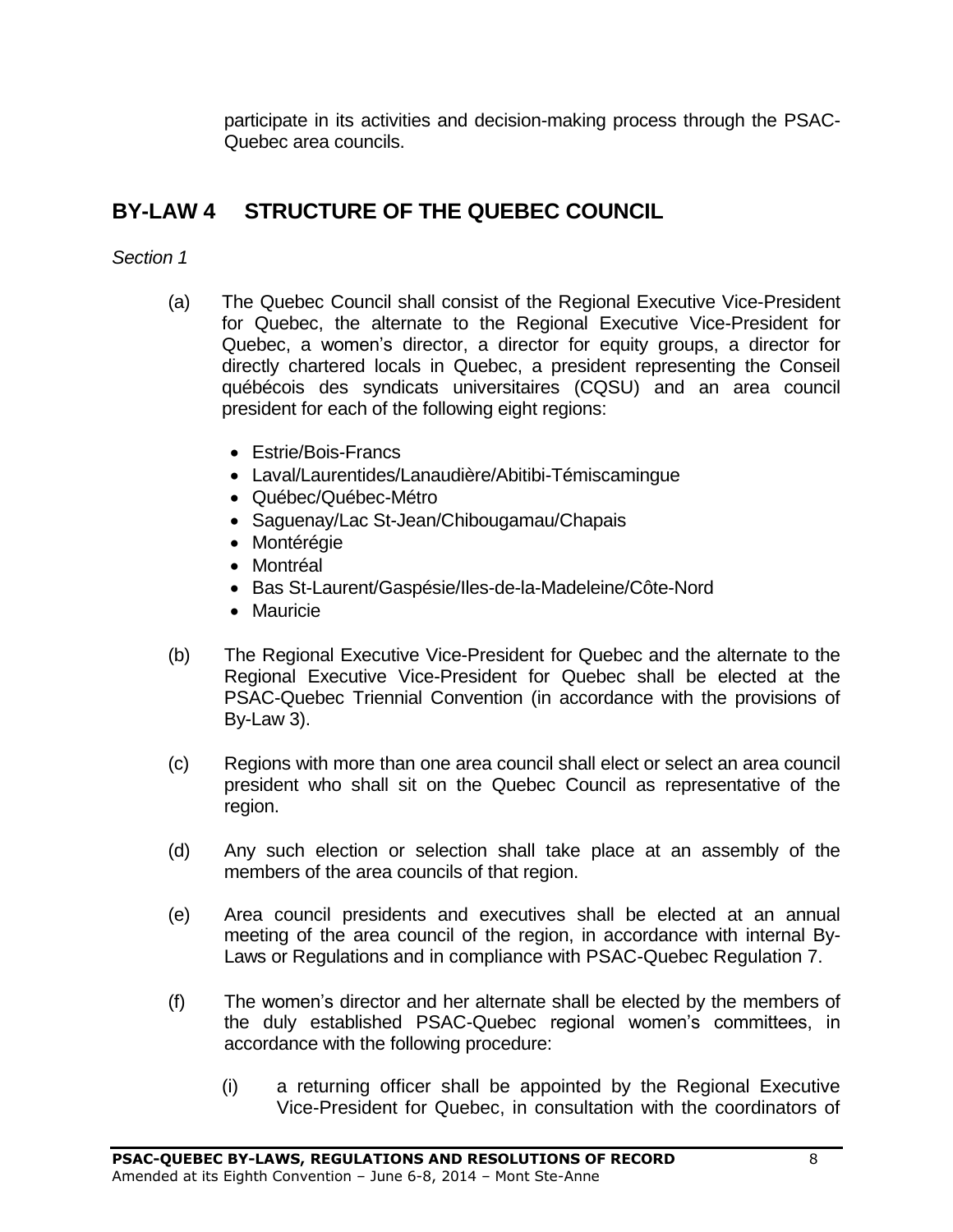the regional women's committees and the incumbent women's director;

- (ii) the nominations procedure for these positions shall take place in the regional women's committees within the six months prior to the PSAC-Quebec Triennial Convention;
- (iii) the women's director and her alternate shall be elected at least three months before the PSAC-Quebec Convention;
- (iv) all women on the PSAC regional women's committees in Quebec may seek election;
- (v) as stipulated in the PSAC Constitution, any component or DCL representative who has attended at least three meetings of the regional women's committee in her region in the past year shall be entitled to vote in the election of the PSAC-Quebec women's director and her alternate; and
- (vi) the election of the women's director and her alternate shall be ratified by the PSAC-Quebec Triennial Convention.
- (g) The director for equity groups and his/her alternate shall be elected by any person already appearing on the lists of members of PSAC-Quebec equity group committees or any person who has participated in at least one activity or training session dealing solely with equity groups as a member of an equity group. All members from PSAC locals and branches who have selfidentified as being gay, lesbian or bisexual, transgendered, Indigenous, racially visible or having a disability shall have the right to seek election as well as all PSAC-Quebec members of equity group committees.
- (h) The election of the director of equity groups and his/her alternate shall be held at a one-day seminar at least one month before the PSAC-Quebec Triennial Convention. This election shall be ratified by the PSAC-Quebec Triennial Convention.
- (i) The director for young workers and his/her alternate shall be elected by the members of the duly established PSAC-Quebec regional young workers' committees, in accordance with the following procedure:
	- i) a returning officer shall be appointed by the Regional Executive Vice-President for Quebec, in consultation with the coordinators of the regional young workers' committees and the incumbent director for young workers;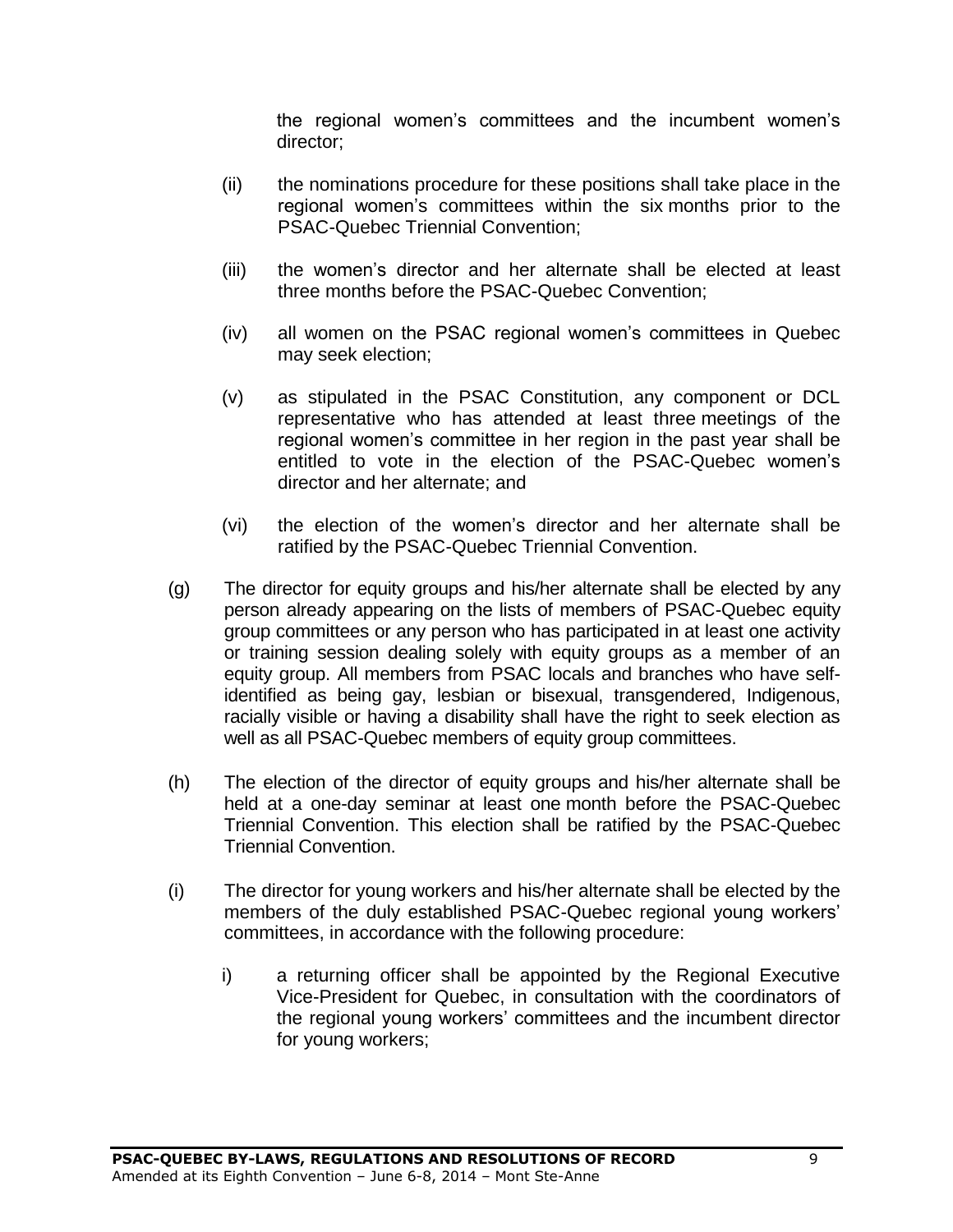- ii) the nominations procedure for these positions shall take place in the regional young workers' committees within the six months prior to the PSAC-Quebec Triennial Convention;
- iii) the director for young workers and his/her alternate shall be elected at least three months prior to the PSAC-Quebec Triennial Convention;
- iv) all young workers on the PSAC-Quebec regional young workers' committees may stand for nomination;
- v) as stipulated in the PSAC Constitution, any component or DCL representative who has attended at least three meetings of the RYWC in his/her region in the past year shall be entitled to vote in the election for the PSAC-Quebec director for young workers and his/her alternate;
- vi) the election of the director for young workers and his/her alternate shall be ratified by the PSAC-Quebec Triennial Convention.
- (j) The director for directly chartered locals, with the exception of the representative of the Quebec university sector and his/her alternate, shall be elected at the annual meeting of directly chartered locals, except that of the Quebec university sector, in accordance with their By-Laws or Regulations.
- (k) The president representing directly chartered locals of the Quebec university sector and his/her alternate shall be elected at the annual meeting of directly chartered locals of the Quebec university sector, in accordance with their By-Laws or Regulations.

- (a) Should the president of an area council and his/her alternate leave at least six months before the next convention, the Regional Executive Vice-President for Quebec shall proceed with an election at a special meeting of the area council.
- (b) Should the director representing the DCL of Quebec or his/her alternate leave at least six months before the next convention, the Regional Executive Vice-President for Quebec shall proceed with an election at a special meeting of DCL of Quebec.
- (c) Should the president representing the DCLs in the Quebec university sector and members of CQSU or his/her alternate leave at least six months before the next Convention, the Regional Executive Vice-President for Quebec shall proceed with an election at a meeting of the DCLs of the Quebec university sector and members of the CQSU.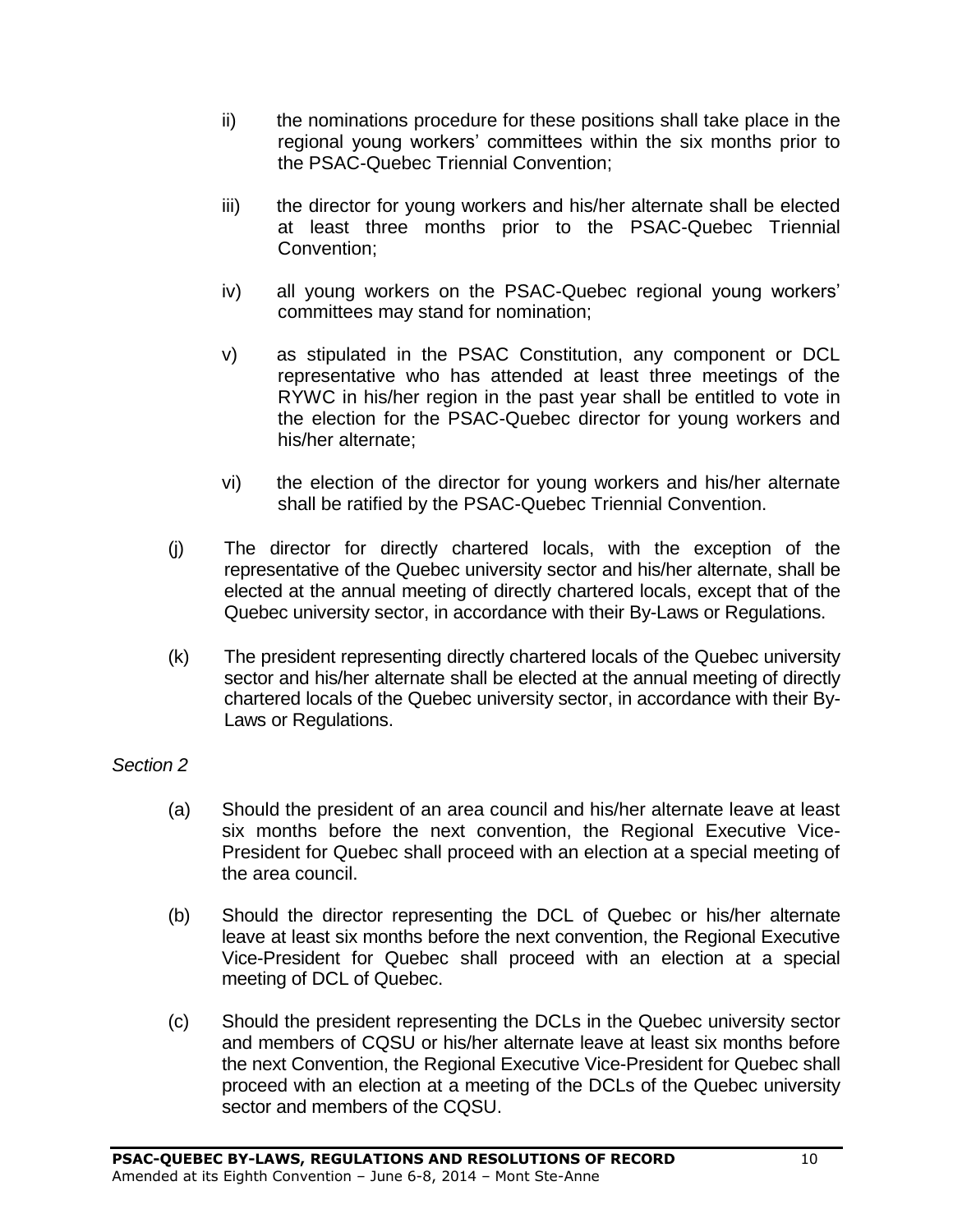- (d) Should the women's director or her alternate leave the Quebec Council, at least six months before the next convention, the Regional Executive Vice-President for Quebec shall call an election, as provided in By-Law 4, Section 1(f), of these By-Laws.
- (e) Should the director of equity groups of the Quebec Council or his/her alternate leave at least six months prior to the next Convention, the Regional Executive Vice-President for Quebec shall call an election to be held at meetings of each PSAC area council. The director for equity groups or his/her alternate shall be elected by any persons whose name already appears on the membership lists of PSAC-Quebec Equity Group Committees or by any person who has participated in at least one activity or training session relating to equity groups solely as a member of an equity group, as stipulated in By-Law 4, Section 1(g), of these By-Laws.
- (f) Should the director for young workers or his/her alternate leave the Quebec Council at least six months before the next convention, the Regional Executive Vice-President for Quebec shall call an election, as provided in By-Law 4, Section 1(i), of these By-Laws.

# <span id="page-10-0"></span>**BY-LAW 5 QUEBEC COUNCIL MEMBERS' ROLES AND RESPONSIBILITIES**

### *Section 1*

The Regional Executive Vice-President:

- (a) Performs the roles, responsibilities and mandates arising from the PSAC Constitution;
- (b) Interprets these By-Laws;
- (c) Is the official political spokesperson of PSAC-Quebec;
- (d) Chairs the PSAC-Quebec Regional Triennial Convention and the Quebec Council;
- (e) Produces a written narrative describing his/her activities at the PSAC-Quebec Regional Triennial Convention and at each meeting of the Quebec Council;
- (f) Can attend all PSAC-Quebec functions and has a right to speak;
- (g) Sits on the Fédération des travailleurs et travailleuses du Québec;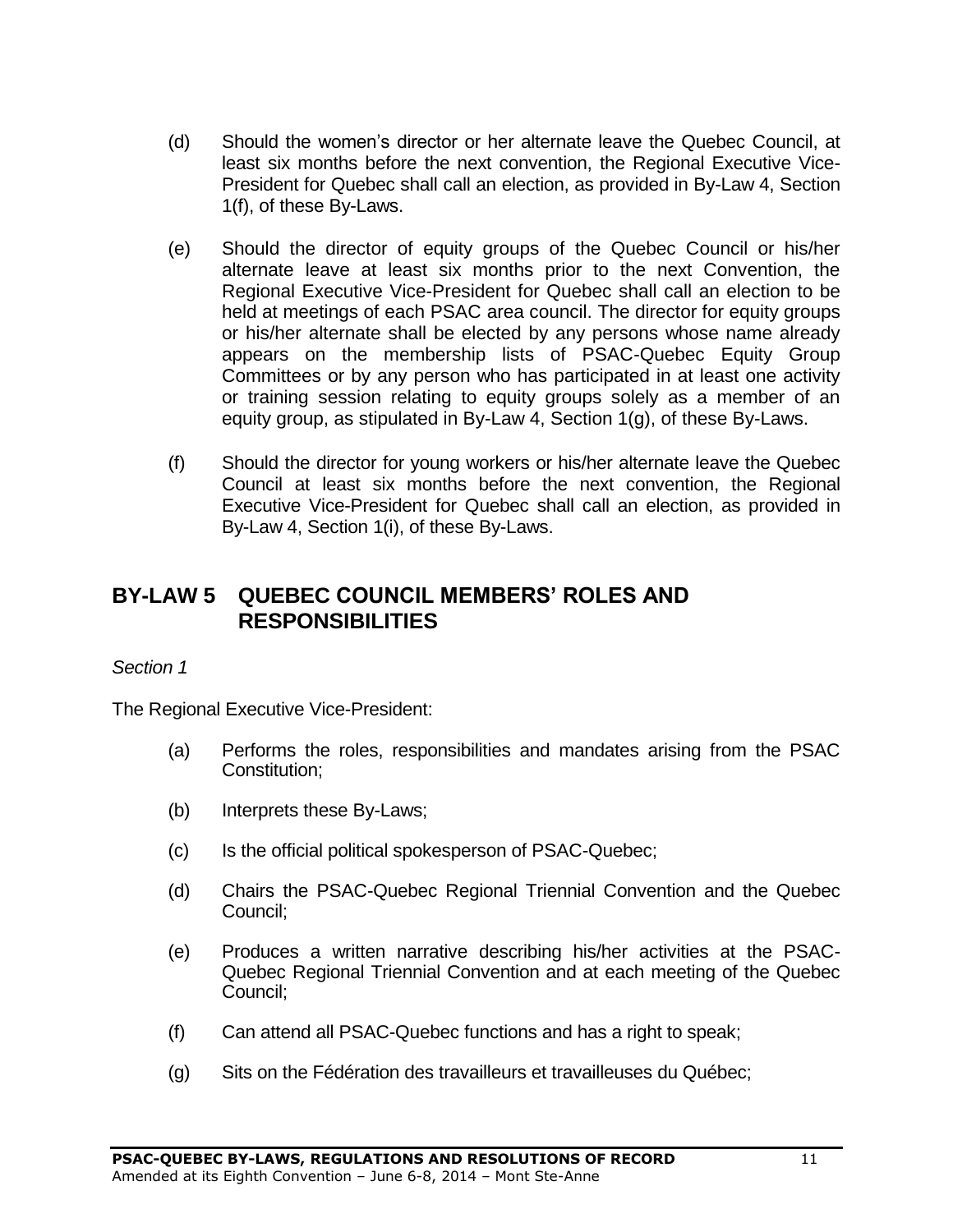- (h) Sits on the FTQ Solidarity Fund;
- (i) When the Vice-President or the Alternate Vice-President acts as the Quebec REVP, shall have the same authority.

### *Section 2*

The alternate to the Regional Executive Vice-President for Quebec shall:

- (a) replace the Regional Executive Vice-President for Quebec as necessary;
- (b) be responsible for certain issues or programs assigned by the Quebec Council;
- (c) attend all meetings of the Quebec Council and, if necessary, seminars, conventions and assemblies on behalf of the Council, etc.;
- (d) submit to each Quebec Council meeting a written, narrative and descriptive report of his/her activities and report to the Convention;
- (e) sits as an ex officio member of the Fédération des travailleurs et travailleuses du Québec;
- (f) attend area council meetings in other regions, with voice; participate in the area council of his/her choice. This choice is confirmed through a resolution adopted at a meeting of the Quebec Council.

#### *Section 3*

Area council presidents sitting on the Quebec Council shall:

- (a) be responsible for the area councils of the region under their responsibility and promote the establishment of those councils;
- (b) attend the meetings of the Quebec Council and act as the spokespersons of the members of the region under their responsibility;
- (c) submit to each Quebec Council meeting a written, narrative and descriptive report of their activities and those of the area councils of the region under their responsibility and report to the Convention;
- (a) ensure and promote representation in the various union bodies and community groups that defend the interests of the members of the region under their responsibility.

#### *Section 4*

The women's director shall: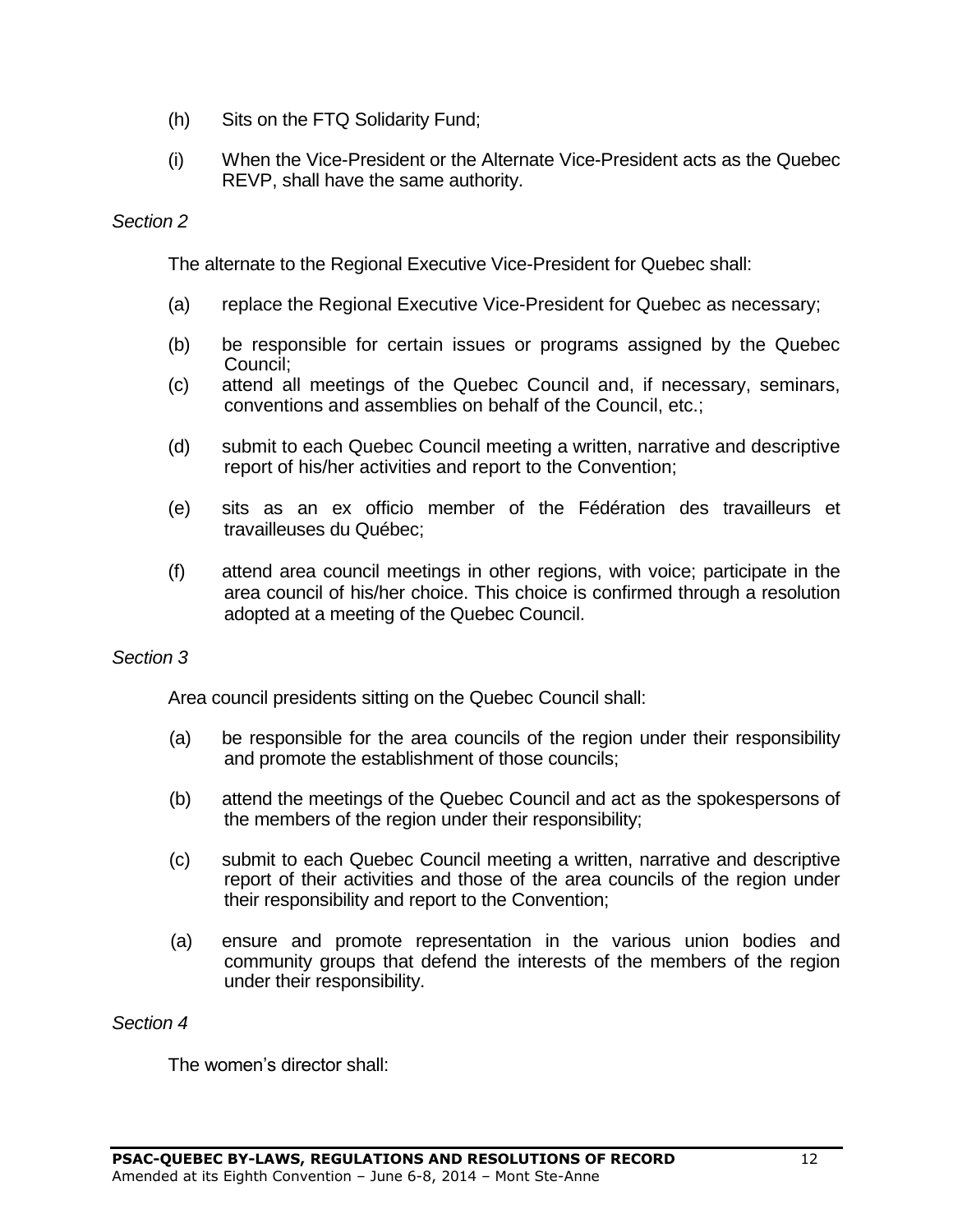- (a) be responsible for the PSAC Quebec regional women's committees and shall promote the creation of such committees;
- (b) attend the Quebec Council meetings and shall be the spokesperson for the PSAC Quebec regional women's committees;
- (c) submit to each Quebec Council meeting a written, narrative and descriptive report of her activities and those of PSAC Quebec regional women's committees and report to the Convention;
- (d) ensure and promote representation in the various union bodies and community groups that defend women's interests;
- (e) be entitled to attend meetings of the area councils of the other regions with voice;
- (f) sit as an ex officio member of the General Council of the FTQ.

#### *Section 5*

The director for equity groups shall:

- (a) be responsible for the PSAC Quebec equity group committees and shall promote the creation of such committees;
- (b) attend the Quebec Council meetings and shall be the spokesperson for the PSAC Quebec equity group members;
- (c) submit to each Quebec Council meeting a written, narrative and descriptive report of his/her activities and those of the PSAC Quebec equity group committees and report to the Convention;
- (d) ensure and promote representation in the various union bodies and community groups that defend the interests of the equity group members;
- (e) be entitled to attend the meetings of the area councils of the other regions with voice.

#### *Section 6*

The director representing DCLs of Quebec shall:

- (a) be responsible for ensuring and promoting representation in the various union bodies and community groups that defend the interests of the members of directly chartered locals of Quebec;
- (b) be responsible for the "sponsorship" program between directly chartered locals, which was developed to assist new directly chartered locals. This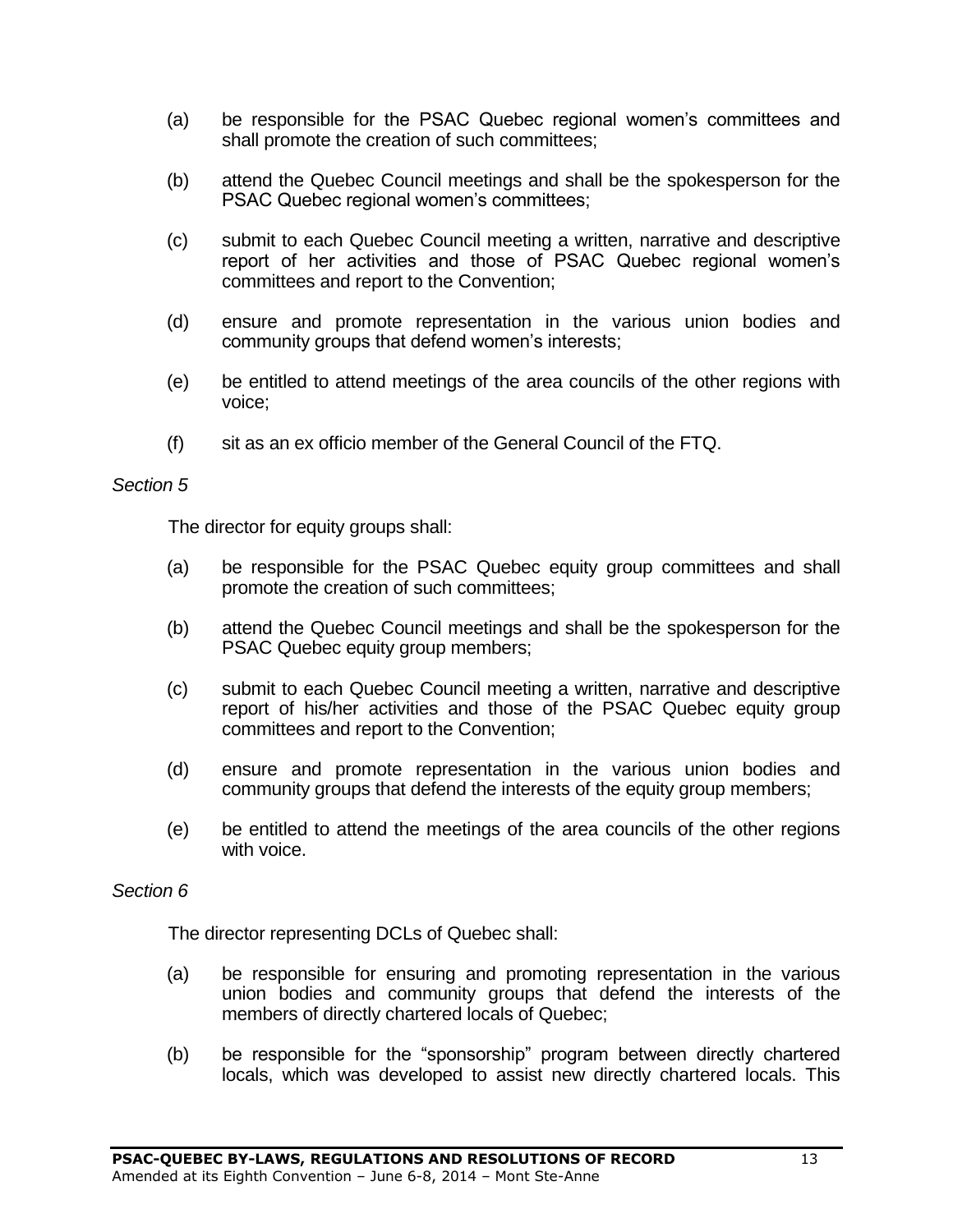program comes under the budget of the director representing the directly chartered locals;

- (c) attend Quebec Council meetings and be the spokesperson for Quebec DCL<sub>s</sub>:
- (d) submit to each Quebec Council meeting a written, narrative and descriptive report of his/her activities and those of the Quebec DCLs and report to the Convention;
- (e) be entitled to attend the meetings of the area councils of the other regions with voice.

#### *Section 7*

The president representing DCLs of the Quebec University sector members of CQSU shall:

- (a) ensure and promote representation within various labour and community groups advocating for Quebec DCL members;
- (b) participate in Quebec Council meetings and speak on behalf of DCLs of the Quebec university sector, members of the CQSU;
- (c) submit to each Quebec Council meeting, a written, narrative and descriptive report of his/her activities and those of DCLs of the Quebec university sector, members of the CQSU and report to Convention;
- (d) attend area council meetings in other regions with voice; participate in the area council of his/her choice with vote. This choice is confirmed through a resolution adopted at a regular meeting of the Quebec Council.

#### *Section 8*

The director for young workers shall:

- (a) be responsible for the PSAC-Quebec regional young workers' committees and shall promote their establishment;
- (b) attend meetings of the Quebec Council and represent the PSAC-Quebec regional young workers' committees;
- (c) submit to each Quebec Council meeting a written, narrative and descriptive report of his/her activities and those of the PSAC-Quebec regional young workers' committees, and shall report to the Convention;
- (d) ensure and promote representation in the various union bodies and community groups that advocate for youth;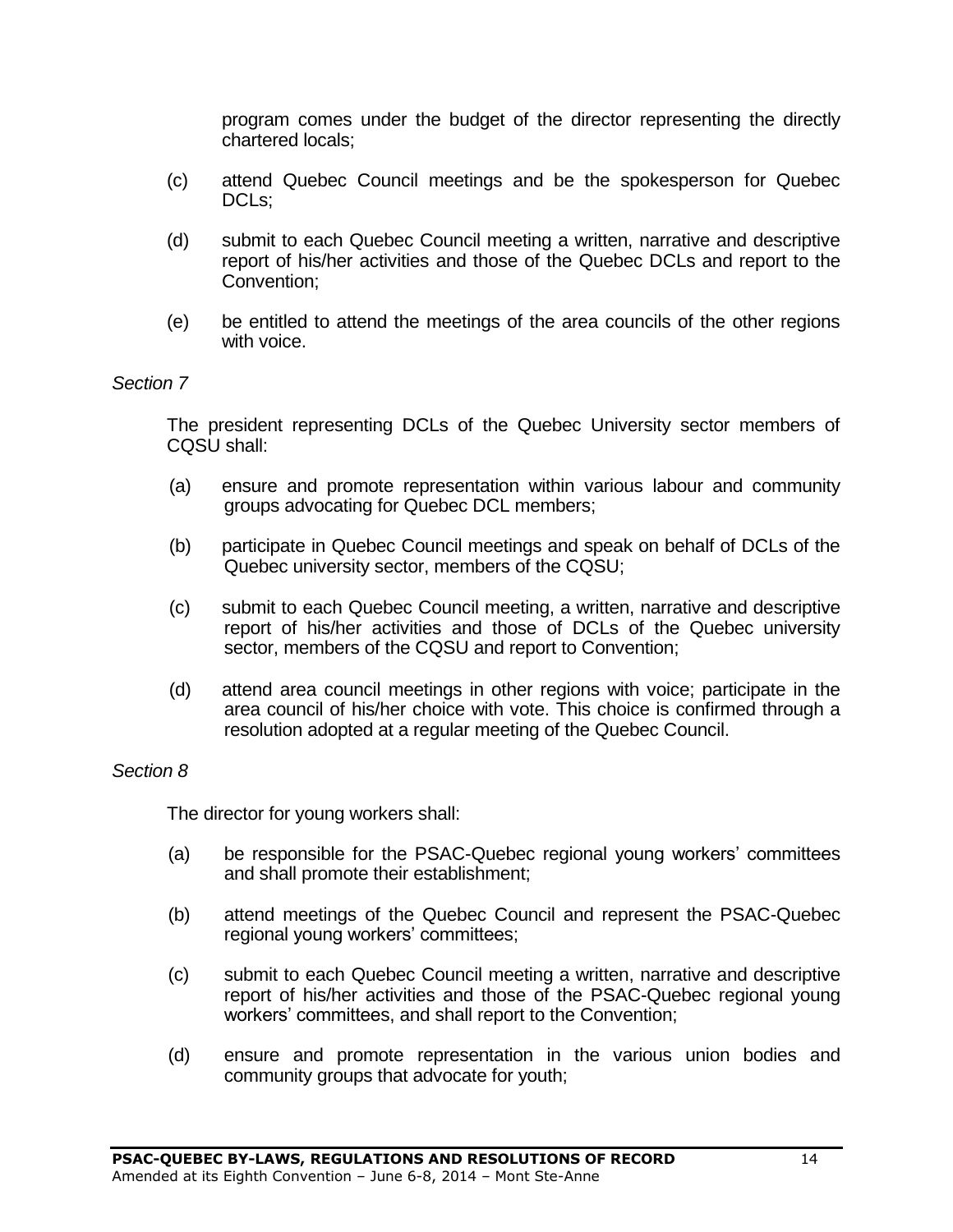(e) be entitled to attend the meetings of the area councils of the other regions with voice.

### *Section 9*

Members of the Quebec Council – General

- (a) An elected member of the PSAC-Quebec Health and Safety Committee shall sit on the FTQ Standing Committee on Occupational Health and Safety and Compensation for Employment Injuries.
- (b) An elected member of the PSAC-Quebec Education Committee shall sit on the FTQ Standing Education Committee.

# <span id="page-14-0"></span>**BY-LAW 6 PSAC-QUEBEC TRIENNIAL CONVENTION**

*Section 1*

- (a) PSAC-Quebec shall hold its Triennial Convention during the year preceding the PSAC National Triennial Convention.
- (b) The PSAC-Quebec Triennial Convention shall alternate between Montréal and Quebec (the cycle shall start with Montréal in 2005).
- (c) The Quebec Council may, at the request of two-thirds (2/3) of its members, call a Special Convention.

(d) The Quebec Council shall submit the report of the Triennial Convention within 90 days of the Convention and distribute it to all delegates.

(a) The Quebec Council shall ensure that the Convention report or any other Convention-related correspondence is preferably produced in electronic format.

### *Section 2*

The PSAC-Quebec Triennial Convention shall be chaired by the Regional Executive Vice-President for Quebec or, in his/her absence, by the alternate to the Regional Executive Vice-President for Quebec or by a co-chair selected by the Quebec Council.

#### *Section 3*

The PSAC-Quebec Triennial Convention shall: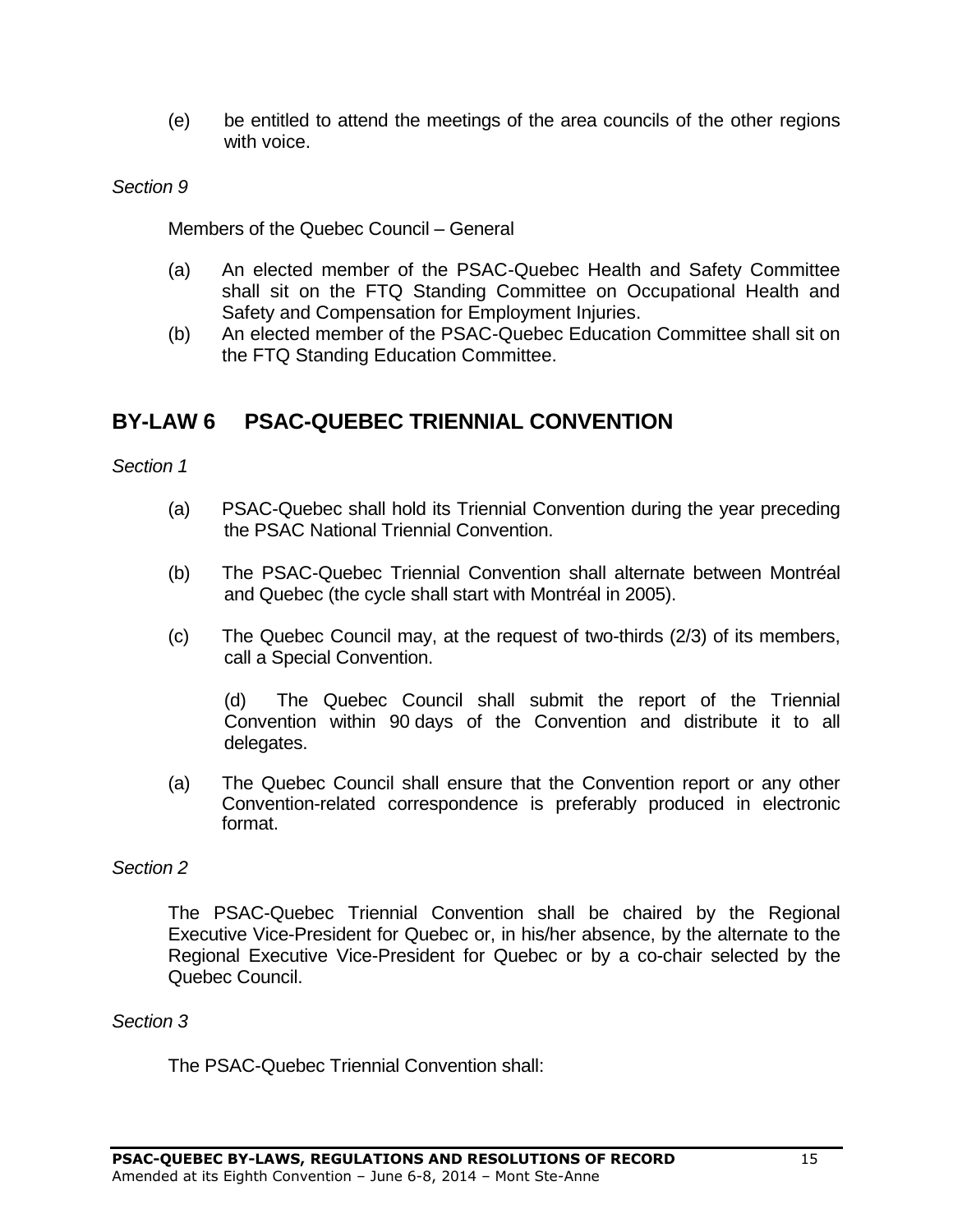- (a) adopt rules of procedure governing the processing of all matters before the PSAC-Quebec Triennial Convention;
- (b) examine all resolutions and issues brought to its attention by the Quebec Council, locals, branches, regional women's committees, regional young workers committees, area councils in good standing, the management of directly chartered locals, the CQSU and equity groups recognized by PSAC;
- (c) ratify the election of area council presidents sitting on the Quebec Council and their alternates, in accordance with By-Law 4, Section 1(e), of these By-Laws;
- (d) ratify the election of the women's director and her alternate in accordance with By-Law 4, Section 1(f), of these By-Laws;
- (e) ratify the election of the director for equity groups and his/her alternate in accordance with By-Law 4, Section 1(g), of these By-Laws;
- (f) ratify the election of the director for young workers and his/her alternate, in accordance with By-Law 4, Section 1(i), of these By-Laws;
- (g) ratify the election of the director for the directly chartered locals of Quebec and his/her alternate in accordance with By-Law 4, Section 1(i), of these By-Laws;
- (h) approve the election of the President representing locals of the Quebec university sector and members of the CQSU and his/her alternate, in accordance with By-Law 4, Section 1(k), of these By-Laws;
- (i) adopt the reports of the Regional Executive Vice-President for Quebec, the Alternate to the Regional Executive Vice-President, area council presidents, the women's director, the director for equity groups, the director for young workers, the director for directly chartered locals and the president of the Quebec university sector locals that are CQSU members sitting on the Quebec Council, in accordance with By-Law 5, Sections 1(e), 2(d), 3(c), 4(c), 5(c), 6(d), 7(c) and 8(c);
- (j) establish the budgetary provisions of the PSAC-Quebec for the subsequent period;
- (k) address all other administrative matters brought before it by the delegates in the manner prescribed by the rules of procedure adopted by the Convention for the orderly conduct of its business;
- (l) elect the representative of the directly chartered locals of Quebec who will sit on the PSAC-Quebec Education Committee. That person shall be elected by the DCL delegates with vote at the PSAC-Quebec Triennial Convention;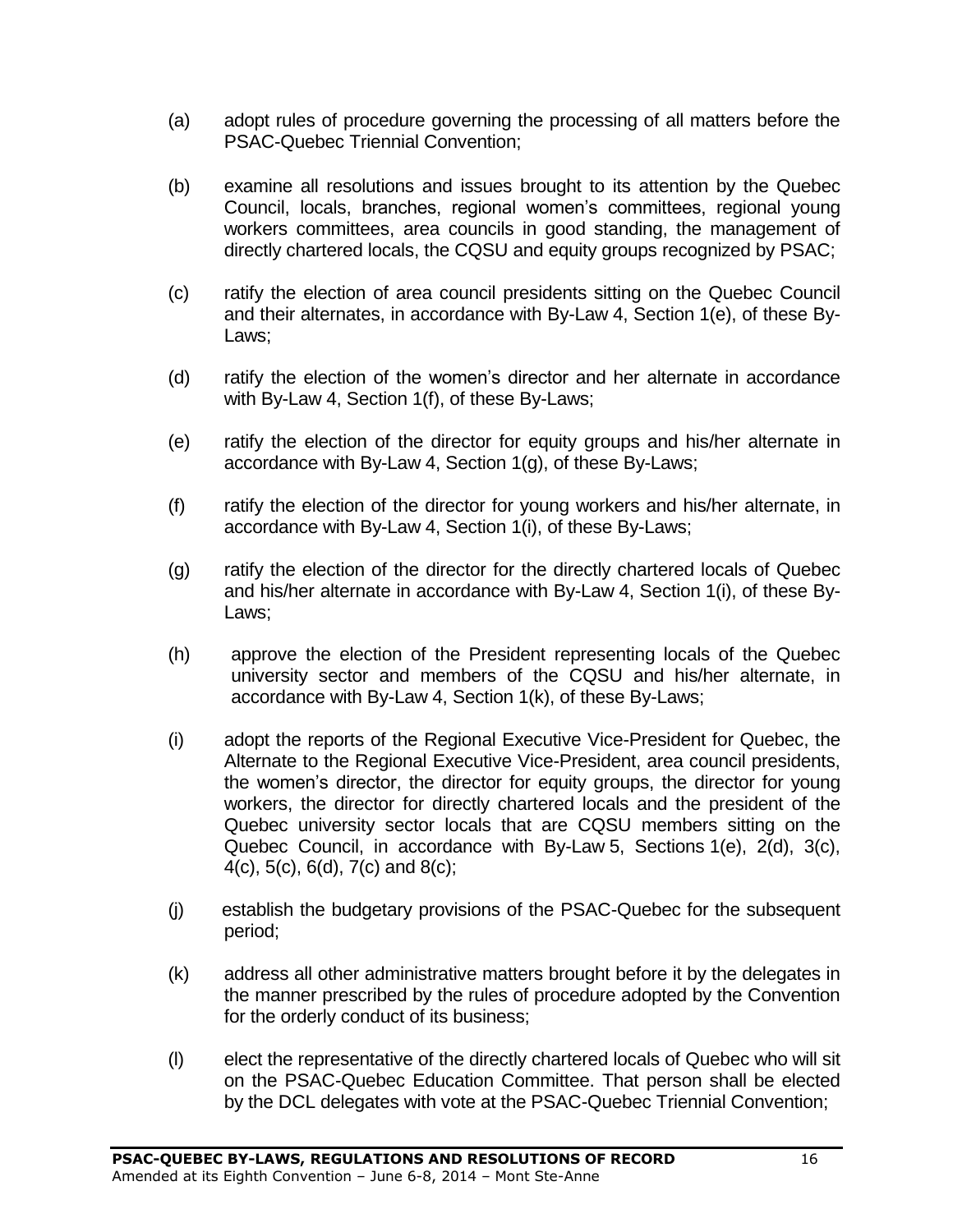- (m) elect the representative of the directly chartered locals of Quebec who will sit on the PSAC-Quebec Health and Safety Committee. That person shall be elected by the DCL delegates with vote at the PSAC-Quebec Triennial Convention;
- (n) elect the representative of the directly chartered locals of Quebec who will sit on the PSAC-Quebec Finance Committee. That person shall be elected by the DCL delegates with vote at the PSAC-Quebec Triennial Convention.

# <span id="page-16-0"></span>**BY-LAW 7 REPRESENTATION AND VOTING AT THE PSAC-QUEBEC TRIENNIAL CONVENTION**

#### *Section 1*

- (a) Each local and branch of PSAC-Quebec shall be entitled to one delegate, with voice and vote, for every 250 members.
- (b) Each region shall be entitled to one delegate, with voice and vote, to represent all the duly established PSAC-Quebec regional women's committees.
- (c) Each region shall be entitled to one delegate, with voice and vote, to represent all the duly established PSAC-Quebec equity groups.
- (d) Each region shall be entitled to one delegate, with voice and vote, to represent all the duly established PSAC-Quebec regional young workers' committees.
- (e) Each area council shall be entitled to one delegate with voice and vote.
- (f) PSAC members elected to the National Aboriginal Peoples' Circle (NAPC), PSAC equity representatives elected to the Equal Opportunities Committee at PSAC Equity Conferences and component national officers, who are members of the Quebec Regional Caucus, shall be entitled to attend the PSAC-Quebec Triennial Convention as delegates, with voice and vote.

If these delegates are unable to attend the PSAC-Quebec Triennial Convention, they may be replaced by an alternate from their body or structure, provided the alternate is a member of the Quebec Regional Caucus.

(g) Quebec Council members shall be ex officio delegates to any PSAC-Quebec Triennial Convention and the costs shall be borne by the Convention.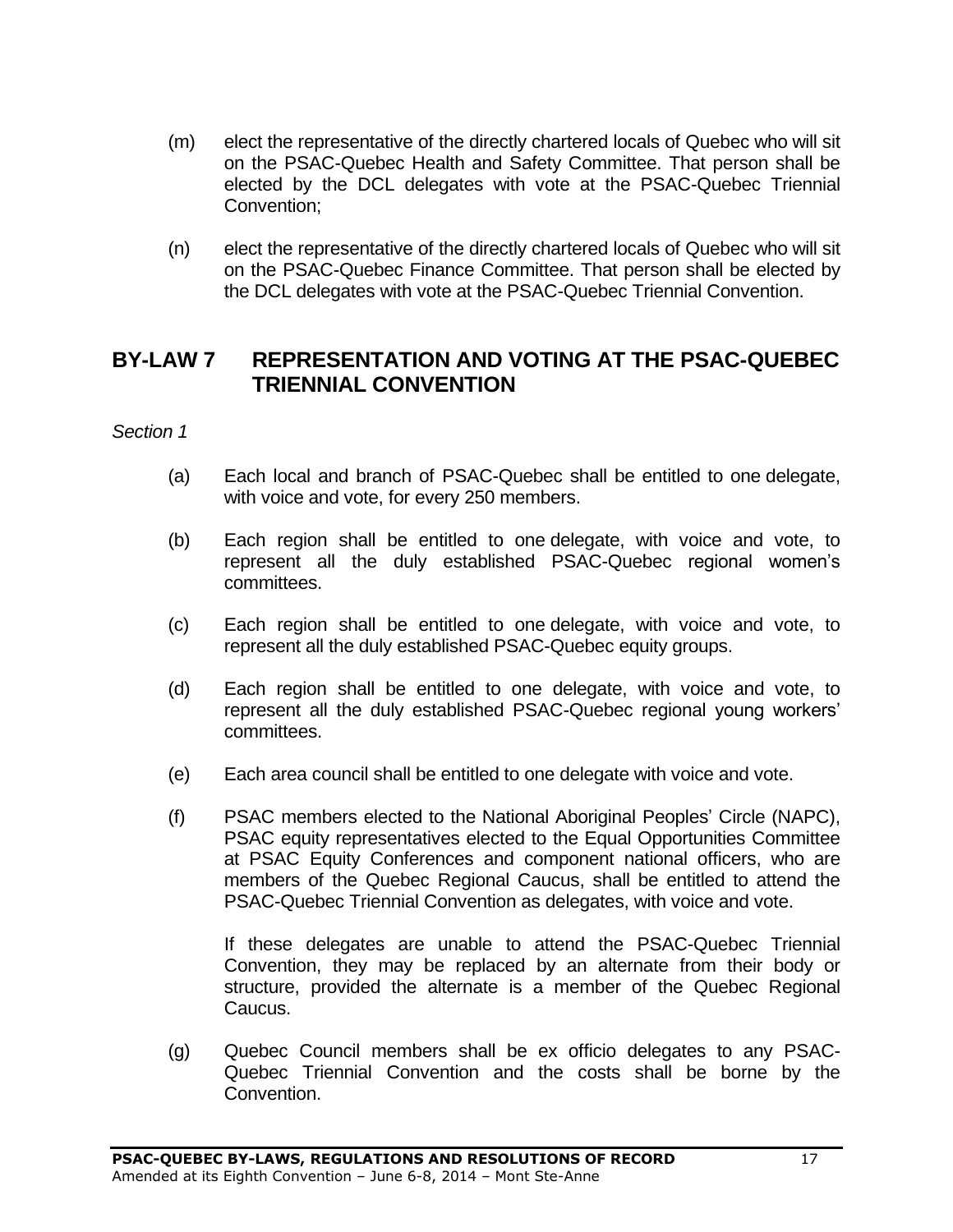# <span id="page-17-0"></span>**BY-LAW 8 AREA COUNCILS**

#### *Section 1*

- (a) Pursuant to Section 14, Sub-section (1), of the PSAC Constitution, the Quebec Council shall promote the organization and operation of area councils in Quebec.
- (b) Except for the PSAC-Quebec Triennial Convention and pursuant to Section 14, Sub-section (5), of the PSAC Constitution, area councils shall be the primary link between the Quebec Council and component national and regional officers, locals and branches, regional women's committees, equity groups and regional young workers' committees.

### *Section 2*

The creation of functioning PSAC area councils in the regions outlined under By-Law 4, Section 1(a), shall be the priority of the Quebec Council.

### *Section 3*

Component national and regional officers, the PSAC-Quebec women's director, the PSAC-Quebec director for equity groups, the director for young workers, the director for DCLs and the President of the CQSU shall be entitled to join one area council in the region of their choice, with full voice and vote.

### *Section 4*

A representative of each regional women's committee shall be a member of a PSAC Area Council executive in a given geographic jurisdiction, with full voice and vote.

#### *Section 5*

A representative of equity groups shall be a member of a PSAC area council executive in a given geographic jurisdiction, with full voice and vote. That person shall act as the link with the director for equity groups and shall be elected by members of the region's equity groups.

#### *Section 6*

One representative from each RYWC shall be a member of a PSAC area council executive in a given geographic jurisdiction, with full voice and vote.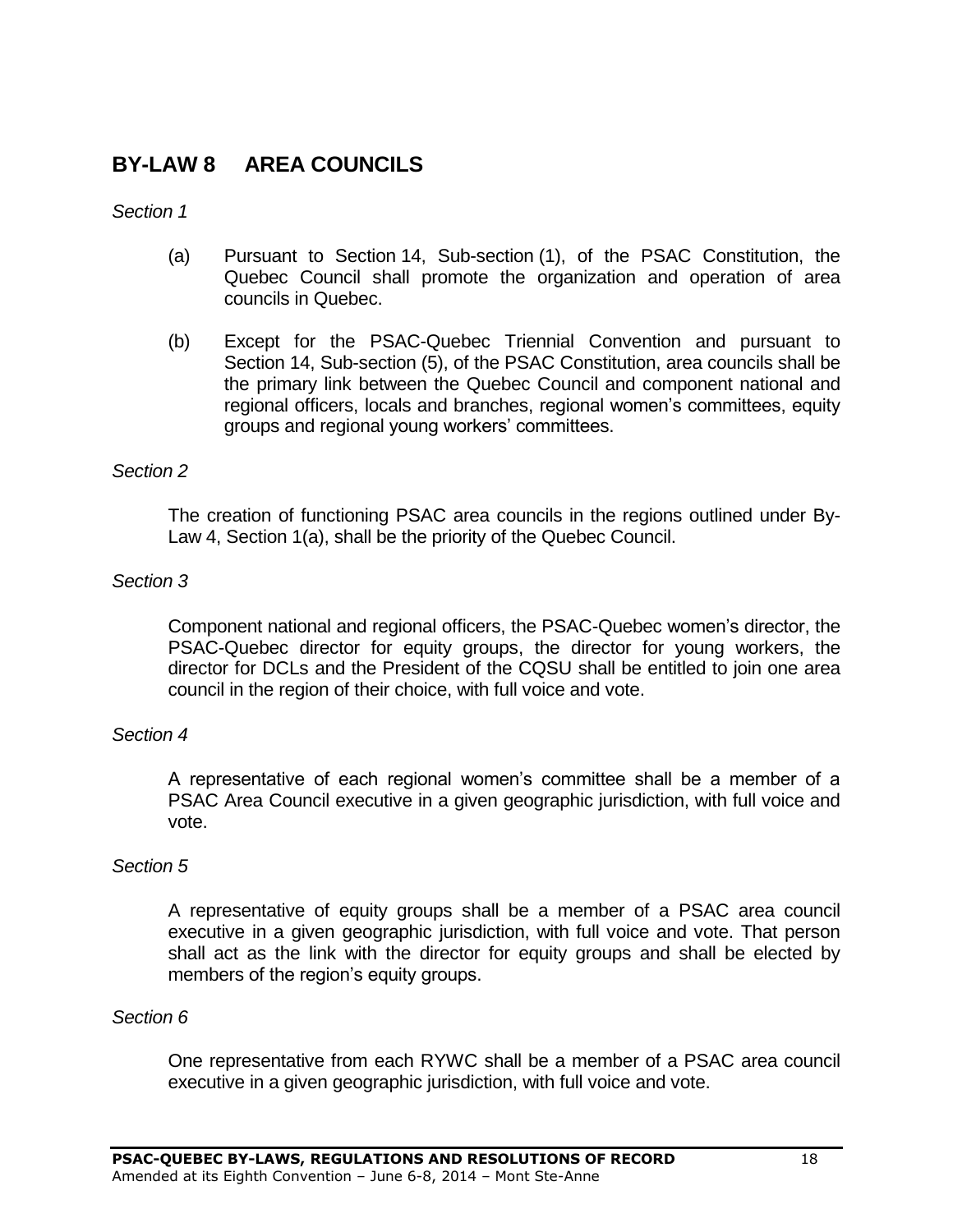### *Section 7*

- (a) The regional women's committee, regional equity group committee and RYWC shall be represented on the area council by two delegates for each group, with the exception of members elected to the executive.
- (b) Locals shall be represented on the area council in accordance with Section 14, Sub-section (3), of the PSAC Constitution and Regulations, with the exception of members elected to the executive.

# <span id="page-18-0"></span>**BY-LAW 9 FINANCES**

*Section 1*

The Quebec Council shall be funded, inter alia, from the budget allocated by PSAC to Quebec.

### *Section 2*

The Quebec Council's fiscal year shall be from January 1 to December 31. A committee of three members (who are not part of the Quebec Council) shall be appointed by the Council to conduct an annual audit of Council finances and expenditures. The report of the Audit Committee shall be presented at the first meeting of the year of the Quebec Council. A financial report will be filed at the PSAC-Quebec Triennial Convention.

# <span id="page-18-1"></span>**BY-LAW 10 DISCIPLINE**

The Quebec Council shall have the authority, by a two-thirds (2/3) majority vote at a regular meeting, to suspend or expel from the Quebec Council any officer who contravenes a provision of the PSAC Constitution.

# <span id="page-18-2"></span>**BY-LAW 11 AMENDMENT OF BY-LAWS**

Any amendment, deletion from or addition to these By-Laws shall become effective by approval of two-thirds (2/3) of the delegates voting at a PSAC-Quebec Triennial Convention.

Unless otherwise specified, any amendment, deletion from or addition to these By-Laws shall become effective at the time of its adoption.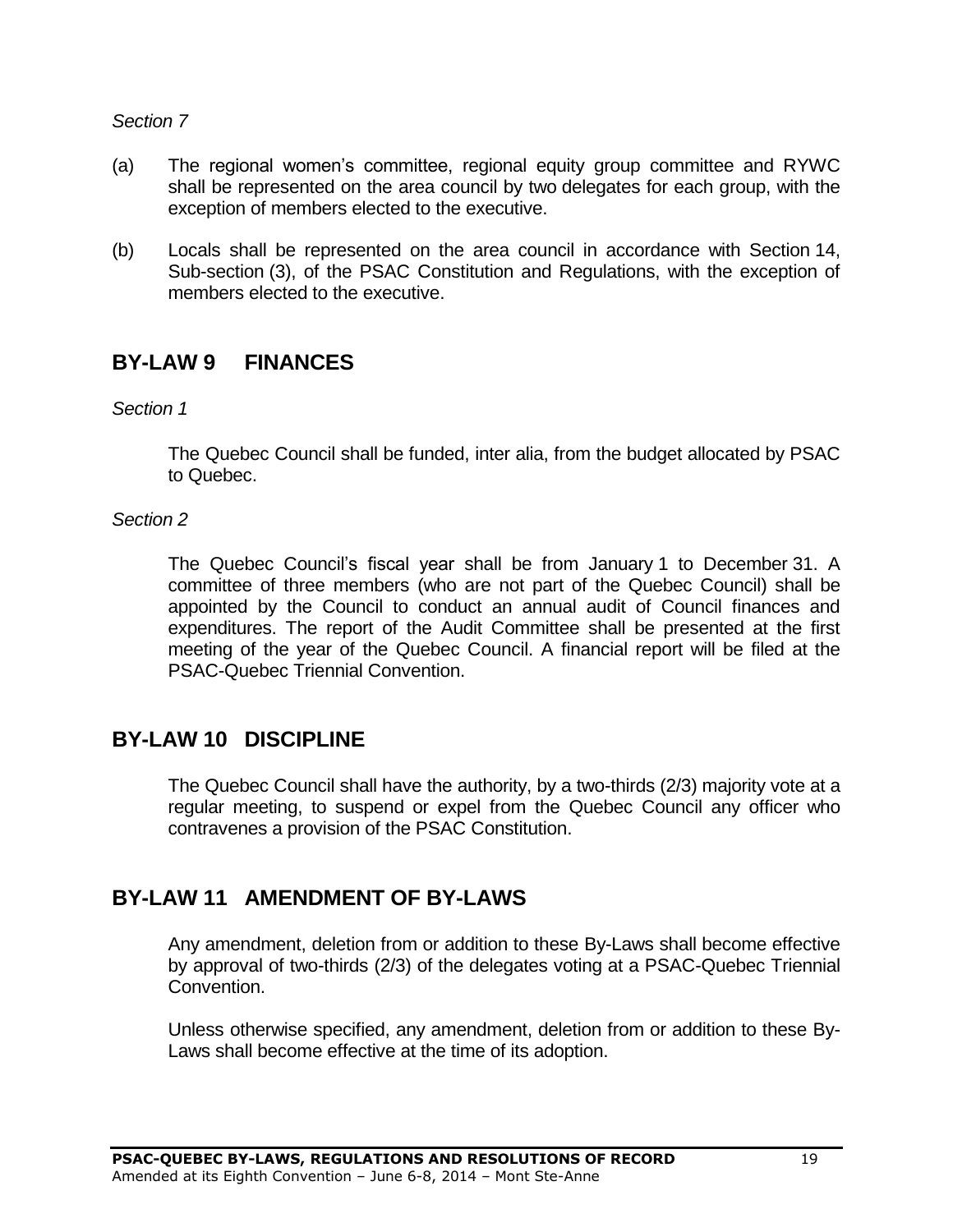# <span id="page-19-0"></span>**BY-LAW 12 PSAC-QUEBEC WOMEN'S COMMITTEE**

### *Section 1*

PSAC-Quebec acknowledges the establishment of the PSAC-Quebec Women's Committee and the PSAC-Quebec regional women's committees.

### *Section 2*

The PSAC-Quebec Women's Committee consists of the women's director and the coordinators of the regional women's committees.

### *Section 3*

The mandate of the PSAC-Quebec Women's Committee is to ensure the continued activity of the regional women's committees, coordinate the regional conference, ensure that regional committees report on their activities, be informed on issues of concern to PSAC women, work to promote issues of concern to PSAC women and hold meetings or conference calls as needed and in conformity with PSAC-Quebec By-Laws.

### *Section 4*

The PSAC-Quebec regional women's committees shall select a coordinator for each region to sit on the PSAC-Quebec Women's Committee.

#### *Section 5*

The PSAC-Quebec Women's Committee shall meet at least twice a year.

# <span id="page-19-1"></span>**BY-LAW 13 PSAC-QUEBEC YOUNG WORKERS' COMMITTEE**

#### *Section 1*

PSAC-Quebec acknowledges the establishment of the PSAC-Quebec Young Workers' Committee and the PSAC-Quebec regional young workers' committees.

#### *Section 2*

The PSAC-Quebec Young Workers' Committee consists of the director for young workers and the coordinators of the regional young workers' committees.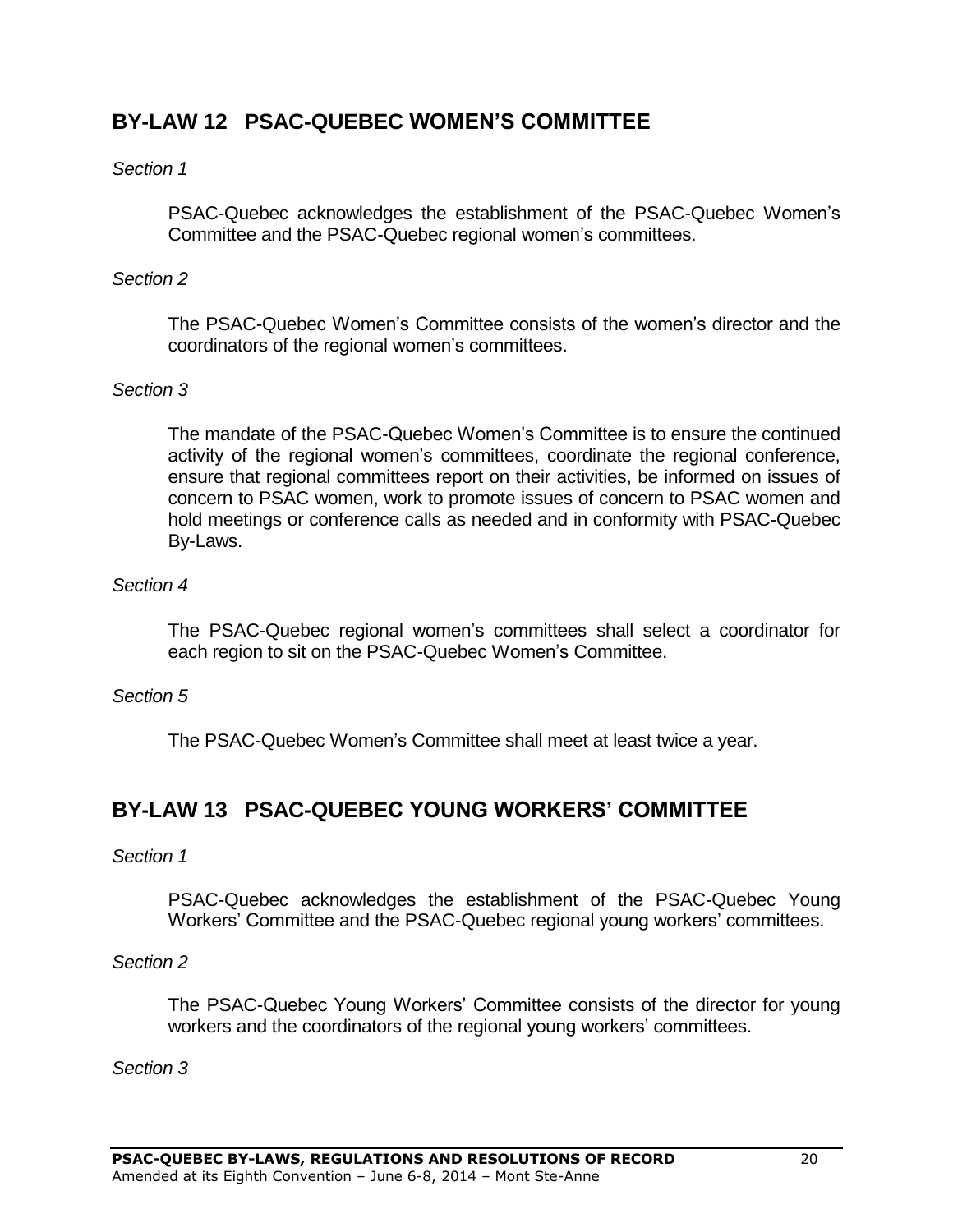The mandate of the PSAC-Quebec Young Workers' Committee is to ensure the continued activity of the regional young workers' committees, coordinate the young workers' camp, ensure that the regional committees report on their activities, be informed on issues of concern to PSAC's young workers, work to promote issues of concern to PSAC's young workers and hold meetings or conference calls as needed and in conformity with PSAC-Quebec By-Laws.

### *Section 4*

The PSAC-Quebec regional young workers' committees shall select one coordinator per region who shall sit on the PSAC-Quebec Young Workers' Committee.

### *Section 5*

The PSAC-Quebec Young Workers' Committee shall meet at least twice a year.

# <span id="page-20-0"></span>**BY-LAW 14 GENERAL**

*Section 1*

- (a) PSAC-Quebec Life Membership may be awarded to a member in good standing or a retired member who, through his/her personal dedication, has rendered exemplary service to the members of PSAC-Quebec.
- (b) The Quebec Council shall have sole authority to award the title of PSAC-Quebec Life Member, the rights and privileges of which it shall determine.
- (c) Application may be made to the Quebec Council by a PSAC-Quebec area council, a local or branch, the DCLs or a regional women's committee, regional equity group committee or RYWC.
- (d) A PSAC-Quebec Life Member shall have no vote at meetings and may not be elected to a position within PSAC-Quebec but will enjoy all other rights and privileges of a PSAC-Quebec membership in accordance with PSAC-Quebec Regulation 6.
- (e) The list of life members is included in Schedule C of the PSAC-Quebec By-Laws.

# <span id="page-20-1"></span>**BY-LAW 15 REGULATIONS AND RESOLUTIONS OF RECORD**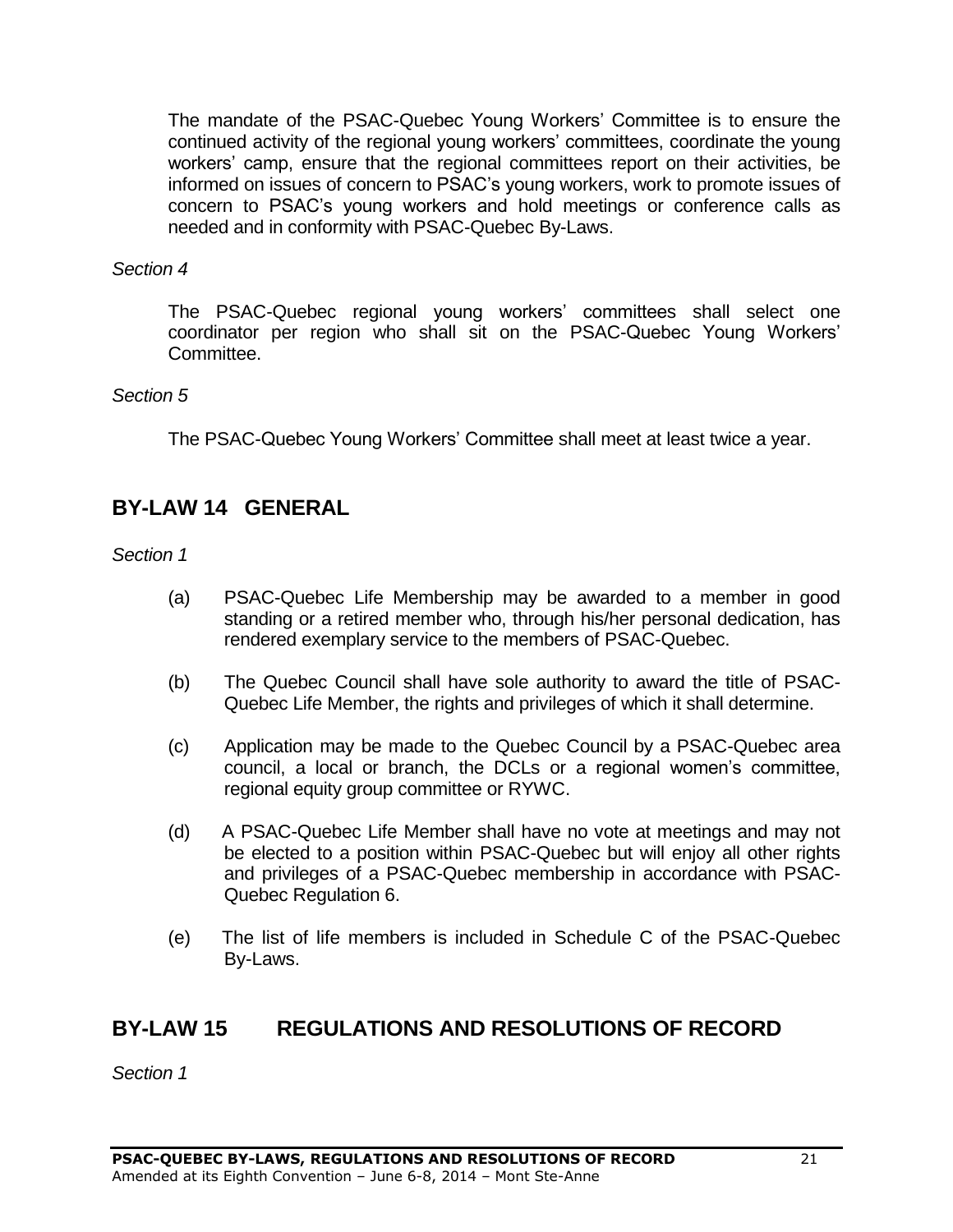- (a) PSAC-Quebec Regulations complement PSAC-Quebec By-Laws. The Regulations are attached in Schedule A of these By-Laws.
- (b) PSAC-Quebec Regulations are adopted, amended or revoked at a regular or extraordinary meeting of the Quebec Council with a two-thirds majority of the members present.
- (c) PSAC-Quebec Regulations are adopted, amended or revoked at a regular or special PSAC-Quebec convention with a two-thirds majority of the members present.

*Section 2*

- (a) Resolutions of record include all resolutions adopted at the regular or special PSAC-Quebec convention under way.
- (b) PSAC-Quebec resolutions of record are amended or revoked at a regular or special PSAC-Quebec convention by a simple majority of the members eligible to vote.

PSAC-Quebec resolutions of record are attached in Schedule B of these By-Laws.

# <span id="page-21-0"></span>**BY-LAW 16 OATH OF OFFICE**

I, ……………………...., having been elected an officer of PSAC-Quebec, undertake to abide by and uphold these By-Laws and the PSAC Constitution, represent and defend the interests of PSAC-Quebec members, perform my duties and consistently promote PSAC-Quebec to all other unions.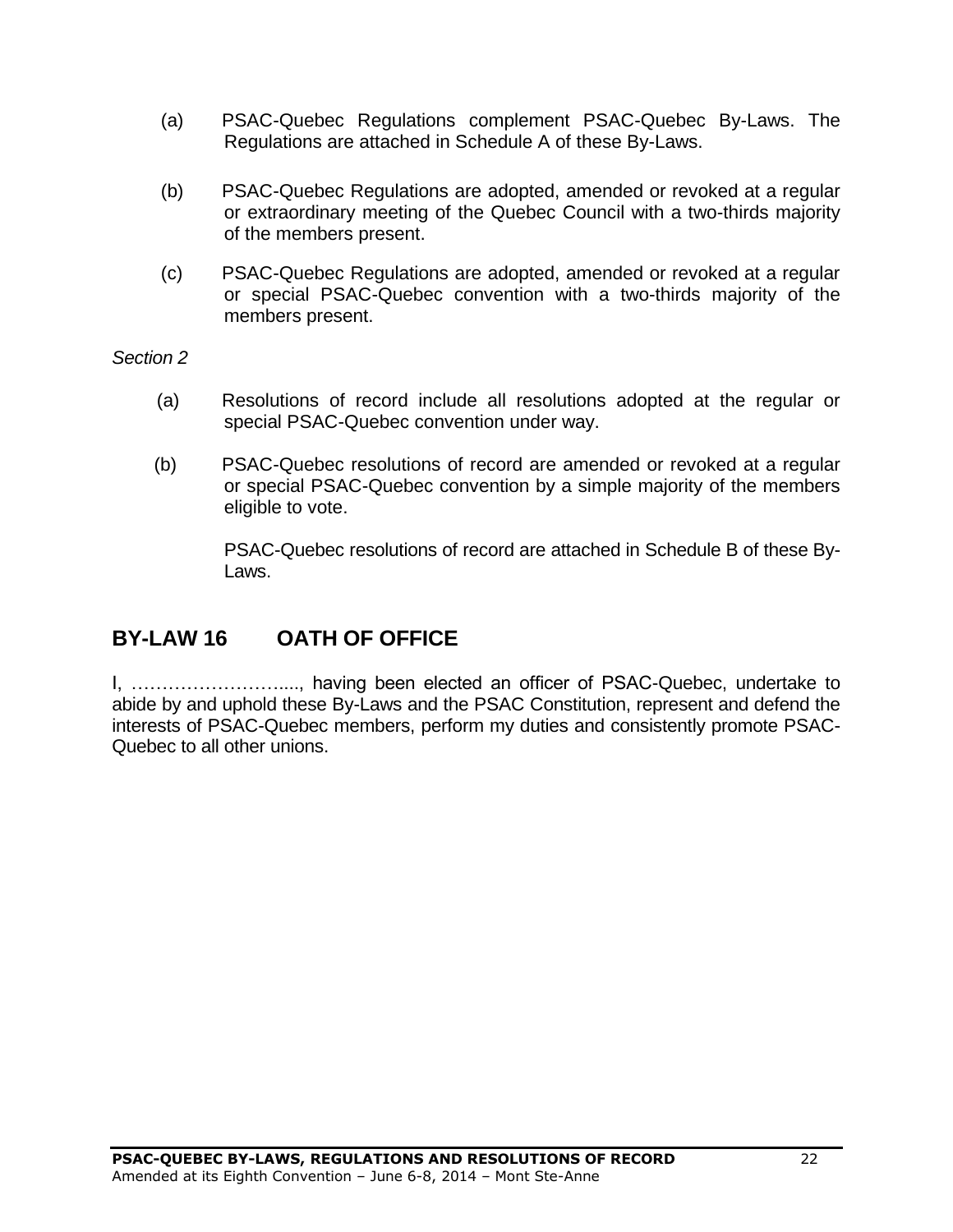# **SCHEDULE A Regulations**

- <span id="page-22-1"></span><span id="page-22-0"></span>Regulation 1 Financial Regulations Governing the Activities of Quebec Council Members
- Regulation 2 Guidelines Governing the PSAC-Quebec Reserve Fund
- Regulation 3 Call for Nominations for Regional Executive Vice-President and Alternate Regional Executive Vice-President
- Regulation 4 Issues and Resolutions Not Dealt With by the PSAC-Quebec Triennial Convention
- Regulation 5 Language
- Regulation 6 Life Members
- Regulation 7 Area Councils
- Regulation 8 Voluntary Membership of Members and Locals in Other Associations
- Regulation 9 Resolutions of Record
- Regulation 10 Media Platforms
- Regulation 11 Products and Services Purchased by PSAC-Quebec
- Regulation 12 Representation of the Quebec Council at the PSAC Triennial **Convention**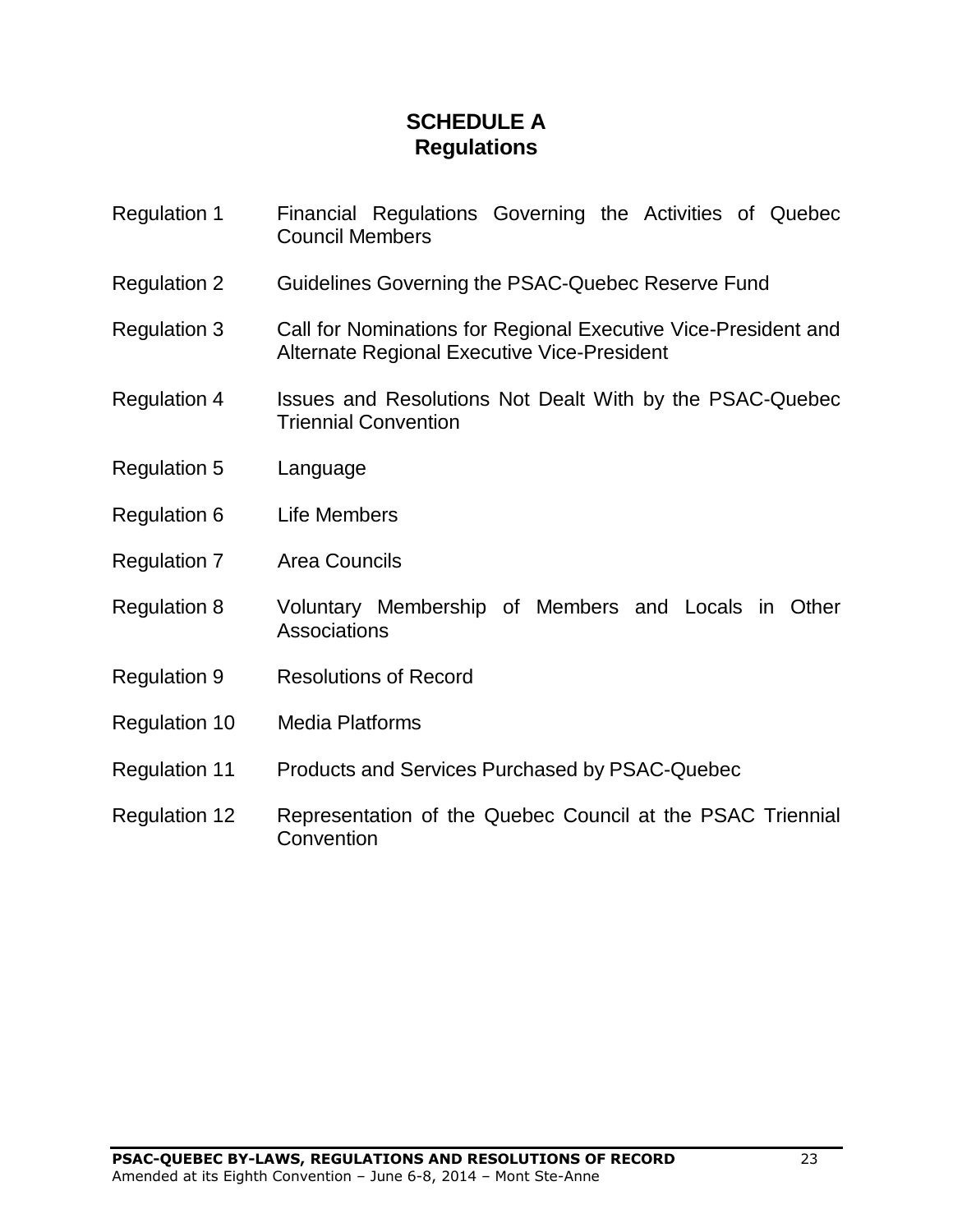# <span id="page-23-1"></span><span id="page-23-0"></span>**SCHEDULE B List of resolutions of record**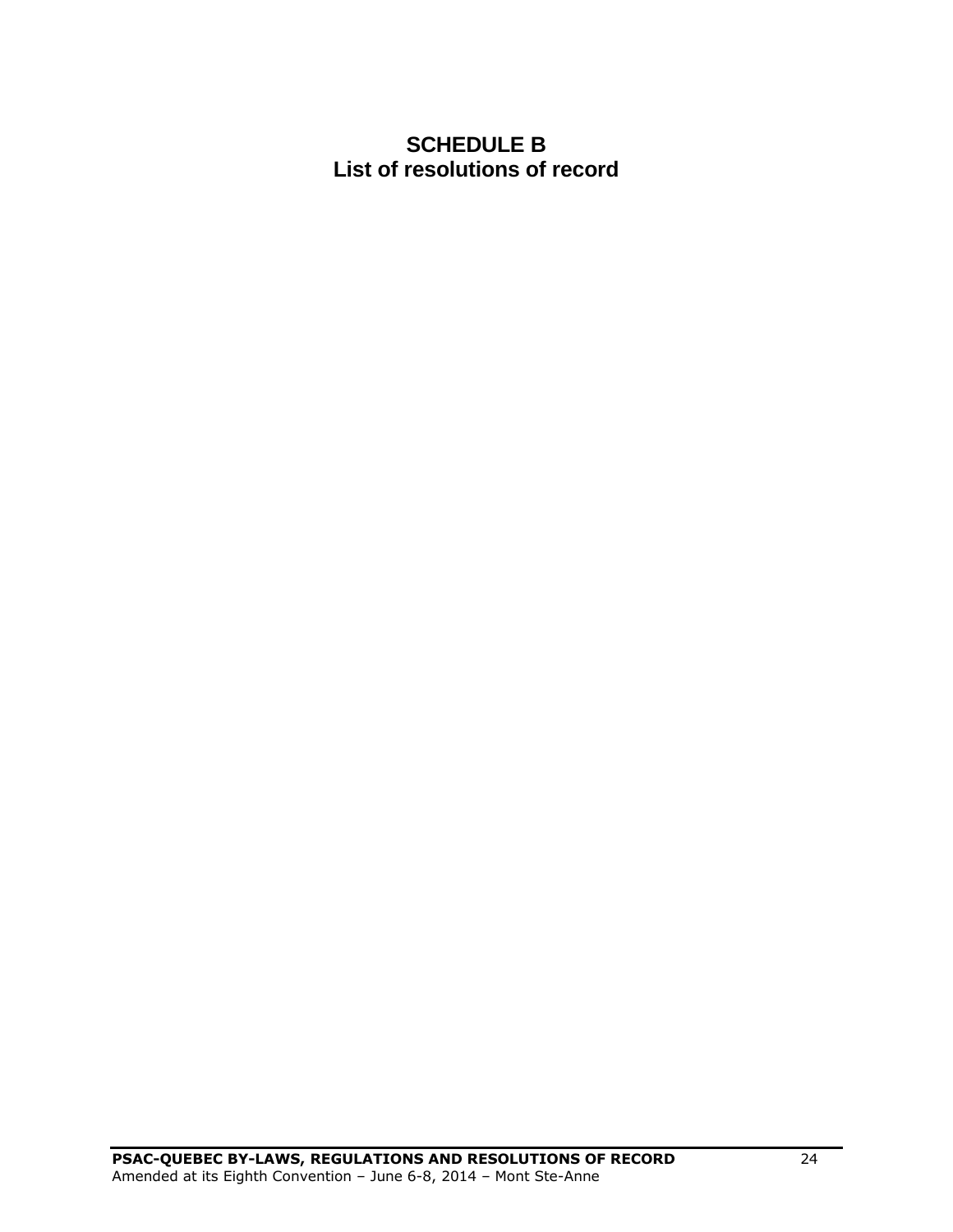

# **PSAC-QUEBEC REGULATIONS**

As adopted by the Founding Convention in: Saint-Hyacinthe, May 6 and 7, 1995

And amended by the PSAC-Quebec Triennial Convention in:

Quebec City, November 16 and 17, 1996 Trois-Rivières, May 15 and 16, 1999 Saint-Hyacinthe, May 4 and 5, 2002 Montréal, May 14 and 15, 2005 Quebec, June 6-7-8, 2014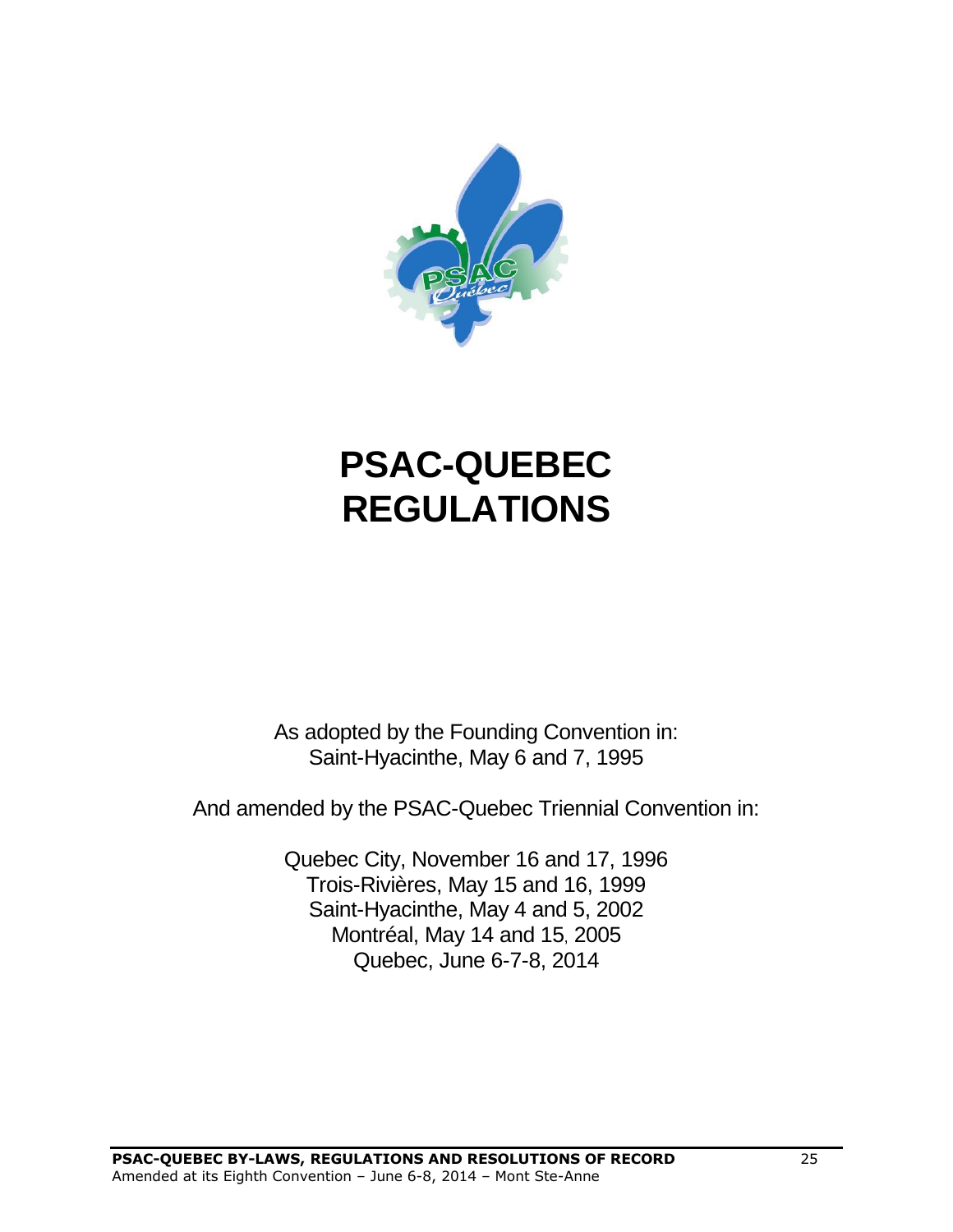# <span id="page-25-0"></span>**REGULATION 1 FINANCIAL REGULATIONS GOVERNING THE ACTIVITIES OF QUEBEC COUNCIL MEMBERS**

### **1. APPROVED ACTIVITIES FOR QUEBEC COUNCIL MEMBERS:**

- (a) Reasonable expenses incurred by Quebec Council members to attend a founding meeting of an area council, a regional women's committee or regional equity group committee or any other activity aimed at creating one of the said committees or councils.
- (b) Quebec Council meetings.
- (c) Visits to locals.
- (d) Various union committees established by the Quebec Council.
- (e) Various committees approved by Convention.
- (f) The expenses of Quebec Council members for activities other than those mentioned above shall be preauthorized by the Quebec Council. In exceptional cases, unless exceptional circumstances exist, the Regional Executive Vice-President for Quebec shall preauthorize those expenses.

All activities are subject to these financial by-laws, save for the exceptions that have been listed in the following paragraphs.

### **2. MISCELLANEOUS**

All claims must be accompanied by standard and official vouchers.

All purchase equipment expenditures exceeding \$250 must first be approved by the Quebec Council.

#### **3. TRANSPORTATION**

The kilometer rate shall be the same as that of PSAC.

#### **4. SALARY REIMBURSEMENTS**

Salary reimbursements take effect each time a member is required to be absent from work to carry out his/her union duties. (This provision is in compliance with the PSAC policy that calls for the reimbursement of compensatory time or vacation leave).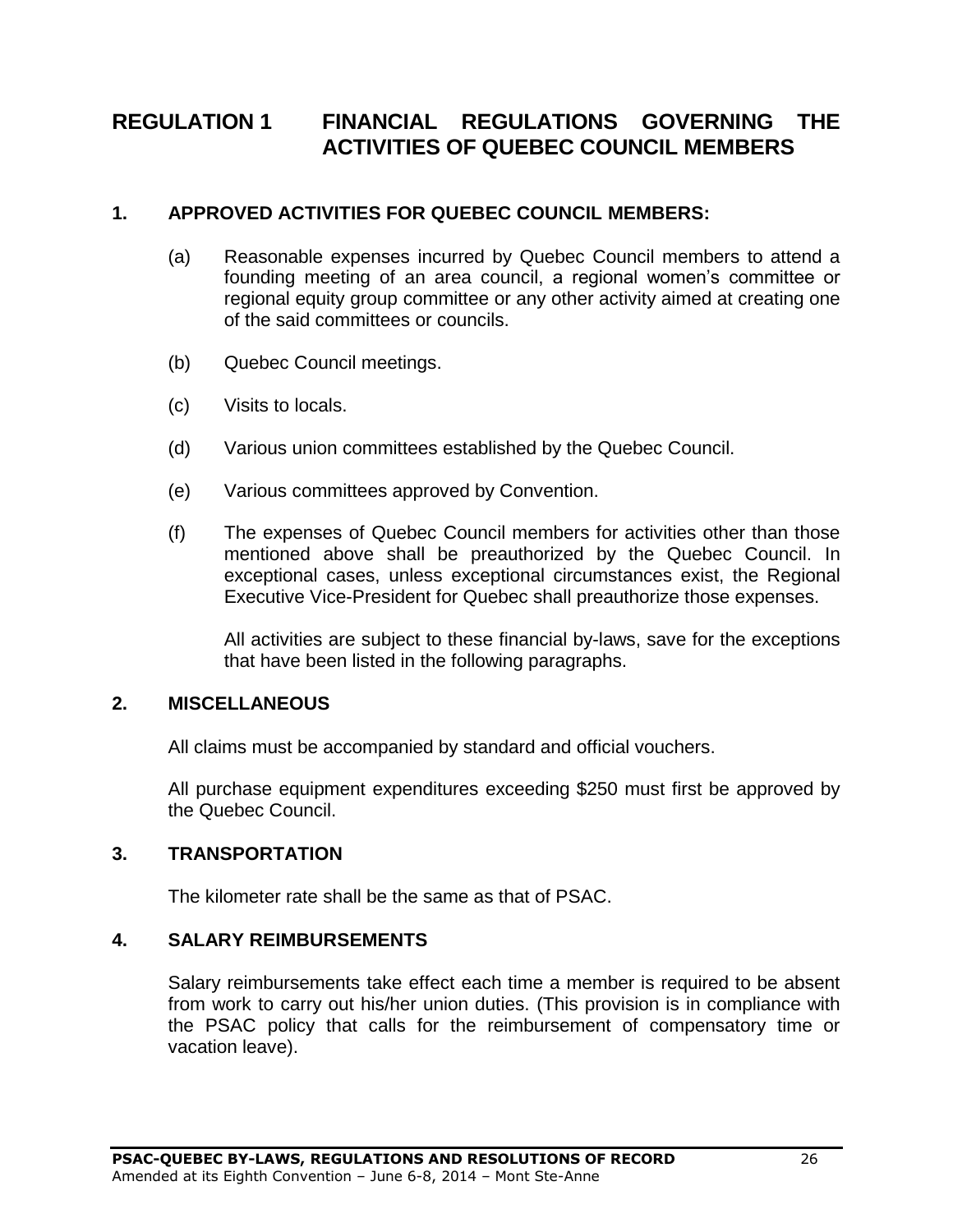### **5. ACCOMMODATION**

Accommodation shall be authorized when costs are equal to or less than travel expenses. All participants in union activities (with the exception of activities in point 1. above) shall be entitled to accommodation the night before if the distance to be traveled exceeds 100 km one way, provided the meeting starts at 9 a.m.

### **6. FINANCIAL REGULATIONS THAT APPLY TO THE EXCEPTIONS ALREADY ADOPTED BY CONVENTION CANNOT BE AMENDED BY ANY OTHER BODY.**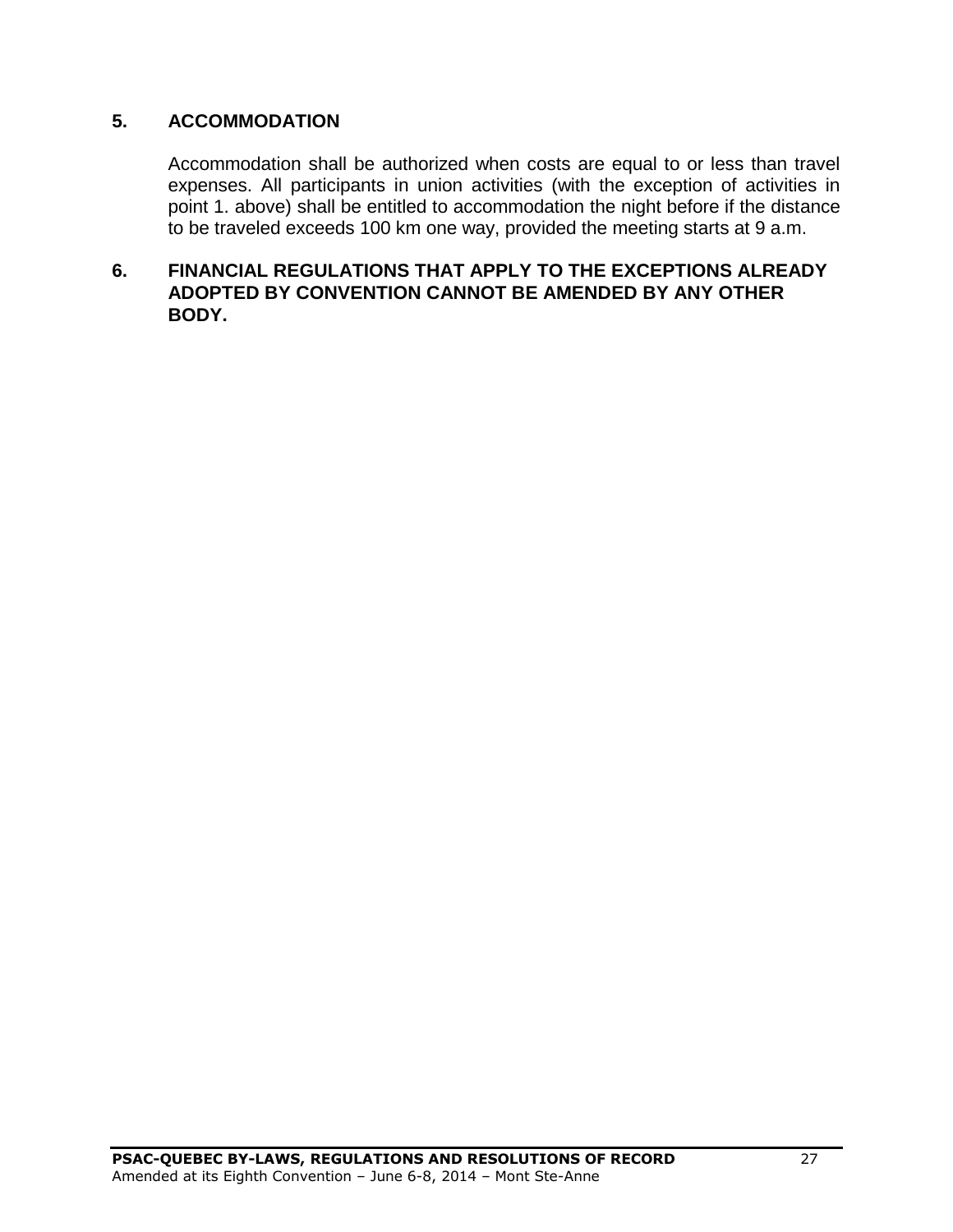# <span id="page-27-0"></span>**REGULATION 2 GUIDELINES GOVERNING THE PSAC-QUEBEC RESERVE FUND**

### **1. SOURCE**

The reserve fund is made up of the sum of various subsidies received from the FTQ for health and safety training given to the PSAC and the balance of the education assistance fund once earmarked for the PSAC and known as the Labour Organization Assistance Program (PAOS). Expenses subsidized by these savings are deducted from this amount.

### **2. ADMINISTRATION AND CONTROL**

The reserve fund is administered by the Quebec Council on the recommendation of the Finance Committee and the Regional Executive Vice-President for Quebec. This fund is managed separately from the budget allotment made to the Quebec Region by the PSAC Convention. The financial statements will be produced annually. The delegated authority of the reserve fund is composed of the Regional Executive Vice-President for Quebec, the chair of the PSAC-Quebec Finance Committee and the PSAC regional coordinator for Quebec. Two (2) of three (3) signatures are required to issue cheques from this fund.

The Regional Executive Vice-President for Quebec shall have custody of the investments and update the transactions when investments are renewed or redeemed.

### **3. FUNDING AND ACCESSIBILITY**

The reserve fund is accessible through the Quebec Council for union activities of PSAC-Quebec members. It is a complement and not an inexhaustible source of funding. All efforts should thus be made so that these activities are fully funded from existing PSAC budgets.

The reserve fund shall be used to fund various union activities such as conferences, conventions, training activities, mobilization, organizing, health and safety, special events, etc. Requests shall first be approved by the Quebec Council.

The Regional Executive Vice-President for Quebec has the flexibility to release the funds necessary to finance an activity without prior authorization from the Quebec Council, provided it has this cash withdrawal approved at the subsequent meeting.

A simple majority vote is required to release funds. The Regional Executive Vice-President for Quebec shall cast the deciding vote in the event of a tie.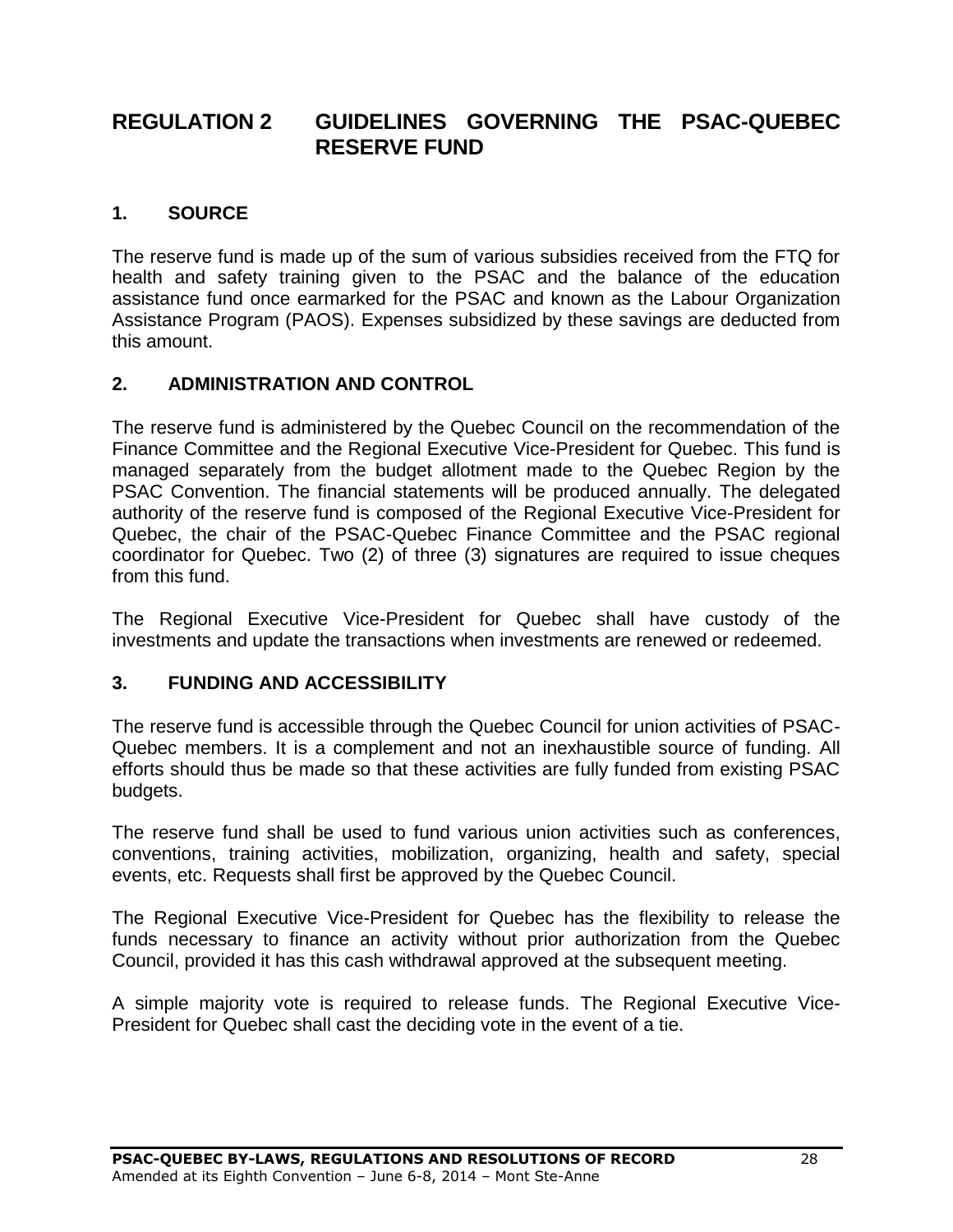### **4. NOTES AND PROCEDURES**

A cost estimate for an activity must be submitted to the Finance Committee for review before the request for funding is put on the agenda of a Quebec Council meeting.

The estimate shall include the following details:

- Nature of the activity
- Costs including wage loss, childcare expenses, travelling expenses, meals, incidentals, accommodation (in accordance with PSAC's reimbursement policy)
- Cost of material, if required.

The reserve fund shall honor the supporting documentation up to the amount approved by the Quebec Council. Under exceptional circumstances, an advance can be given on request for a reservation or to hold someone's place.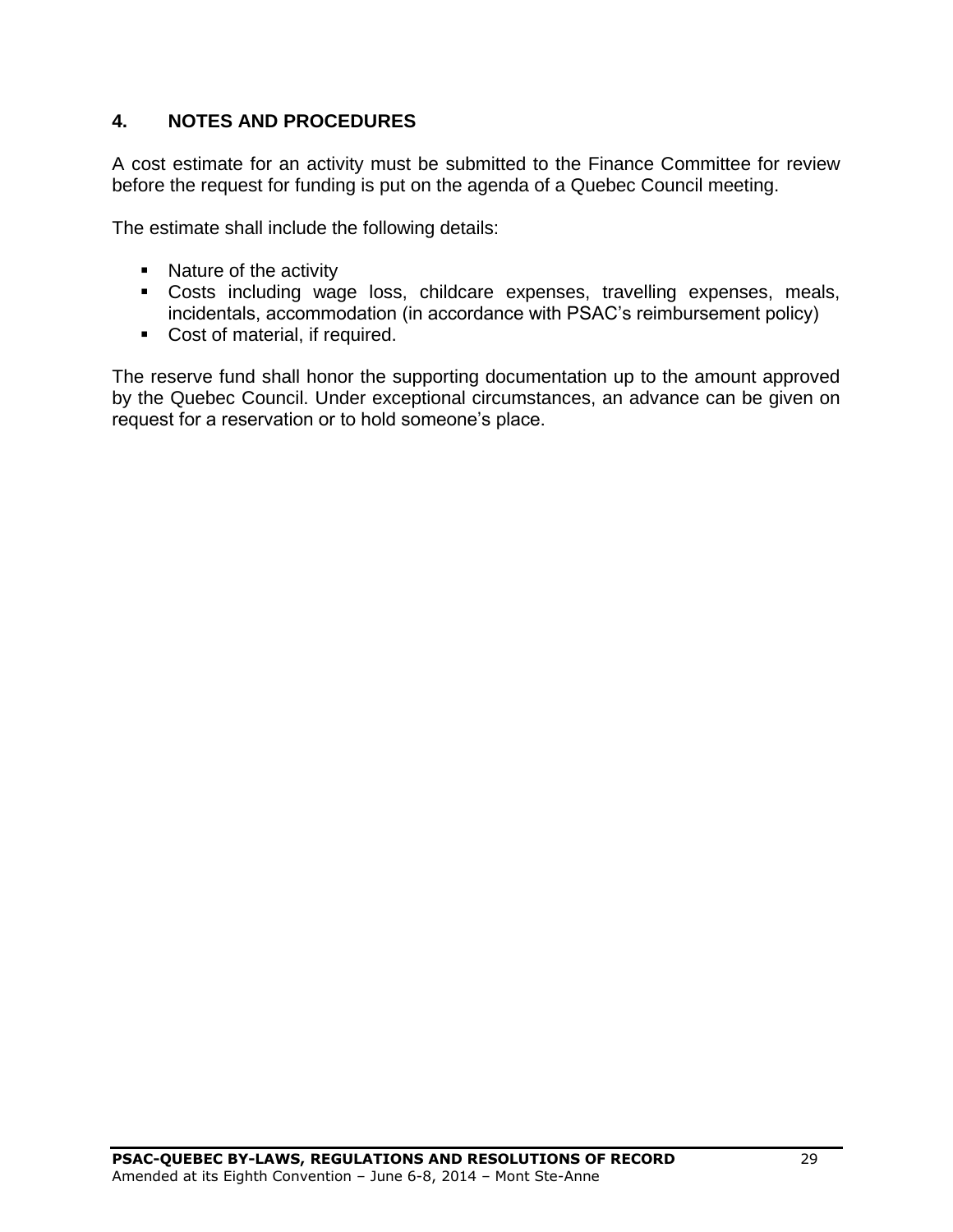# <span id="page-29-0"></span>**REGULATION 3 CALL FOR NOMINATIONS FOR REGIONAL EXECUTIVE VICE-PRESIDENT AND ALTERNATE REGIONAL EXECUTIVE VICE-PRESIDENT**

# **Call for nominations Quebec Region**

**This is the official call for nominations for the position of Regional Executive Vice-President (REVP) and Alternate Regional Executive Vice-President for the Quebec Region. Elections for these positions will be held at the PSAC-Quebec Triennial Convention on (DATE) in (LOCATION).**

> **A nominations form is attached to this letter for each of these positions.**

As a result of a decision by delegates at the 2003 PSAC National Triennial Convention, and for the first time in our Union's history, Regional Executive Vice-Presidents and their Alternates are being elected in the regions, at their respective Regional Conventions. Any PSAC member in good standing in the Quebec Region is entitled to run for these two positions.

As Regional Coordinator, I have been assigned the responsibility for sending out the call for nominations, receiving the nominations in advance of the Regional Convention, and working with the Nominations Committee at the Convention itself.

Here's how the procedure will work and what to do if you want to run for office.

### **Nominations Procedure**

A Nominations Committee will be appointed by the Quebec Council and ratified on the Convention floor. The Chairperson of the Nominations Committee, a member of the AEC or a former member of the AEC is appointed by the Quebec Council and will conduct the election of REVP and Alternate REVP.

In advance of the Convention, in my capacity as Regional Staff Coordinator, I have been tasked with facilitating the nomination process. I am also responsible for ensuring that the nominations are filed with the Nominations Committee in writing, signed by the nominator and seconder, each of whom must be an accredited delegate to the PSAC-Quebec Triennial Convention.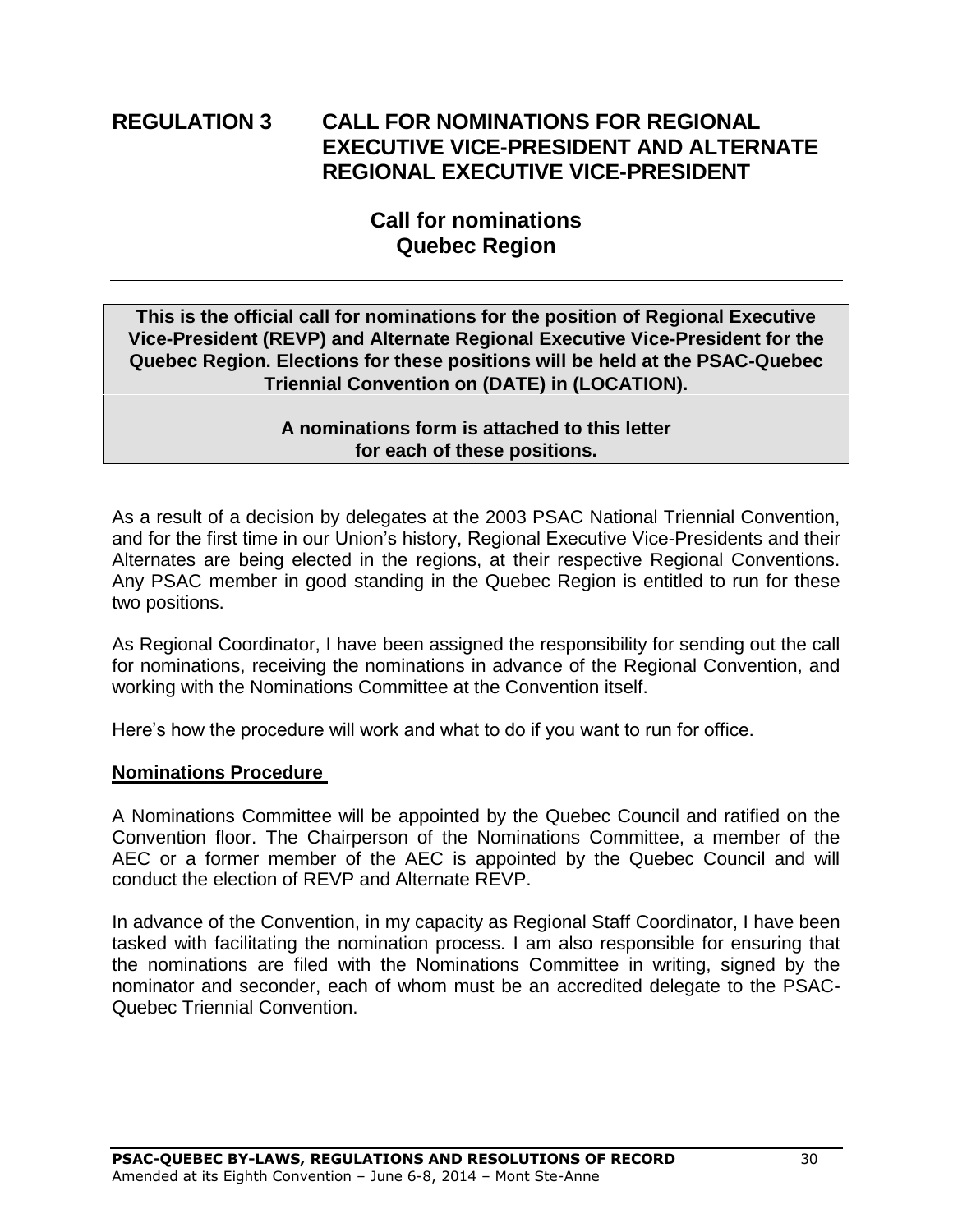### **Eligibility for Office**

Candidates nominated for the position of REVP and Alternate REVP do not have to be a delegate to the Convention, but must be a member in good standing and live or work in the Quebec Region. However the nominator and seconder must be delegates to the PSAC-Quebec Triennial Convention.

### **Submitting the Nomination Form**

You will find attached a Nomination Form for the position of Regional Executive Vice-President and Alternate Regional Executive Vice-President.

Nominees who will not be present at the Regional Convention must submit a nomination form to me prior to the start of the Regional Convention.

Nominees who will be present at Convention can submit a nomination form to me prior to the start of the Regional Convention, or submit a nomination form to the Nominations Committee during Convention, or be nominated from the floor at the Regional Convention.

### **The Election Process**

Given that the election of the REVP and Alternate REVP in the regions was decided at the 2003 PSAC National Triennial Convention – which took place after our last Regional Convention – changes to the Regional By-Laws outlining the new election procedure for the REVP and Alternate REVP will have to be made on the Convention floor.

### **Need Further Information?**

For further information on the PSAC-Quebec Triennial Convention, please go to our website*.* Feel free to contact me should you have any questions on the nomination process outlined above.

Signed by

In solidarity,

Regional Staff Coordinator Quebec Region

c.c.: National President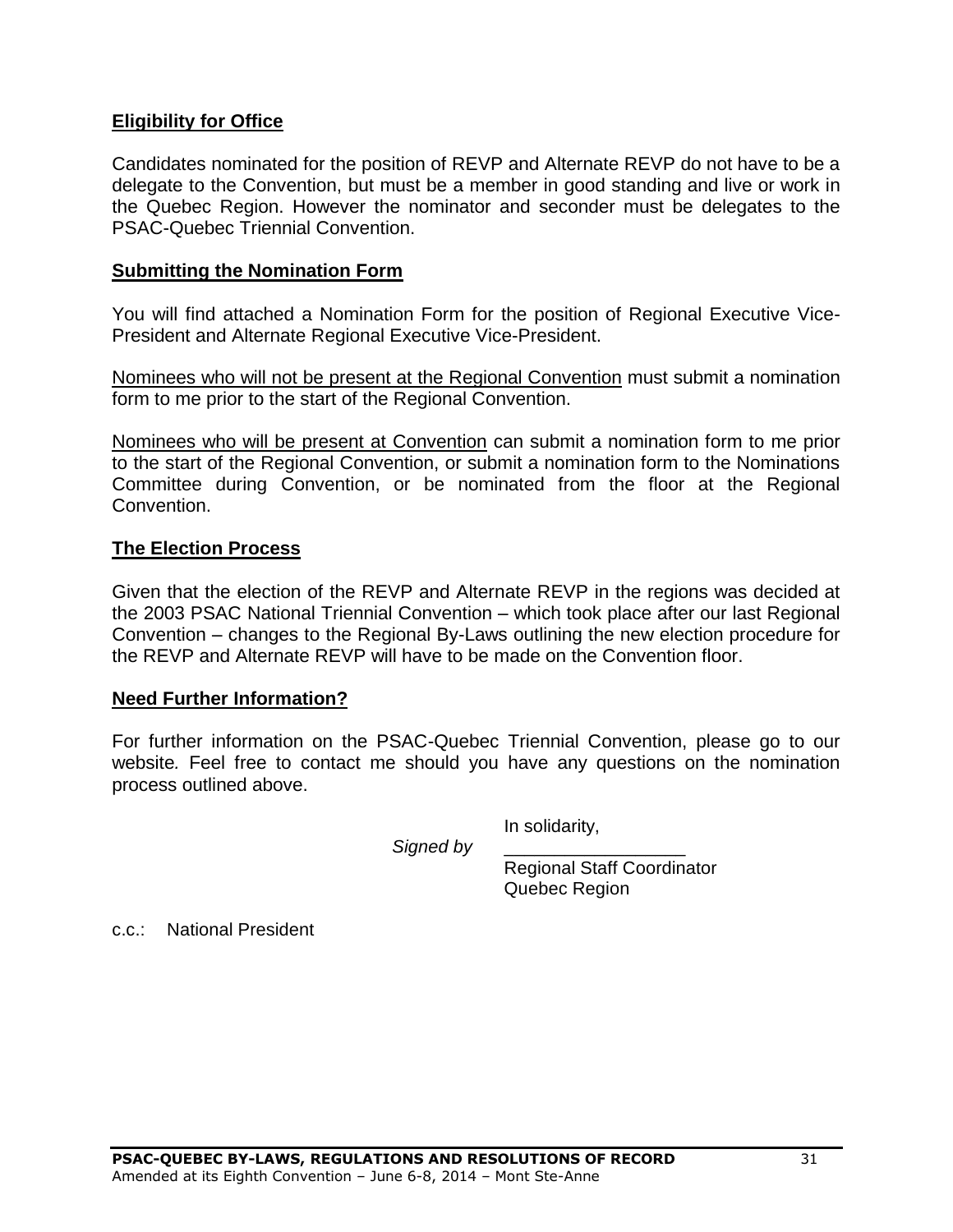# **Nomination Form Regional Executive Vice-President**

# **QUEBEC REGION**

**Name of nominee :**

**Person accepting nomination :**

*(signature)*

**\_\_\_\_\_\_\_\_\_\_\_\_\_\_\_\_\_\_\_\_\_\_\_\_\_\_\_\_\_\_\_**

**Local :**

**Component :**

**Membership Number :**

**Nominator \* :**

*(signature)*

**\_\_\_\_\_\_\_\_\_\_\_\_\_\_\_\_\_\_\_\_\_\_\_\_\_\_\_\_\_\_\_**

**Seconder \* :**

*(signature)*

**\_\_\_\_\_\_\_\_\_\_\_\_\_\_\_\_\_\_\_\_\_\_\_\_\_\_\_\_\_\_\_**

**\* Must be a delegate to the Convention !**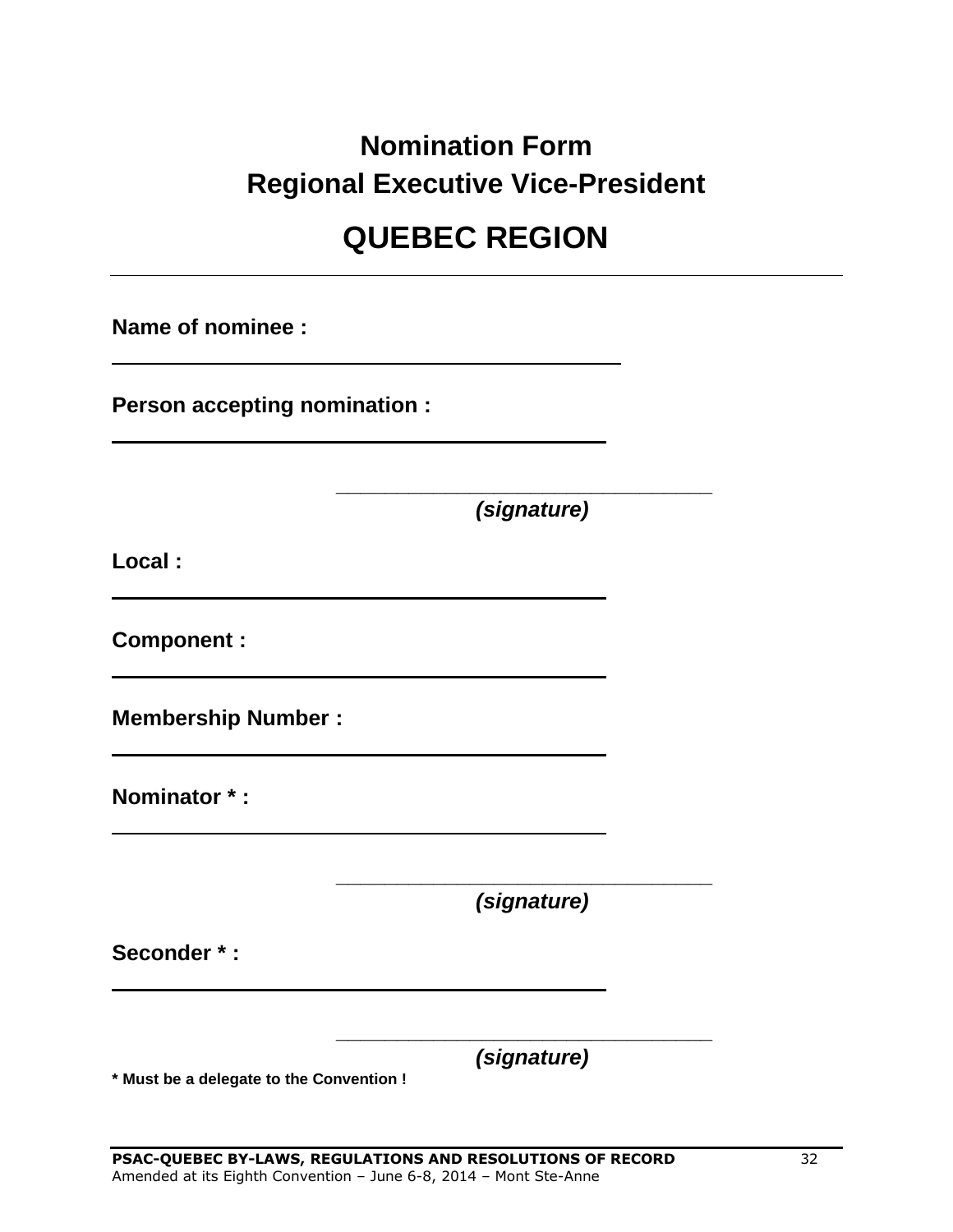# **Nomination Form Alternate Regional Executive Vice-President QUEBEC REGION**

**Name of nominee :**

**Person accepting nomination :**

**\_\_\_\_\_\_\_\_\_\_\_\_\_\_\_\_\_\_\_\_\_\_\_\_\_\_\_\_\_\_\_** *(signature)*

**Local :**

**Component :**

**Membership Number :**

**Nominator \* :**

*(signature)*

**\_\_\_\_\_\_\_\_\_\_\_\_\_\_\_\_\_\_\_\_\_\_\_\_\_\_\_\_\_\_\_**

**Seconder \* :**

*(signature)*

**\_\_\_\_\_\_\_\_\_\_\_\_\_\_\_\_\_\_\_\_\_\_\_\_\_\_\_\_\_\_\_**

**\* Must be a delegate to the Convention !**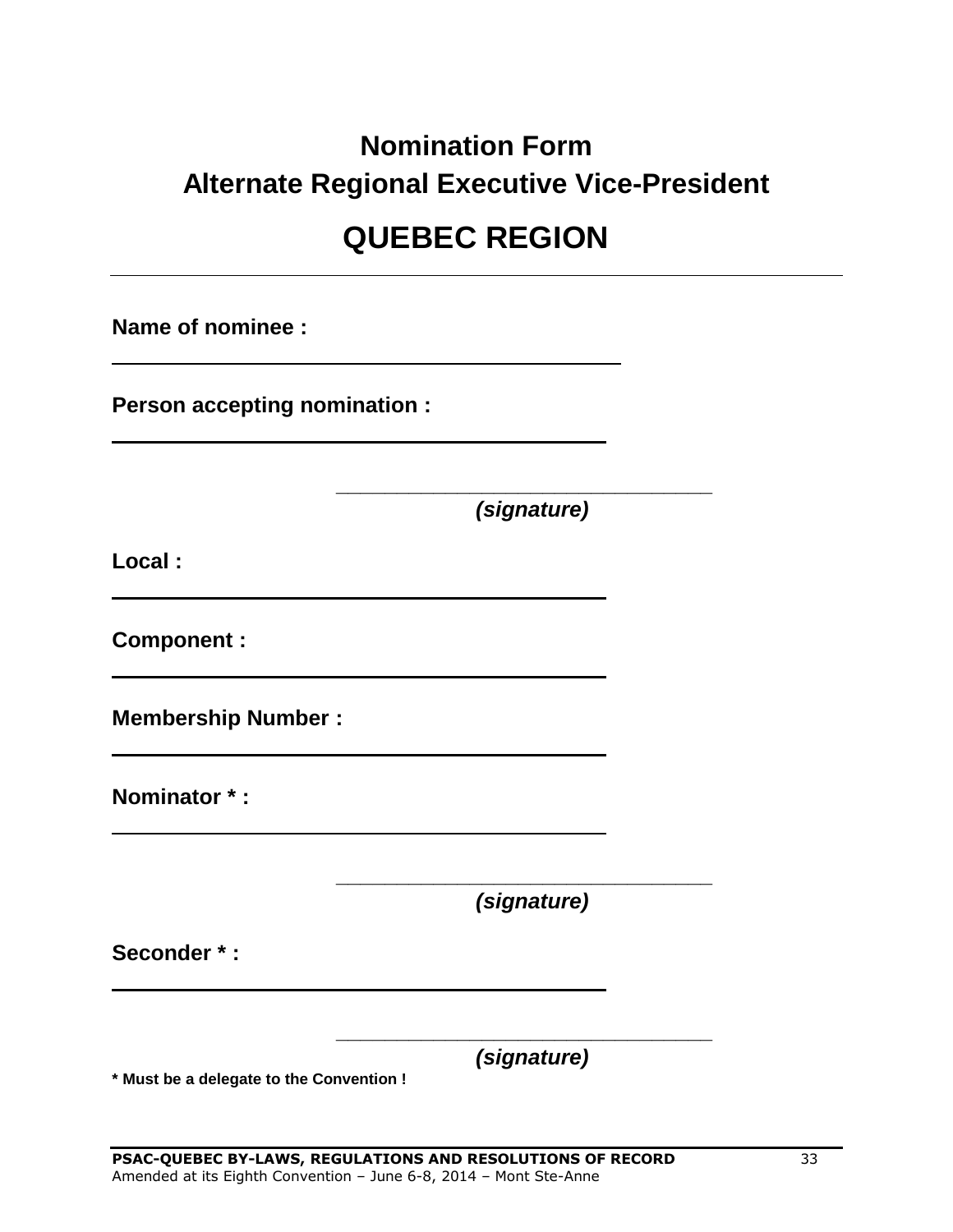# <span id="page-33-0"></span>**REGULATION 4 ISSUES AND RESOLUTIONS NOT DEALT WITH BY THE PSAC-QUEBEC TRIENNIAL CONVENTION**

All issues and resolutions the Convention has not dealt with shall be referred to the Quebec Council, which shall examine them and follow up on these outstanding issues no later than 90 days following the Convention, with the exception of resolutions dealing with increases in dues or amendments to the PSAC-Quebec By-Laws and Regulations.

The Council's disposal of all issues and resolutions of the Convention shall be published and include the rationale for all decisions and the recorded votes for all decisions. This shall be distributed to all Convention delegates.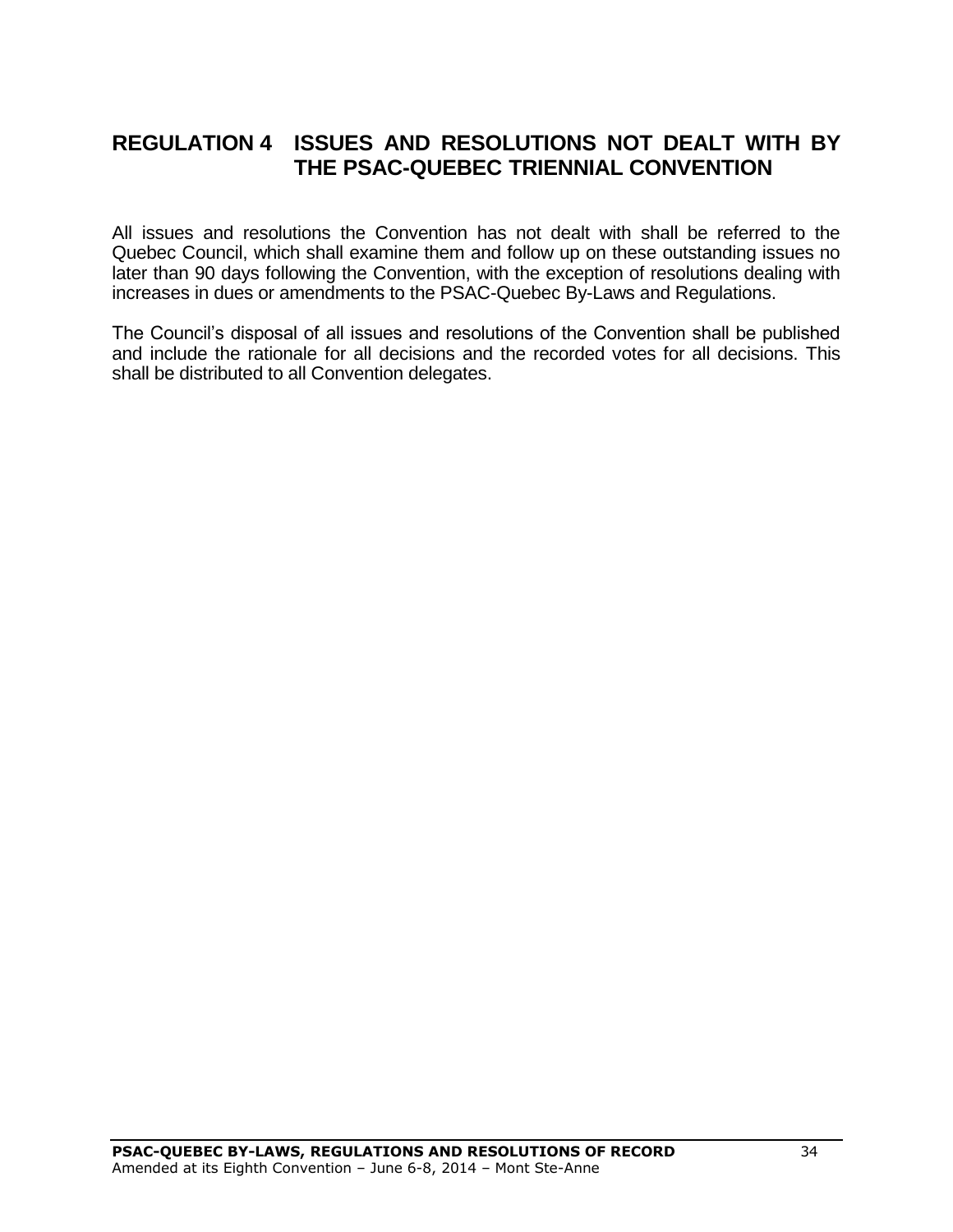# <span id="page-34-0"></span>**REGULATION 5 LANGUAGE**

### **1. General**

- a) The language of work in internal and external PSAC-Quebec communications is French.
- b) PSAC-Quebec will issue internal and/or external communications in English upon request.

### **2. PSAC-Quebec Triennial Convention**

a) The PSAC-Quebec Triennial Convention will take place simultaneously in French and English and all official documents will be submitted in French and English.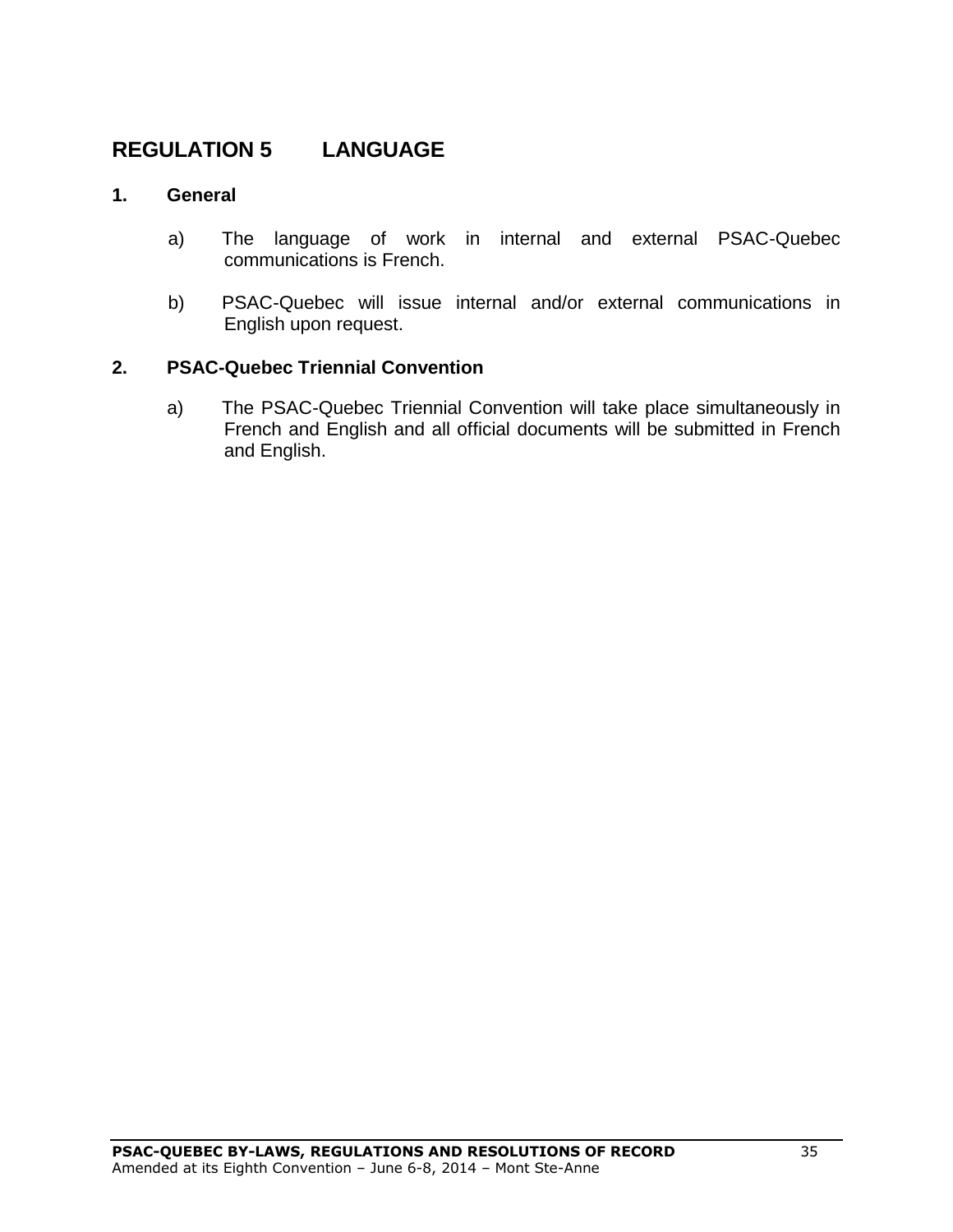# <span id="page-35-0"></span>**REGULATION 6 LIFE MEMBERS**

### **1. PSAC-Quebec recognizes members appearing on Schedule C as life members as per By-Law 13, Section 1.**

### **2. Rights and privileges of life members**

- a) During the Induction Convention, life members are invited to the Convention and not required to pay any registration fees. Their expenses are reimbursed like those of any delegate,
- b) The life member is invited to Conventions held thereafter and not required to pay registration fees.

If a life member takes part in an ad hoc committee on behalf of PSAC-Quebec, the expenses he/she incurs shall be reimbursed as per PSAC policy.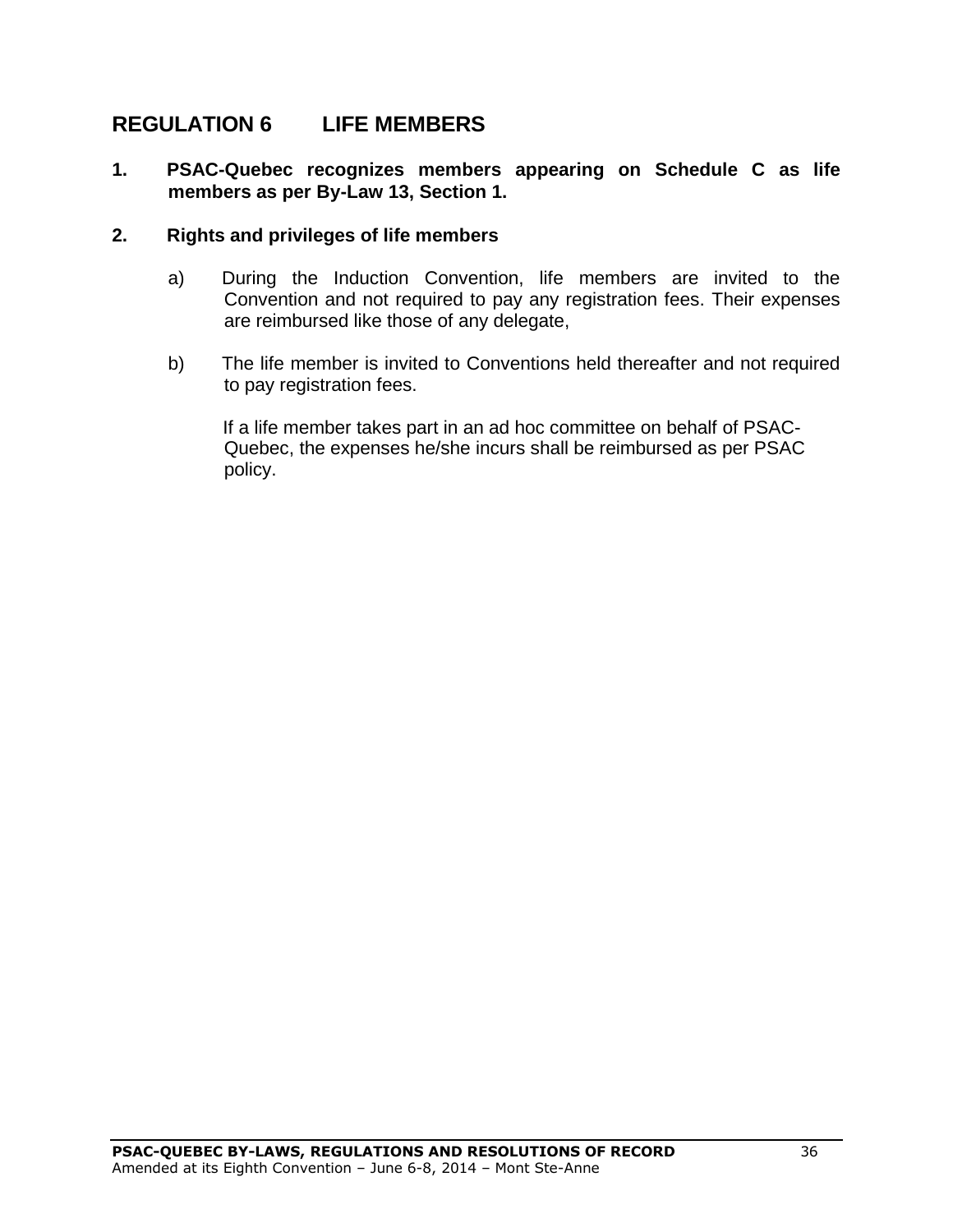# <span id="page-36-0"></span>**REGULATION 7 AREA COUNCILS**

To ensure uniformity in the operation of its area councils, PSAC-Quebec has prescribed the following guidelines:

1. Mandate of area councils

The area council is the body that supports, unites and interconnects locals on its territory. Its mandate is to create solidarity between members and build bridges with civilian society. Its role is to be in the action to mobilize and rally around issues affecting members through education and political action.

- 2. Composition of area councils
	- a) The executive councils of area councils must consist of a minimum of three (3) positions, including one president, one vice-president and one secretarytreasurer.
	- b) Members of the executive council of area councils are elected each year as per section 14 of the PSAC Constitution.

Elections must take place between September 1 and November 30 each year.

- c) If the position of president or his/her alternate is vacant within six (6) months before the PSAC-Quebec Regional Triennial Convention is held, an election shall be held as per By-Law 4, Section 2(a).
- 3. Meeting frequency

The area councils shall call meetings at regular intervals at least four (4) times a year, including the Annual General Meeting.

- 4. Obligations relating to the financing of area councils
	- a) For the purpose of keeping PSAC-Quebec aware of regional issues, area councils shall send to the Office of the REVP the minutes of these meetings, including the minutes of the Annual General Meeting. These minutes shall be sent no later than thirty (30) days after the date these meetings were held.
	- b) A detailed annual financial report of each area council must be sent to the Office of the PSAC-Quebec REVP sent no later than thirty (30) days after the date these meetings were held.
	- c) In order to receive their annual financing, area councils must fulfill the obligations in 4(a) and 4(b).
- 5. Amendments to the By-Laws of area councils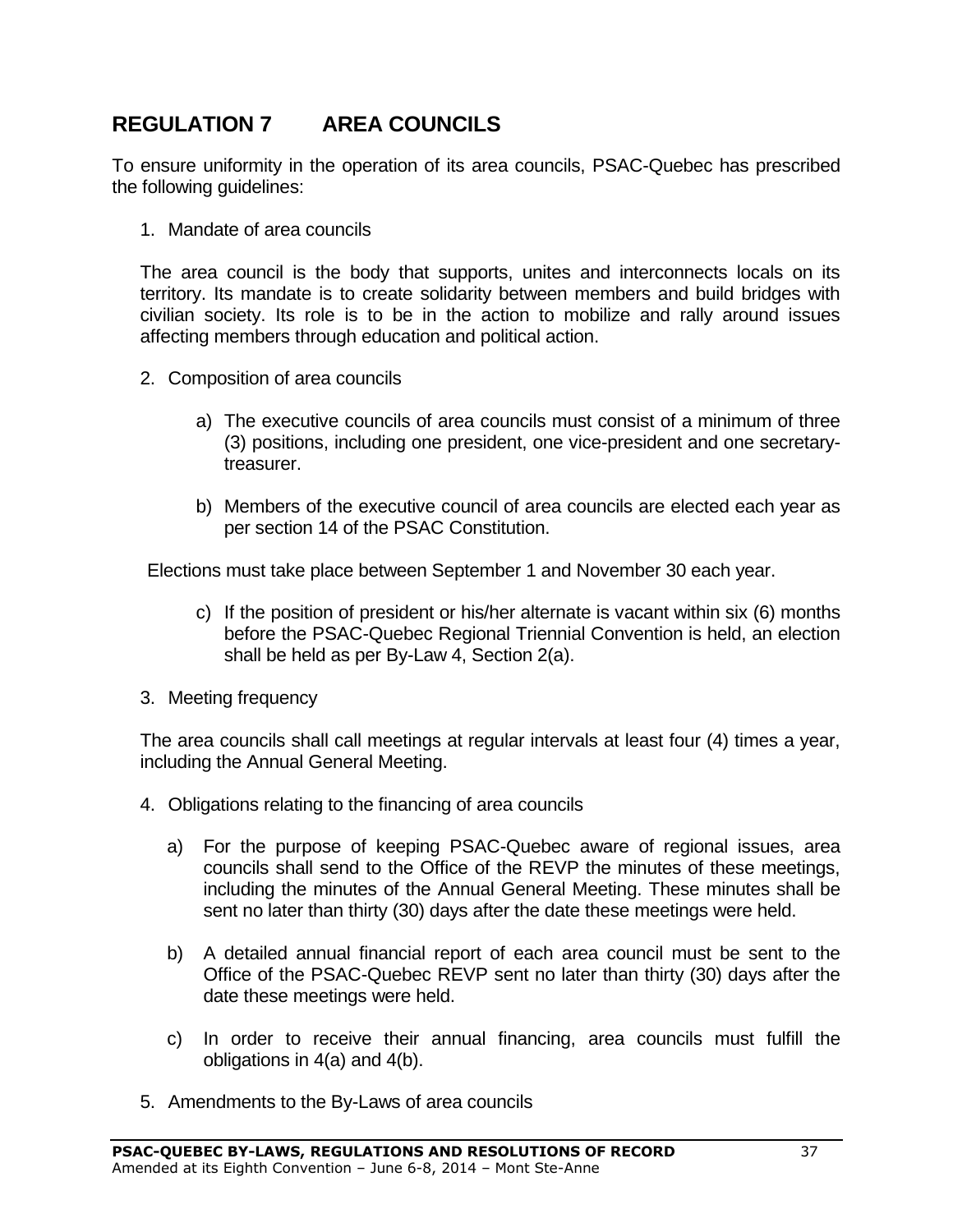Area councils must inform PSAC-Quebec of all amendments to their By-Laws.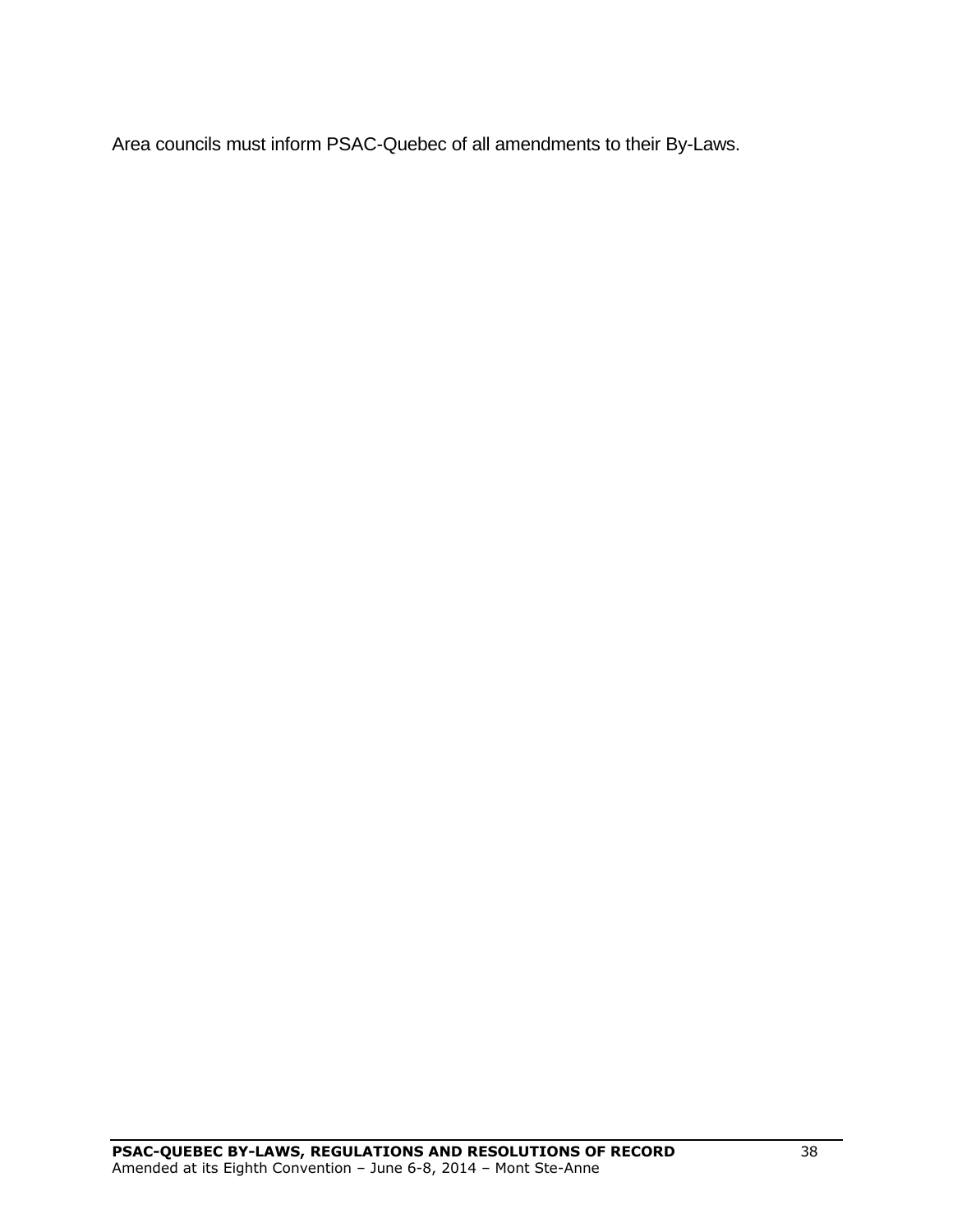# <span id="page-38-0"></span>**REGULATION 8 VOLUNTARY MEMBERSHIP OF MEMBERS AND LOCALS IN OTHER ASSOCIATIONS**

- 1. PSAC-Quebec recommends that its area councils encourage the participation of locals in FTQ area councils.
- 2. PSAC-Quebec recommends to all area councils, regional women's committees, regional equity group committees and locals in the Quebec region that they become members of the Public Service Alliance Retirees Association (PSARA) and that they promote membership in PSARA to their members.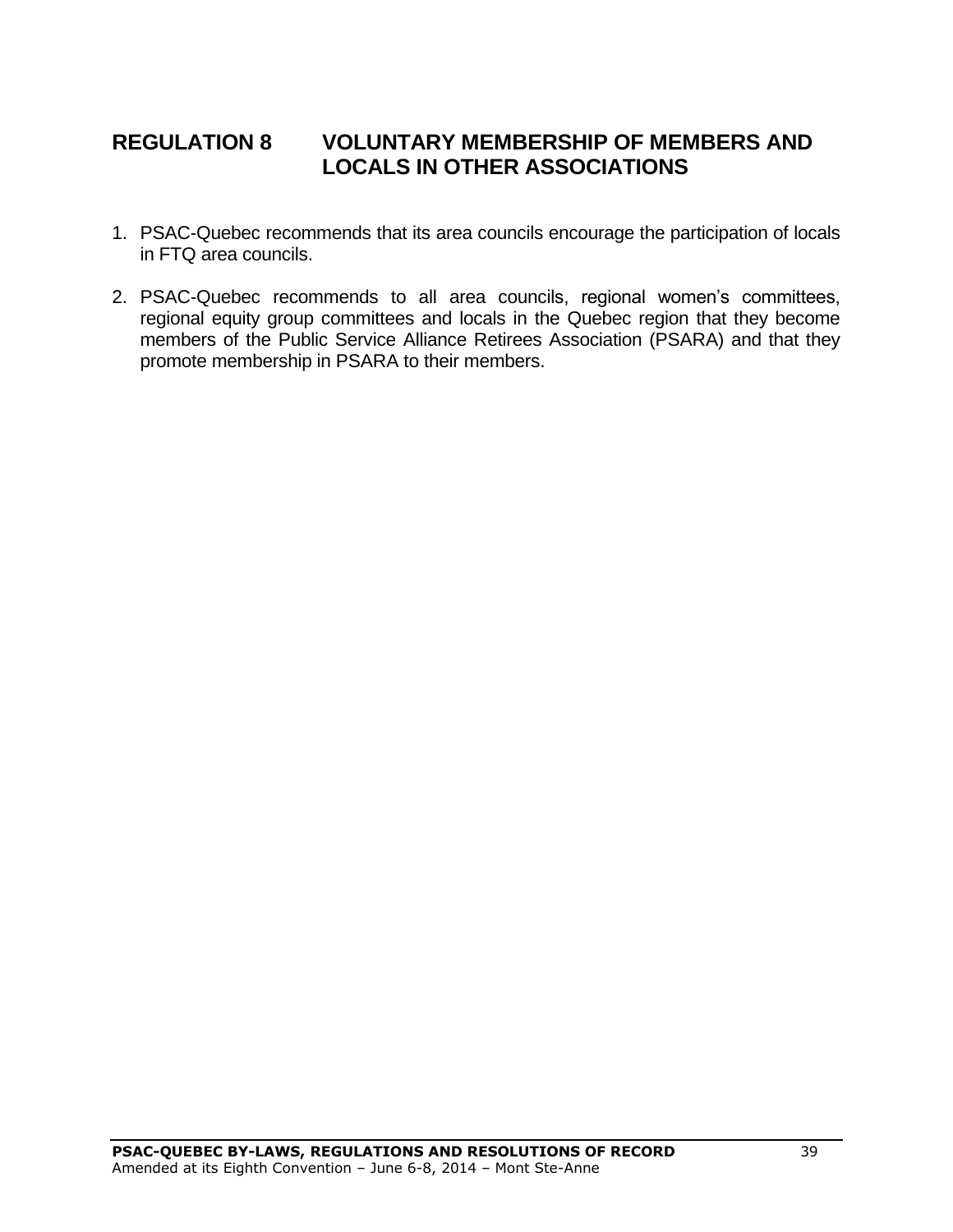# <span id="page-39-0"></span>**REGULATION 9 REVIEW OF PSAC-QUEBEC RESOLUTIONS OF RECORD**

The Quebec Council shall appoint a three-member committee that will be responsible for reviewing resolutions of record during the calendar year preceding the PSAC-Quebec Regional Triennial Convention.

The Committee shall submit a report to the Quebec Council on the amendments to be made no later than the end of the calendar year preceding the PSAC-Quebec Regional Triennial Convention. Then, if appropriate, the Quebec Council will submit one or more resolutions to the PSAC Regional Triennial Convention.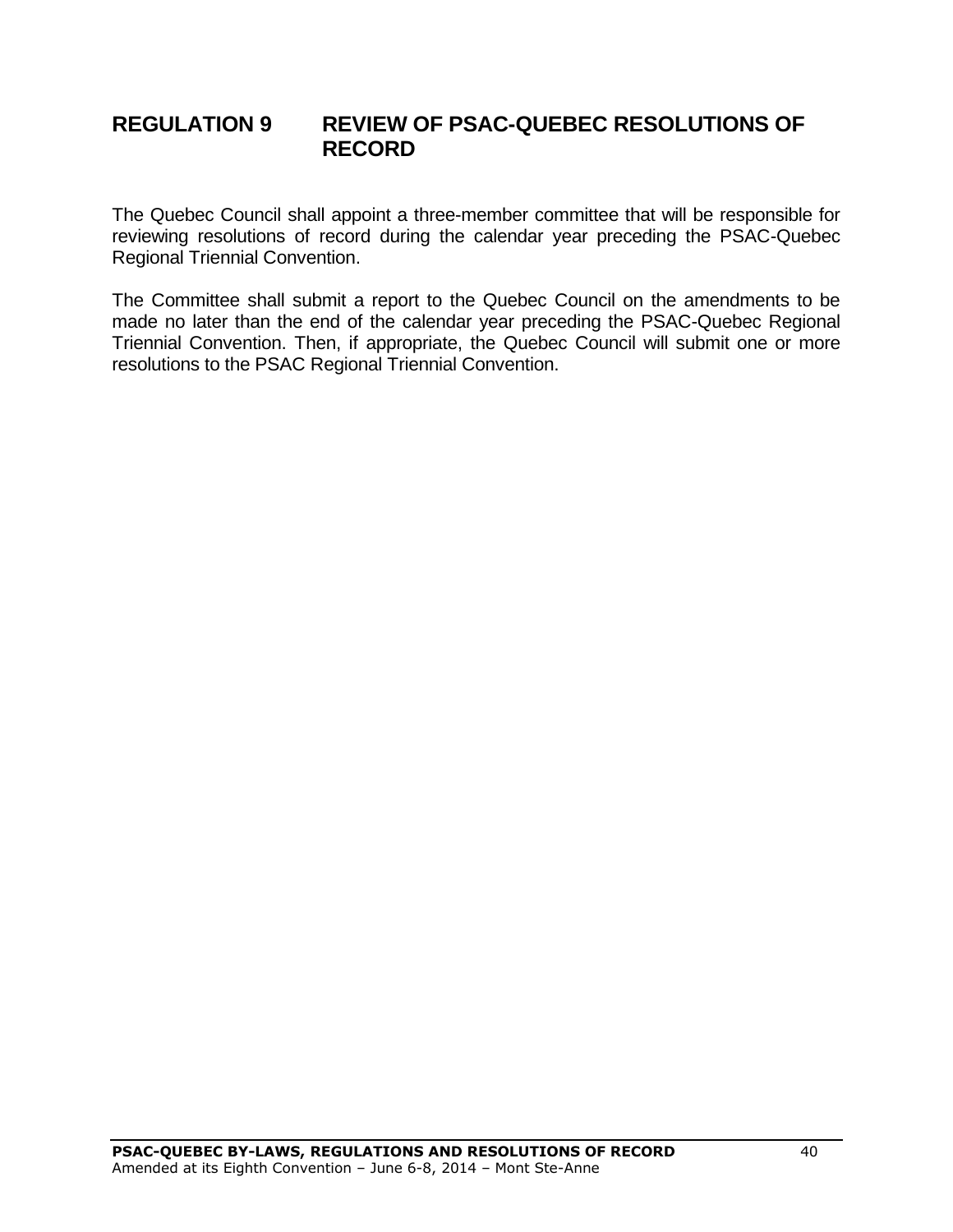# <span id="page-40-0"></span>**REGULATION 10 MEDIA PLATFORMS**

PSAC-Quebec is committed to maintaining a user-friendly Internet site that is updated regularly and to maintaining accounts on the most popular social media.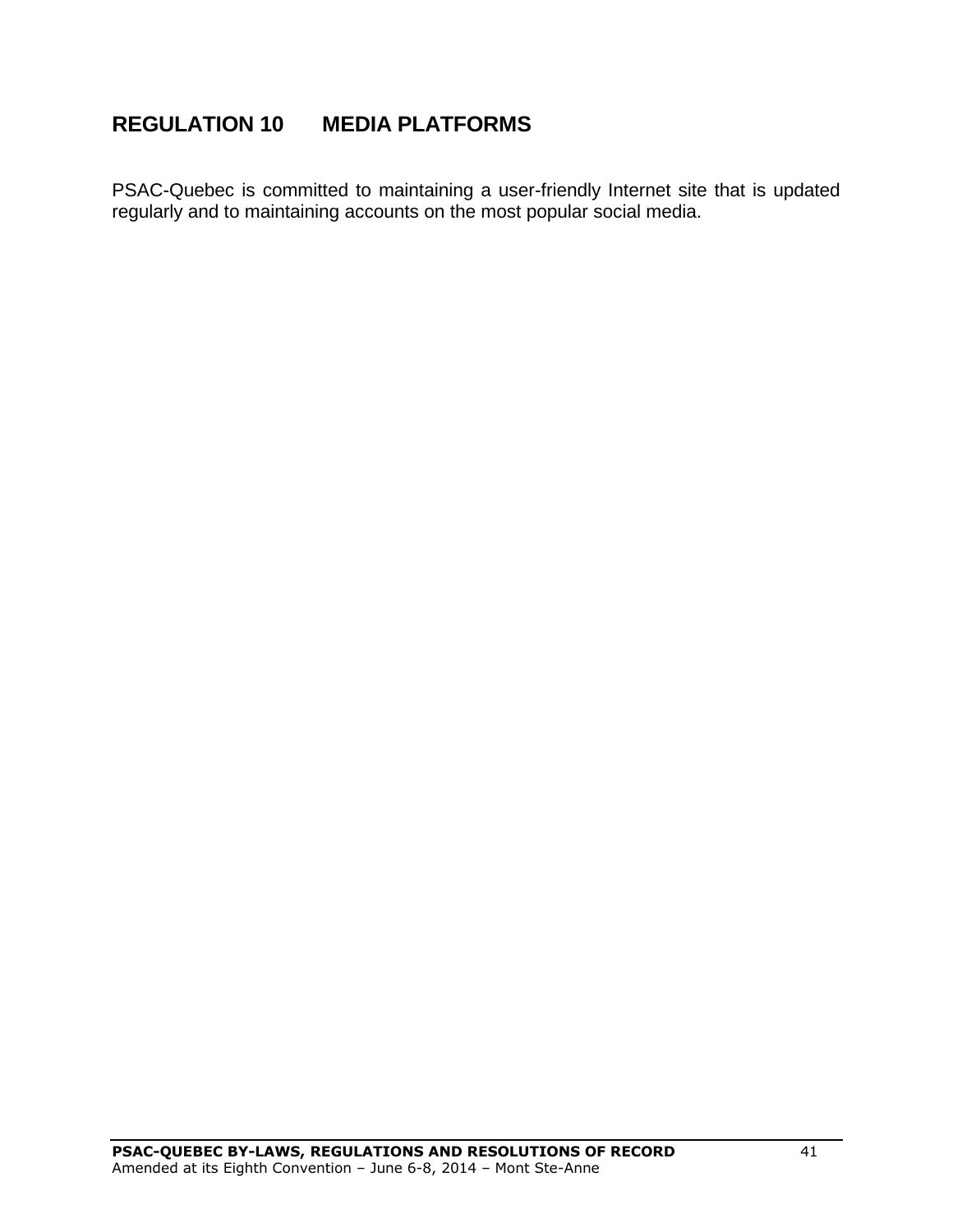# <span id="page-41-0"></span>**REGULATION 11 PRODUCTS AND SERVICES PURCHASED BY PSAC-QUEBEC**

Where possible, PSAC-Quebec encourages the purchase of union-made products and union-provided services.

Where possible, products and services, in addition to being union-provided, shall come from Quebec or elsewhere in Canada.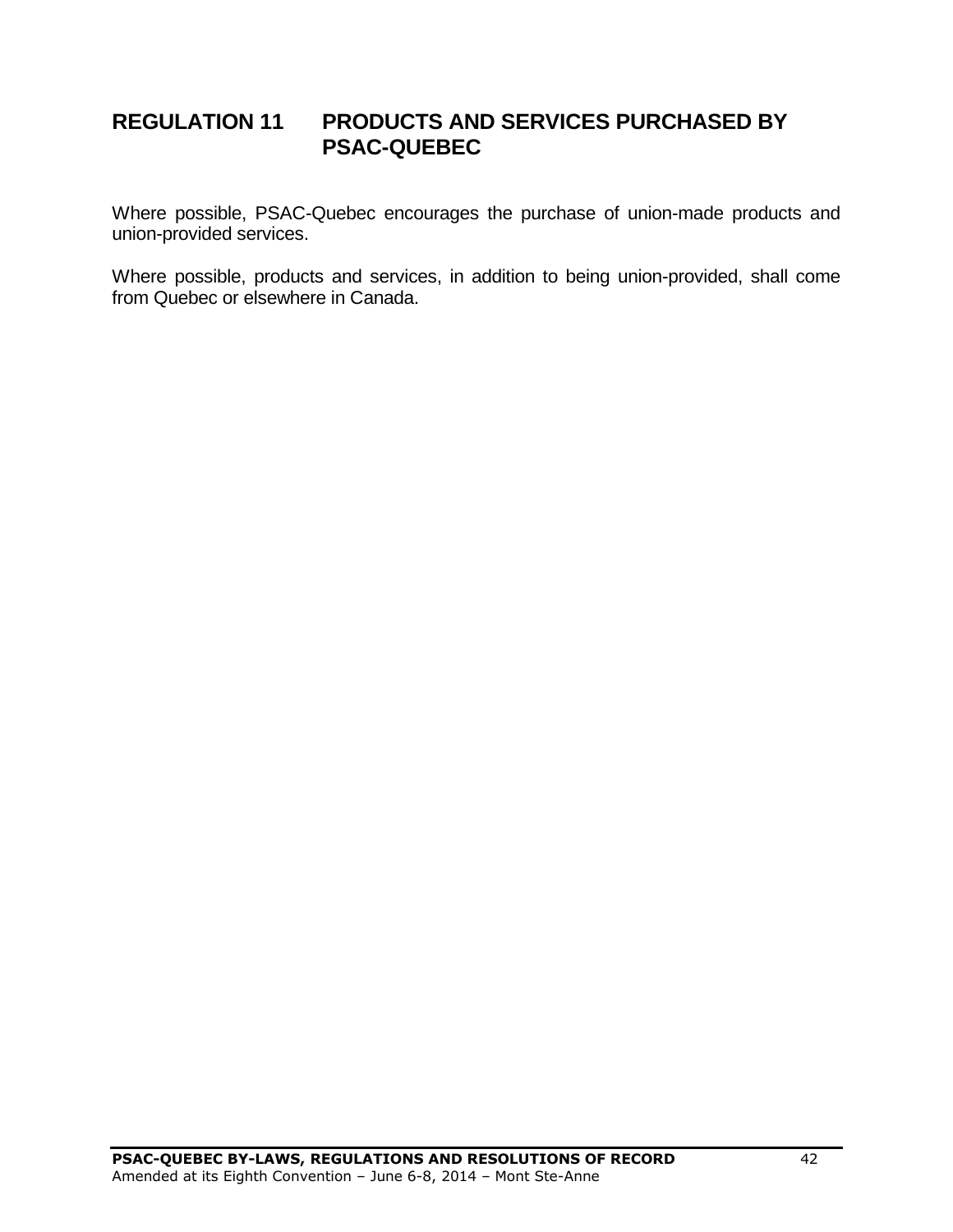# <span id="page-42-0"></span>**REGULATION 12 REPRESENTATION OF THE QUEBEC COUNCIL AT THE PSAC TRIENNIAL CONVENTION**

To ensure that the Quebec Council is fully represented at the PSAC Triennial Convention, PSAC-Quebec recommends the following guidelines:

- 1. The chairs of the area councils are ex officio delegates to the PSAC Triennial Convention.
- 2. Should the chair of a regional committee attend the PSAC Triennial Convention on behalf of a body other than his/her regional committee, the Quebec Council shall appoint a substitute.
- 3. Should the chair of a regional committee be absent from the PSAC Triennial Convention, a substitute shall be appointed by his/her area council.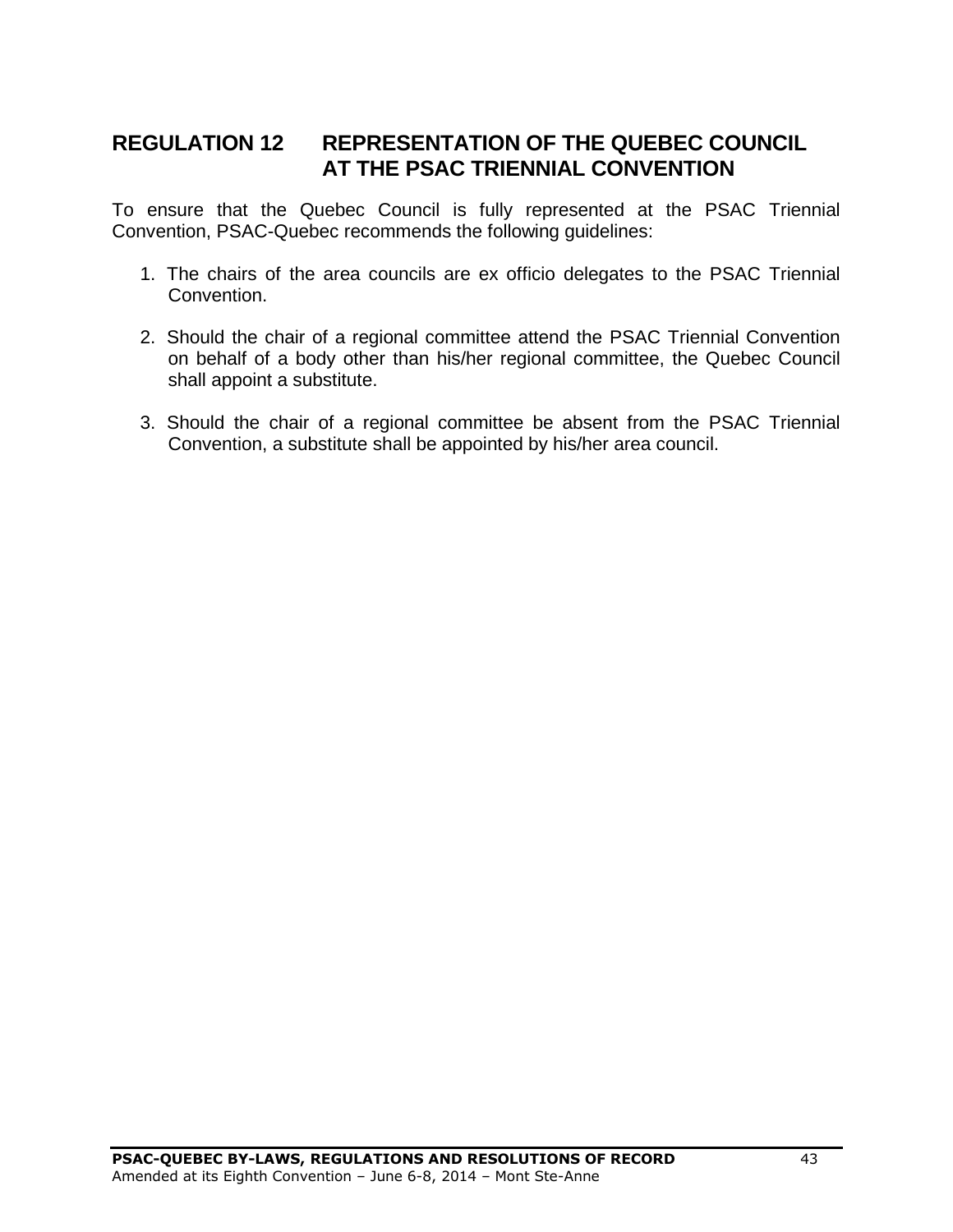

# **PSAC-QUEBEC**

# **RESOLUTIONS OF RECORD**

As amended at the PSAC-Quebec Triennial Convention in:

Québec City, November 16 and 17, 1996 Trois-Rivières, May 15 and 16, 1999 Saint-Hyacinthe, May 4 and 5, 2002 Montreal, May 14 and 15, 2005 Québec City, May 30 and 31 and June 1, 2008 Laval, May 27, 28 and 29, 2011 Québec City, June 6, 7 and 8, 2014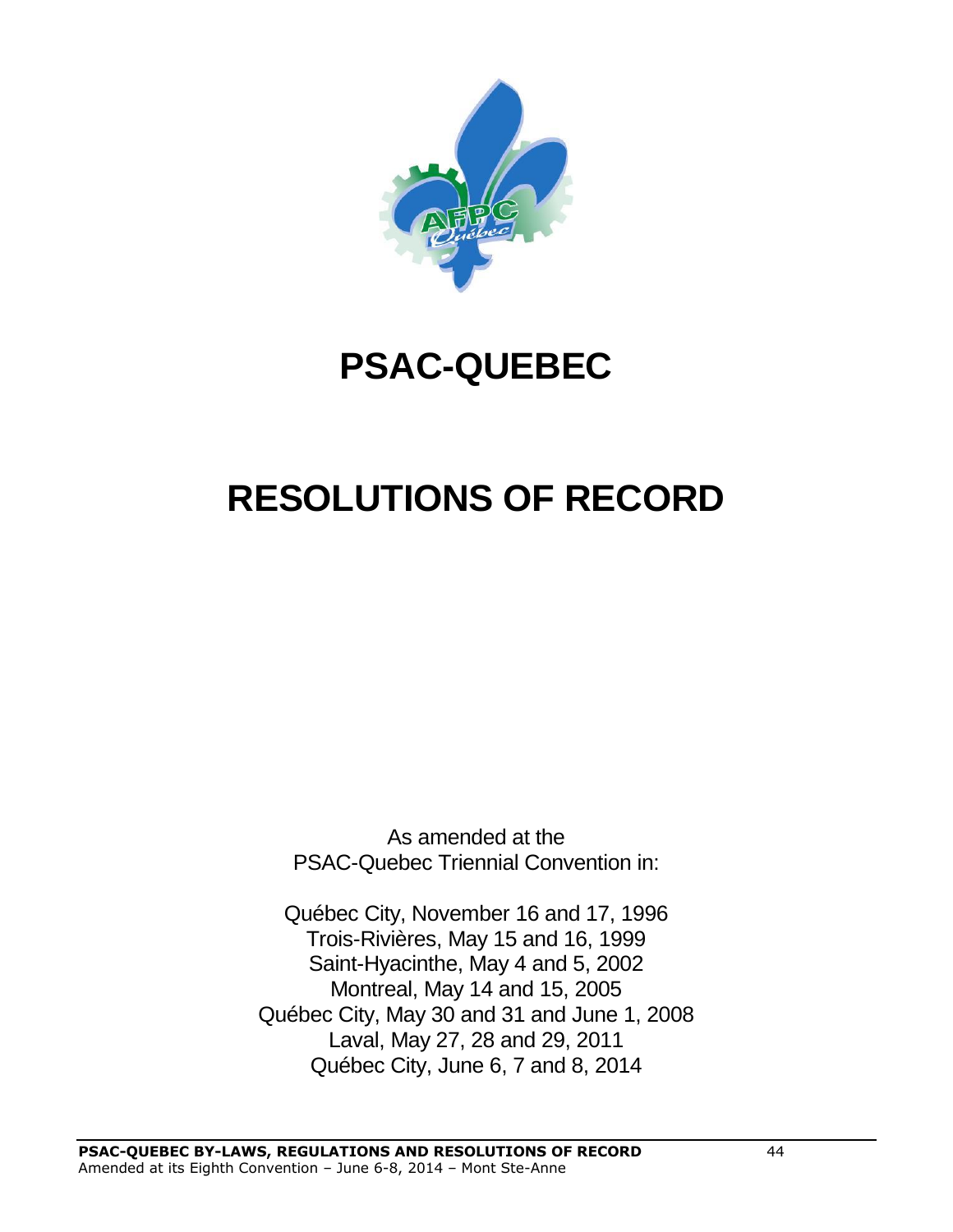# **SCHEDULE B RESOLUTIONS OF RECORD**

- <span id="page-44-0"></span>1996/GT-1 Sharing of area council minutes among regions
- 1999/G-1 Facilitators Network
- 2002/G-5 (Part 1) Joint Career Transition Committee (JCTC)
- 2002/G-6 Education vs. joint PSAC/employer training
- 2002/G-15 Participation of PSAC locals in FTQ area councils
- 2005/G-1A Adoption of federal anti-scab legislation
- 2005/G-4A Quebec's Eau Secours coalition for responsible water management
- 2005/G-6 PSAC-Quebec website
- 2005/G-15 Parallel court system in Canada
- 2005/G-25 Unionized hotels and purchase of union-made goods
- 2005/S-26A PSAC structure Committee
- 2005 G-1A and 2001 G-121 Adoption of federal anti-scab legislation
- 2008 G-11 Amendment to the Canada Labour Code (anti-scab legislation)
- 2008 G-27 Bilingualism within the Canadian Armed Forces
- 2008 G-38 Promotion of unionization
- 2008 G-32 (Part 1) Financial crisis affecting postsecondary education
- 2008 G-19 Speakers' notes
- 2008 G-34 Free education
- 2008 G-35 Security and Prosperity Partnership of North America (SPP)
- 2008 G-26 Public service Employment Act (PSEA)
- 2008 G-12 Environmental responsibility at PSAC-Quebec activities
- 2008 G-25 Public Service Employment Act (PSEA)
- 2011 G-119AProtective reassignment of pregnant or breastfeeding workers amendment to the Occupational Health and Safety Act
- 2011-G-44 Improved employment insurance for workers who are ill
- 2011 G-78 Funding of academic research
- 2011 G-63 Language of work
- 2011 G-104 Commission of inquiry into the construction industry
- 2011 G-112 Integrated occupational health and safety management system in the private and public sectors
- 2011 G-116 Increase in the number of occupational health and safety inspectors in Quebec
- 2011 G-18 Water and human rights
- 2011 G-19 Campaign against privatization of our public water systems within the comprehensive Economic and Trade agreements (CETA)
- 2011 G-21 Support for Eau secours
- 2011 G-55 Resolution for the FTQ "Une retraite à l'abri des soucis" (A worry-free retirement) campaign
- 2011 G-1 Public, universal and tariff-free health system
- 2011 G-7 Elimination of health tax
- 2011 G-35 Minimum wage to reach the low-income cut-off
- 2011 G-59 Guaranteed Income Supplement (GIS) increase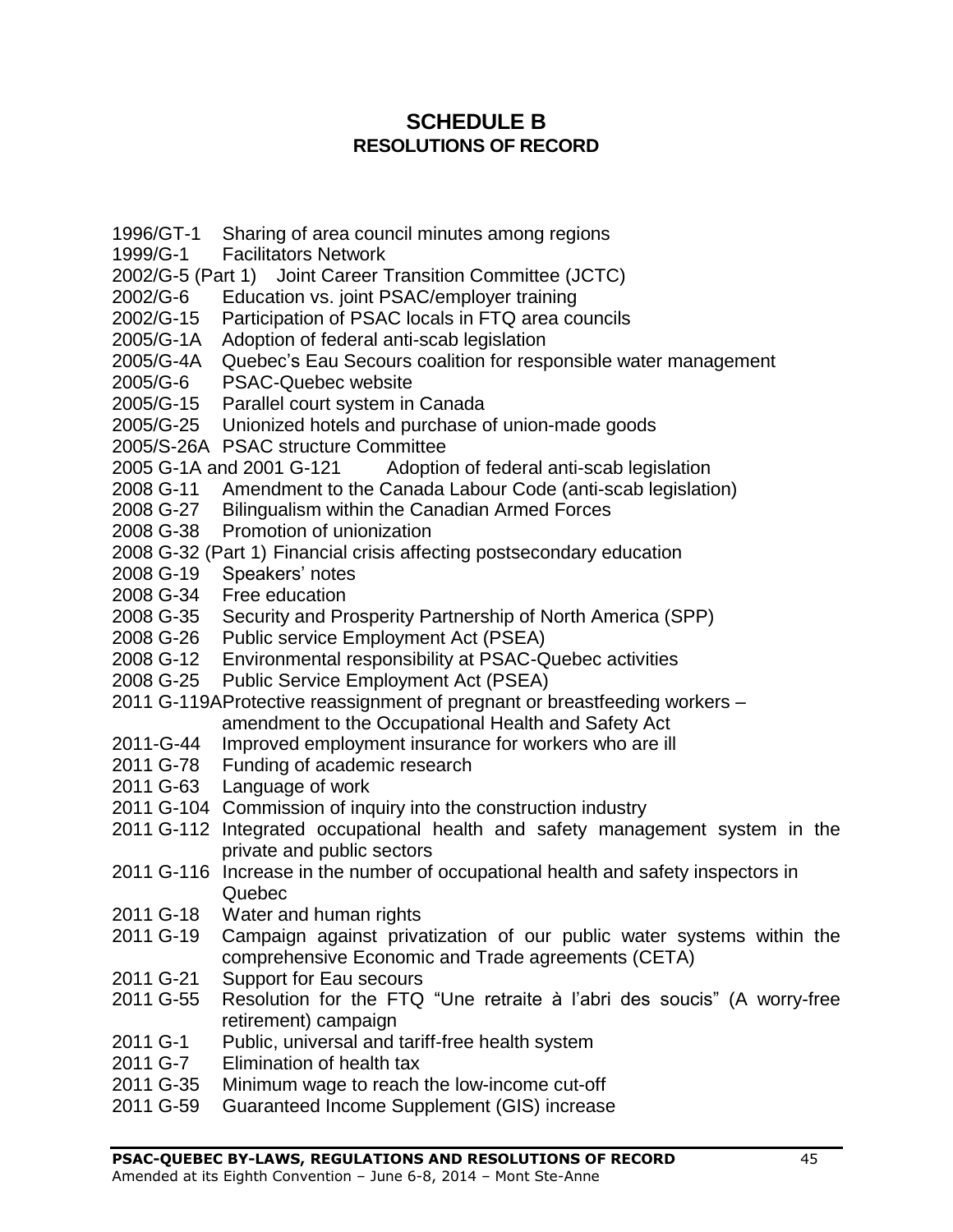- 2011 G-136 Human rights in Palestine
- 2011 G-38 Review of income tax for individuals and private business
- 2011 G-12 Shale gas development projects
- 2011 G-25 Fair and equitable royalties
- 2011 G-31A Putting our economy to work for the public and for communities
- 2011 G-56 Increase in QPP benefits
- 2011 G-76 Grants for graduate students
- G-100 Young workers camp
- G-84 Training on Section 11(8)(a) of the PSAC Constitution
- G-1 PSAC-Quebec's 2014-2015 political action plan
- G-3 Freedom to demonstrate peacefully
- G-13 Transfer of Ste. Anne's Hospital
- G-23 Creation of a Standing Committee on Pensions on the PSAC-NBoD
- G-24 Grievance arbitration process
- G-29A Union leave for members with precarious and atypical working conditions
- G-4A Pay disparity clauses
- G-7 Funding for university research
- G-15 Blood donation
- G-37 Availability of training in English
- G-38 Training for members in the university sector
- G-43 Making union education available to community groups
- G-10 Budget cuts in granting agencies
- G-14 Green environment
- G-44 PSAC-Quebec signs the Kyoto protocol
- G-19 Teleworking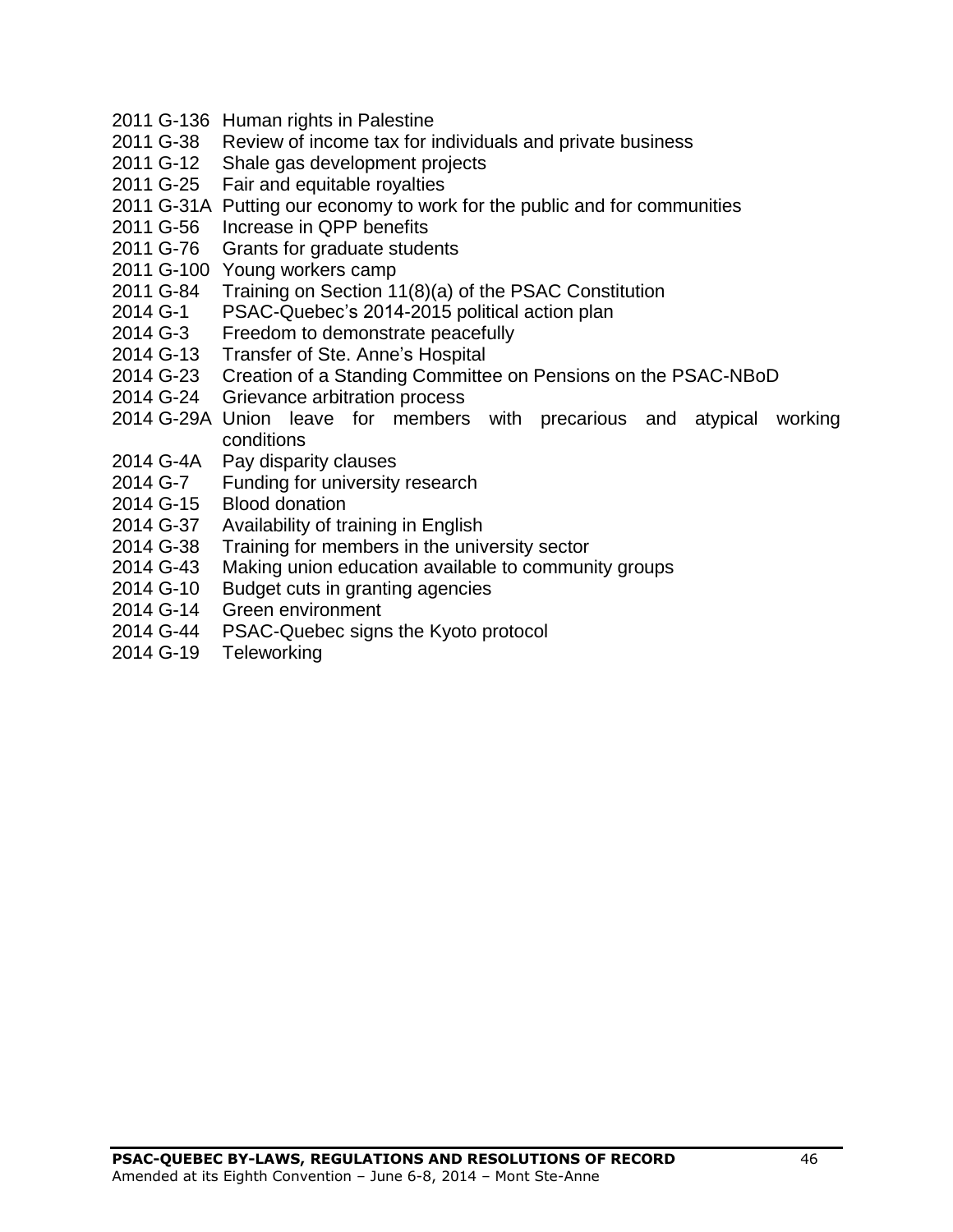# <span id="page-46-0"></span>**1996/GT-1 Sharing of area council minutes among regions**

**BE IT RESOLVED THAT** area councils share minutes of their meetings;

**BE IT FURTHER RESOLVED THAT** every area council prepare a summary of activities being held in other regions, when necessary and timely.

### <span id="page-46-1"></span>**1999/G-1 Facilitators' Network**

**BE IT RESOLVED THAT** PSAC-Quebec commit to activating the Facilitators' Network in Quebec;

**BE IT FURTHER RESOLVED THAT**, as of the fall of 1999, all PSAC-Quebec union education courses, except for in-residence courses, be delivered or observed by at least one member facilitator.

# <span id="page-46-2"></span>**2002/G-5 (Part 1) Joint Career Transition Committee (JCTC)**

**BE IT RESOLVED THAT** regional offices send minutes of this committee to all PSAC-Quebec bodies (Quebec Council, national officers, locals).

# <span id="page-46-3"></span>**2002/G-6 Education vs. joint PSAC/Employer training**

**BE IT RESOLVED THAT** PSAC-Quebec, through its Education committee, promote joint learning in the workplace and provide information so that locals and national officers negotiate such joint training.

# <span id="page-46-4"></span>**2002/G-15 Participation of PSAC locals in FTQ area councils**

**BE IT RESOLVED THAT** regions encourage locals to participate in FTQ area councils.

### <span id="page-46-5"></span>**2005/G-1A Adoption of federal anti-scab legislation**

**BE IT RESOLVED THAT** PSAC-Quebec take all necessary measures to support a plan to have the House of Commons adopt anti-scab legislation for federal public service workers.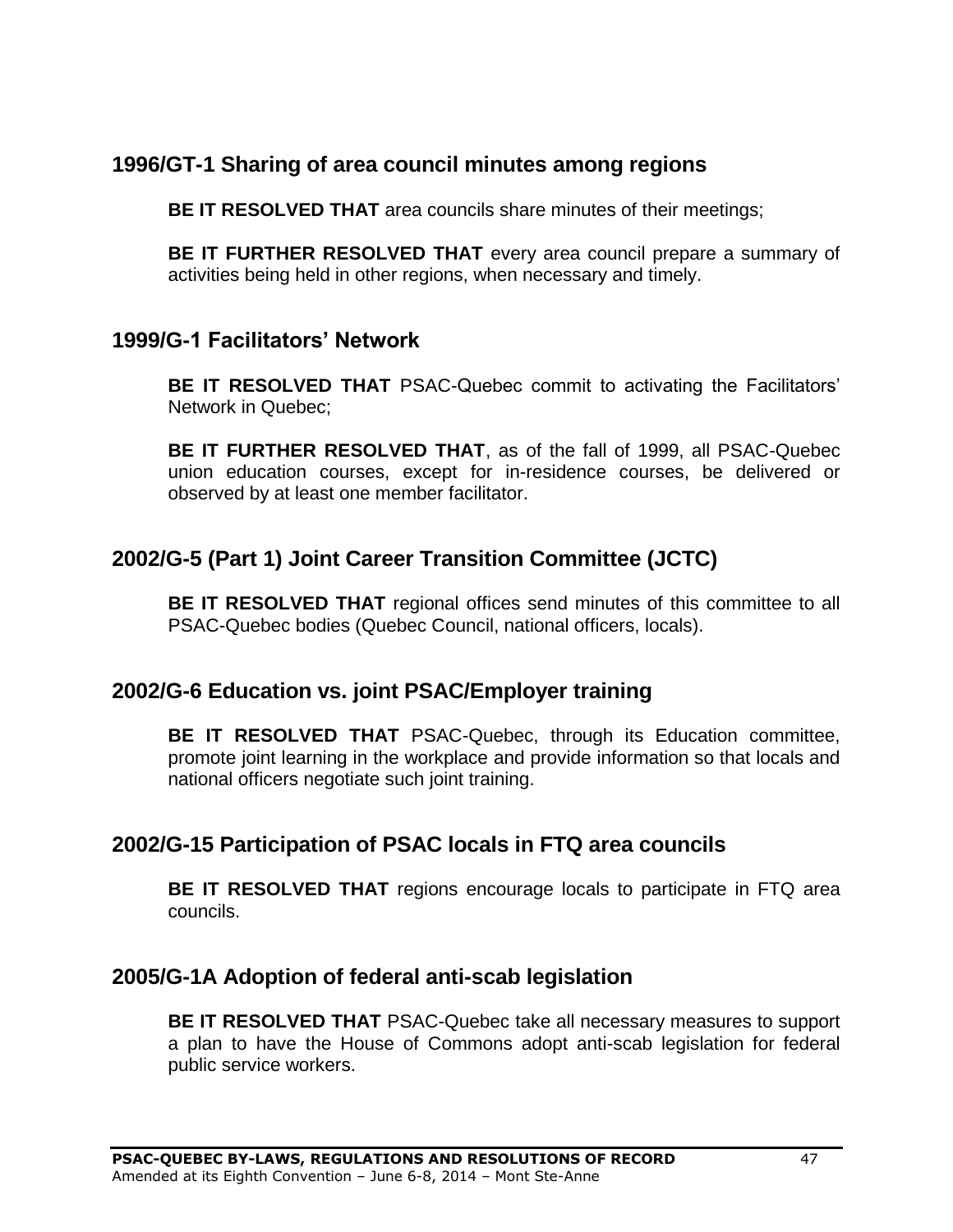# <span id="page-47-0"></span>**2005/G-4A Quebec's Eau Secours coalition for responsible water management**

**BE IT RESOLVED THAT** PSAC-Quebec support Quebec's Eau Secours coalition for responsible water management;

**BE IT RESOLVED THAT** PSAC-Quebec urge locals to support Quebec's Eau Secours coalition for responsible water management.

### <span id="page-47-1"></span>**2005/G-6 PSAC-Quebec website**

**BE IT RESOLVED THAT** PSAC-Quebec make its website more user-friendly;

**BE IT FURTHER RESOLVED THAT** PSAC-Quebec create a "What's new" page to be regularly updated.

# <span id="page-47-2"></span>**2005/G-15 Parallel court system in Canada**

**BE IT RESOLVED THAT** PSAC-Quebec mobilize and denounce any attempt to institute a parallel court system in Canada, including religious tribunals;

**BE IT RESOLVED THAT** PSAC-Quebec mobilize and denounce any attempt to adopt legal provisions that are sexist or contravene basic human rights;

**BE IT RESOLVED THAT** PSAC-Quebec urge the next PSAC Triennial Convention to adopt a similar resolution.

Note: Unfortunately, this resolution was not referred to the 2006 PSAC Convention as planned because it was overlooked. However, after checking with the PSAC National Office, a similar resolution was referred to the 2006 PSAC Convention General Resolutions Committee and will be debated at that Convention to be held in Toronto, from May 1 to 5, 2006.

# <span id="page-47-3"></span>**2005/G-25 Unionized hotels and purchase of union-made goods**

**BE IT RESOLVED THAT** the source of goods be researched for every purchase made by PSAC-Quebec and the PSAC;

**BE IT RESOLVED THAT,** when there is a call for tender on these goods, a minimum standard be established: union-/Quebec-/Canadian-made, depending on whether they are manufactured in Quebec, Canada or North America;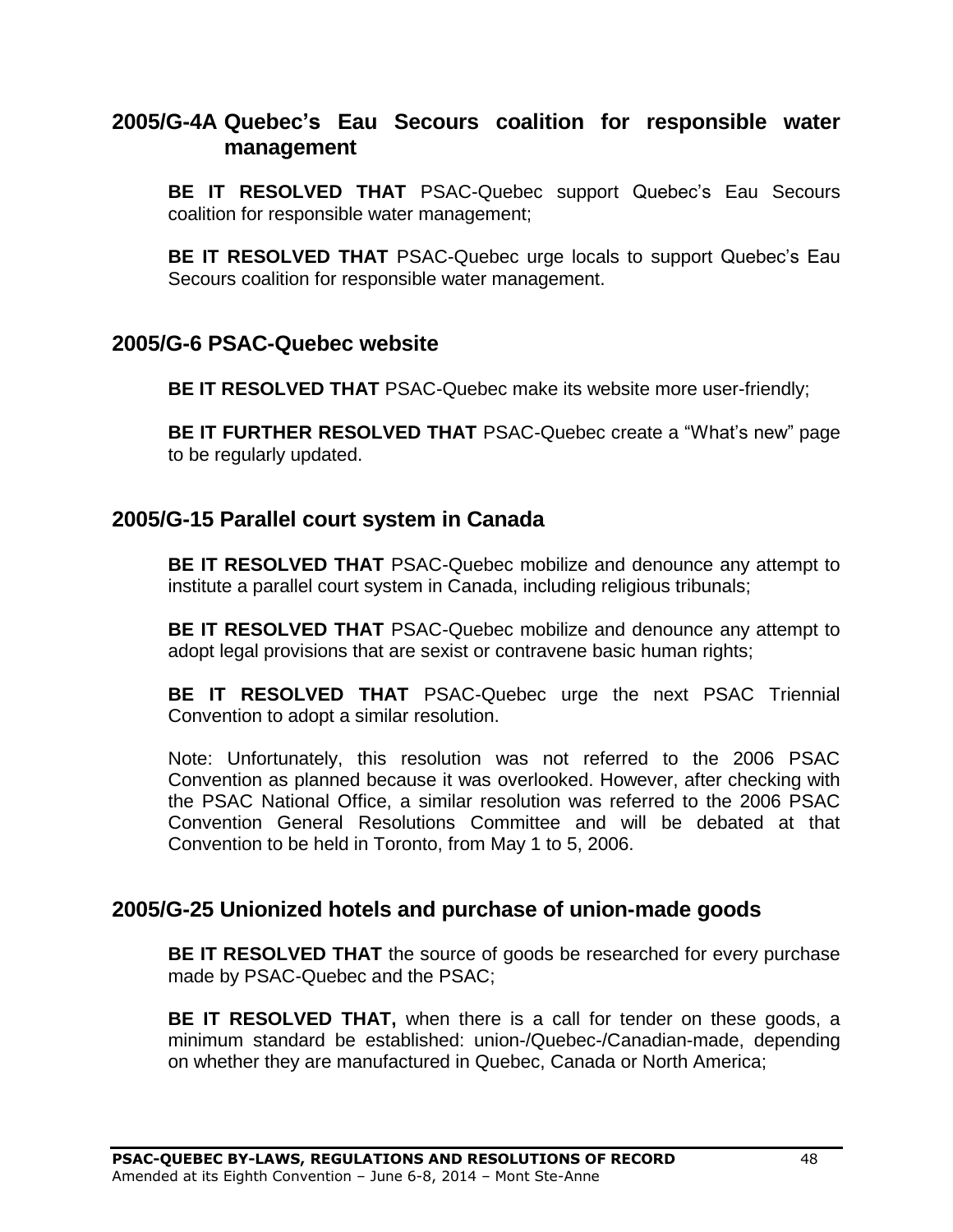**BE IT FURTHER RESOLVED THAT** the same criteria apply to the choice of hotels for conventions, meetings, seminars and other activities.

# <span id="page-48-0"></span>**2005/S-26A PSAC Structure Committee**

**BE IT RESOLVED THAT** a committee made up of members in good standing be struck once this resolution has been adopted to study the national and regional union structure as a whole;

**BE IT FURTHER RESOLVED THAT** this committee report to the next PSAC Triennial Convention in 2006 and that, subsequently, recommendations be submitted to the PSAC Triennial Convention in 2009.

Note: This resolution was under "By-Laws" although it should have been under "General Resolutions. **"**

# <span id="page-48-1"></span>**2005 G-1A and 2001 G-121 Adoption of federal anti-scab legislation**

**BE IT RESOLVED THAT** PSAC-Quebec make every effort to support any initiative leading to the adoption by the House of Commons of anti-scab legislation for federal public service workers.

# <span id="page-48-2"></span>**2008 G-11 Amendment to the Canada Labour Code (anti-scab legislation)**

**BE IT RESOLVED THAT** PSAC-Quebec include this issue in its next political lobbying campaign;

**BE IT RESOLVED THAT** PSAC-Quebec support Eau Secours, the Quebec coalition for responsible water management;

**BE IT RESOLVED THAT** PSAC-Quebec urge locals to support Eau Secours, the Quebec coalition for responsible water management.

# <span id="page-48-3"></span>**2008 G-27 Bilingualism in the Canadian Armed Forces**

**BE IT RESOLVED THAT** PSAC-Quebec lobby all parties to have universal bilingualism recognized and reinstated within the Canadian military.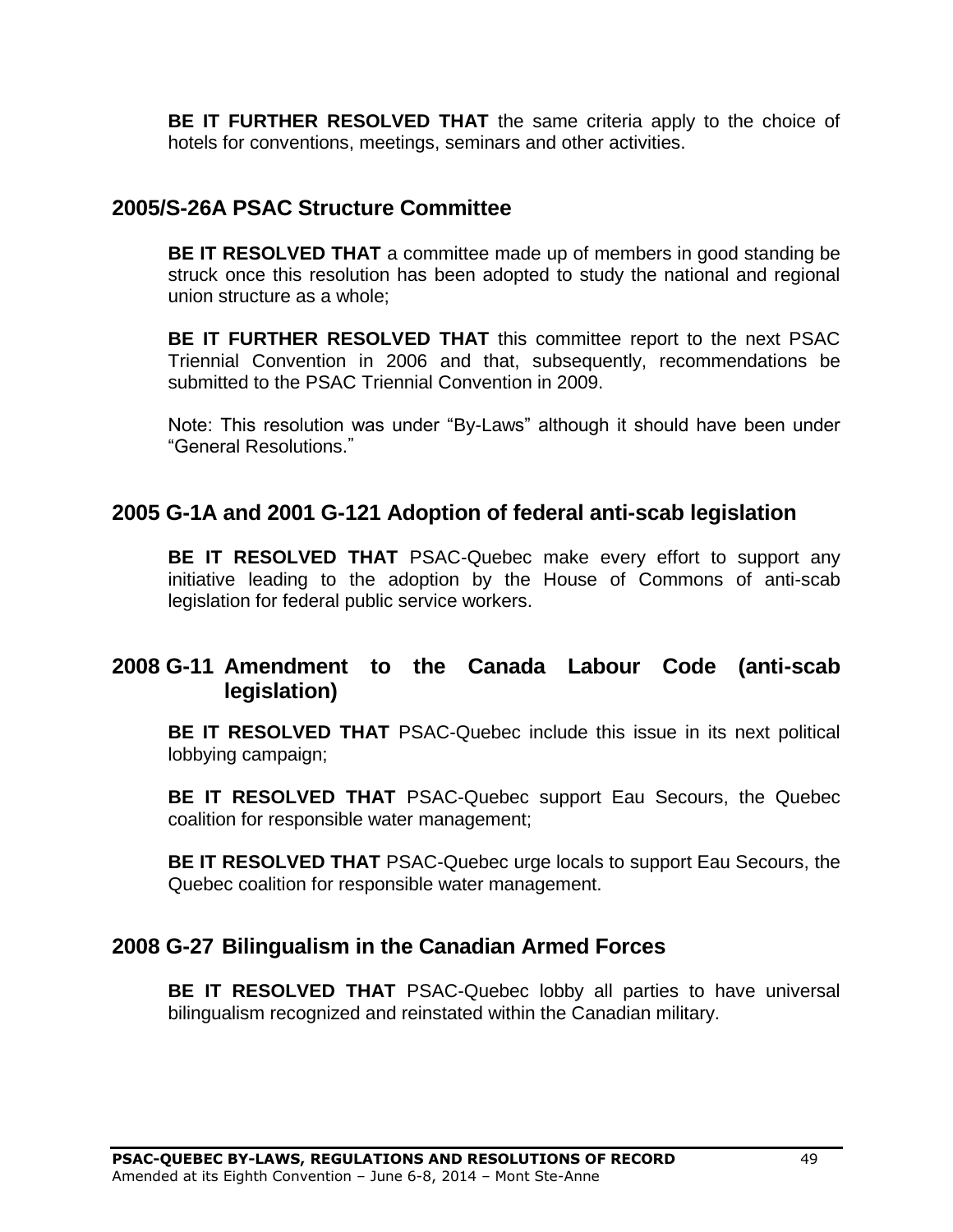# **2008 G-38 Promotion of unionization**

**BE IT RESOLVED THAT** PSAC-Quebec commit to promoting within all PSAC bodies, including the National Triennial Convention, the allocation of resources necessary for organizing and strengthening Quebec locals.

# <span id="page-49-0"></span>**2008 G-32 (Part 1) Financial crisis affecting postsecondary education**

**BE IT RESOLVED THAT** PSAC-Quebec lobby the authorities to demand that the resolution to the present crisis in Quebec universities not undermine employees' working conditions nor increase tuition fees for students;

**BE IT RESOLVED THAT** PSAC-Quebec denounce the use of public private partnerships (PPP) and other commercial ventures to fund education;

**BE IT FURTHER RESOLVED THAT** PSAC-Quebec support the action taken by PSAC unions to protect employees' working conditions and students' learning conditions.

# <span id="page-49-1"></span>**2008 G-19 Speakers' notes**

**BE IT RESOLVED THAT** PSAC-Quebec provide equal support to all student associations and federations that are fighting for better access to postsecondary education and free education.

# <span id="page-49-2"></span>**2008 G-34 Free education**

**BE IT FURTHER RESOLVED THAT** PSAC-Quebec denounce any attempt to fund postsecondary education by increasing tuition fees, given that education ought to be free.

# <span id="page-49-3"></span>**2008 G-35 Security and Prosperity Partnership of North America (SPP)**

**BE IT RESOLVED THAT** PSAC-Quebec denounce the SPP, its bargaining process and its devastating effects on the environment, the economy and the sovereignty of Quebec and Canada;

**BE IT FURTHER RESOLVED THAT** PSAC-Quebec support action criticizing and denouncing the Security and Prosperity Partnership of North America.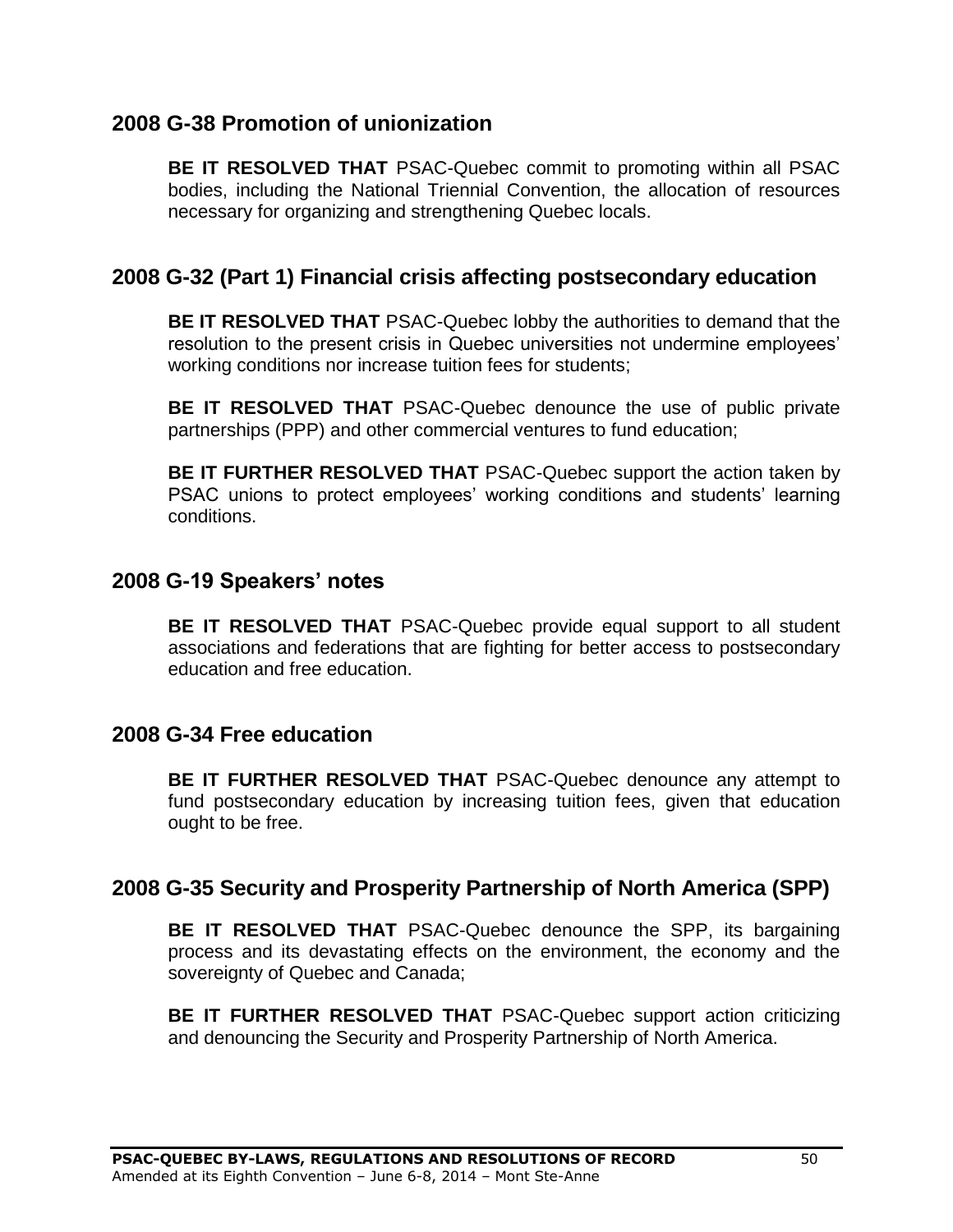# <span id="page-50-0"></span>**2008 G-26 Public Service Employment Act (PSEA)**

**BE IT RESOLVED THAT** PSAC-Quebec lobby the federal government to reinstate the former staffing system so that candidates applying for a federal government position are classified by rank.

# <span id="page-50-1"></span>**2008 G-12 Environmental responsibility at PSAC-Quebec activities**

**BE IT RESOLVED THAT** PSAC-Quebec prepare a guide on the organization of environmentally responsible activities (conferences and conventions);

**BE IT FURTHER RESOLVED THAT** PSAC-Quebec request that all of its bodies that are organizing events be as environmentally responsible as possible.

# <span id="page-50-2"></span>**2008 G-25 Public Service Employment Act (PSEA)**

**BE IT RESOLVED THAT** PSAC-Quebec lobby the PSC so that no Canadian be excluded from the process;

**BE IT FURTHER RESOLVED THAT** PSAC-Quebec lobby the PSC so that anyone wishing to apply for a position at the Public Service Commission may also do so by mail or fax.

# <span id="page-50-3"></span>**2011 G-119A Protective reassignment of pregnant or breastfeeding workers – amendment to the Occupational Health and Safety Act**

**BE IT RESOLVED THAT** the PSAC and PSAC-Quebec urge the Canadian government to reach an administrative agreement with the government of Quebec so that all women workers be entitled to protective reassignment, as provided under the QPIP and the CSST.

# <span id="page-50-4"></span>**2011-G-44 Improved employment insurance for ill workers**

**BE IT RESOLVED THAT** PSAC-Quebec demand that the federal government amend the Employment Insurance Act so that workers who are ill may receive up to 50 weeks of Employment Insurance benefits with no waiting period.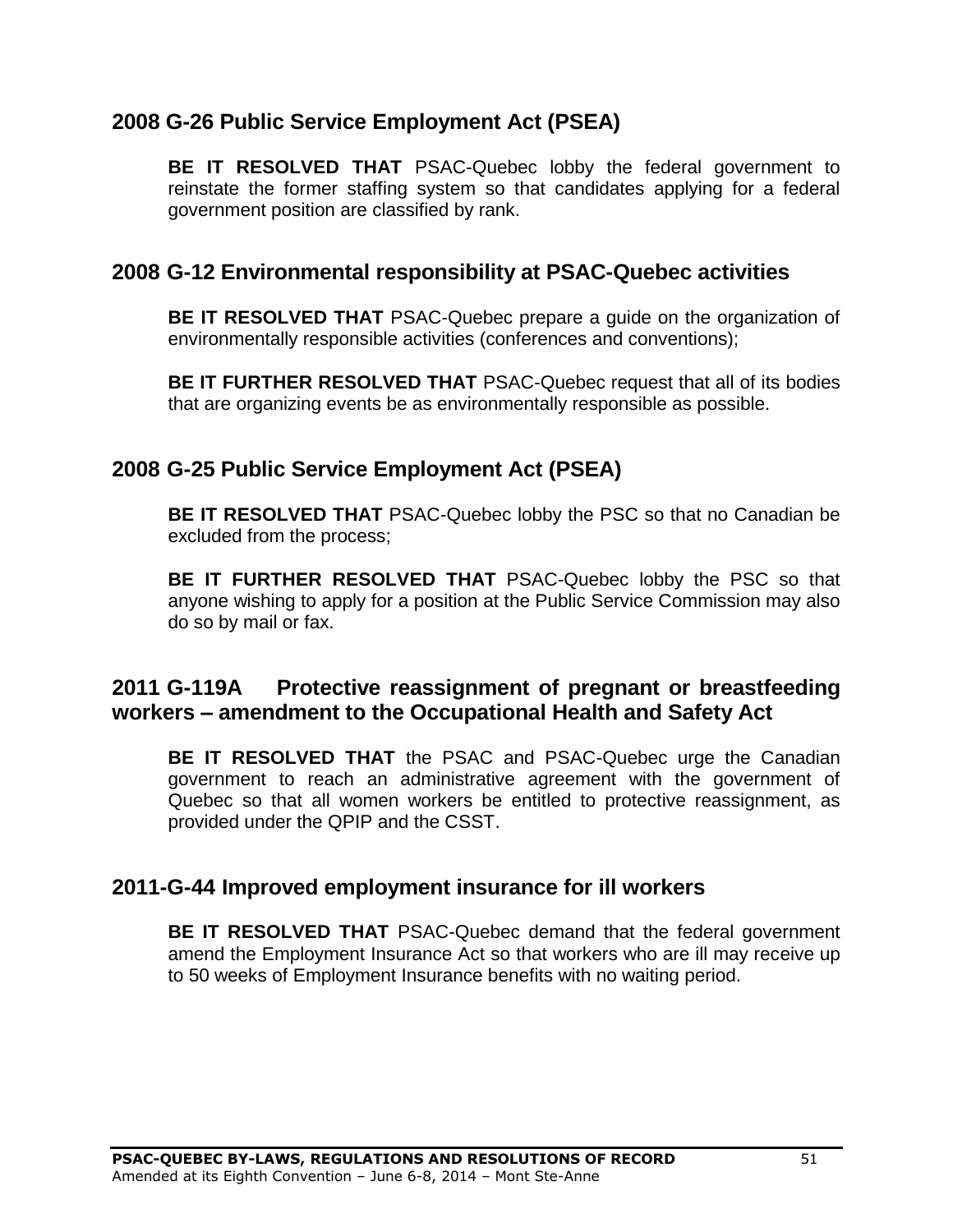# <span id="page-51-0"></span>**2011 G-78 Funding of academic research**

**BE IT RESOLVED THAT** PSAC-Quebec engage in political action to ensure that, effective immediately, employees' negotiated wages be taken into account by government granting agencies when they allocate subsidies;

**BE IT FURTHER RESOLVED THAT** PSAC-Quebec work to increase budgets for these organizations to ensure that its members retain their employment.

# <span id="page-51-1"></span>**2011 G-63 Language of work**

**BE IT RESOLVED THAT** PSAC-Quebec demand that the *Charter of the French language* apply to all workers in Quebec.

# <span id="page-51-2"></span>**2011 G-104 Commission of inquiry into the construction industry**

**BE IT RESOLVED THAT** PSAC-QUEBEC lobby the Quebec government to set up a commission of inquiry to look into the construction industry as soon as possible.

# <span id="page-51-3"></span>**2011 G-112 Integrated occupational health and safety management system in the private and public sectors**

**BE IT RESOLVED THAT** PSAC-QUEBEC lobby all governments and other unions to ensure that integrated occupational health and safety management systems become compulsory in the public and private sectors.

# <span id="page-51-4"></span>**2011 G-116 Increase in the number of occupational health and safety inspectors in Quebec**

**BE IT RESOLVED THAT** PSAC-Quebec lobby the Quebec government to considerably increase the number of inspectors at the CSST.

# <span id="page-51-5"></span>**2011 G-18 Water and human rights**

**BE IT RESOLVED THAT** PSAC-Quebec recognize and affirm that access to clean water is a basic human right;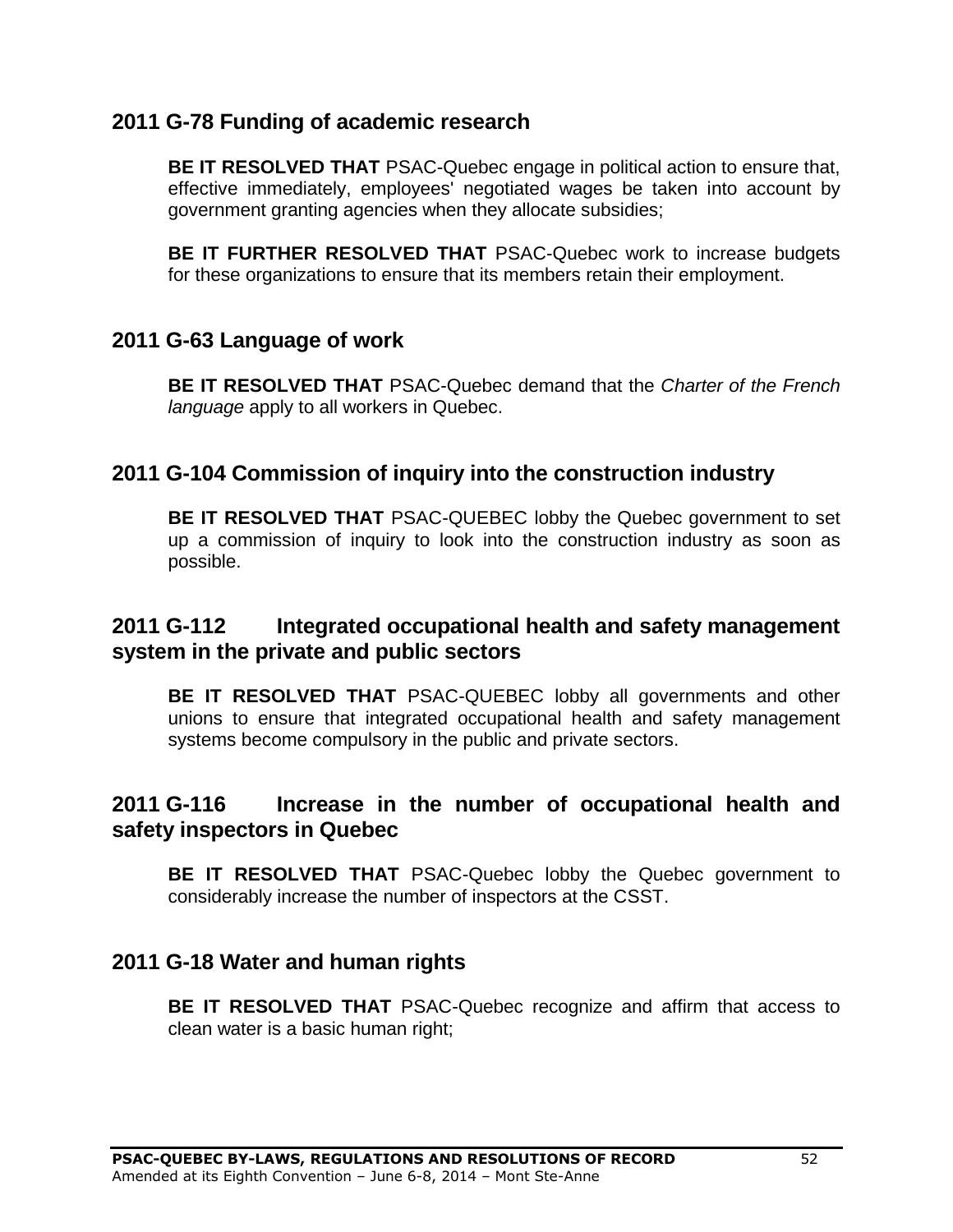**BE IT FURTHER RESOLVED THAT** PSAC-Quebec urge the federal and Quebec governments to add access to clean water to their human rights legislation;

**BE IT FURTHER RESOLVED THAT** PSAC-Quebec call upon both levels of government to support the recognition of water as a human right in international law.

# <span id="page-52-0"></span>**2011 G-19 Campaign against privatization of our public water systems within the Comprehensive Economic and Trade agreements (CETA)**

**BE IT FURTHER RESOLVED THAT** PSAC-Quebec lobby all levels of government, particularly municipal governments, to make them aware of the dangers of privatizing water.

# <span id="page-52-1"></span>**2011 G-21 Support for Eau Secours**

**BE IT RESOLVED THAT** PSAC-Quebec support Eau Secours by becoming a member;

**BE IT FURTHER RESOLVED THAT** PSAC-Quebec urge locals in Quebec to show their support by becoming members of the Eau Secours coalition.

# <span id="page-52-2"></span>**2011 G-55 Resolution for the FTQ "Une retraite à l'abri des soucis" (A worry-free retirement) campaign**

**BE IT RESOLVED THAT** PSAC-Quebec urge its members to lobby federal members of Parliament and members of the National Assembly to support improvements to the Québec Pension Plan and its equivalent in the other provinces: the Canada Pension Plan.

# <span id="page-52-3"></span>**2011 G-1 Free public, universal health care system**

**BE IT RESOLVED THAT** PSAC-Quebec demand a free public, universal health care system.

# <span id="page-52-4"></span>**2011 G-7 Elimination of health tax**

**BE IT RESOLVED THAT** PSAC-Quebec lobby the provincial government and/or candidates from all parties during the next provincial election campaign to abolish the health tax;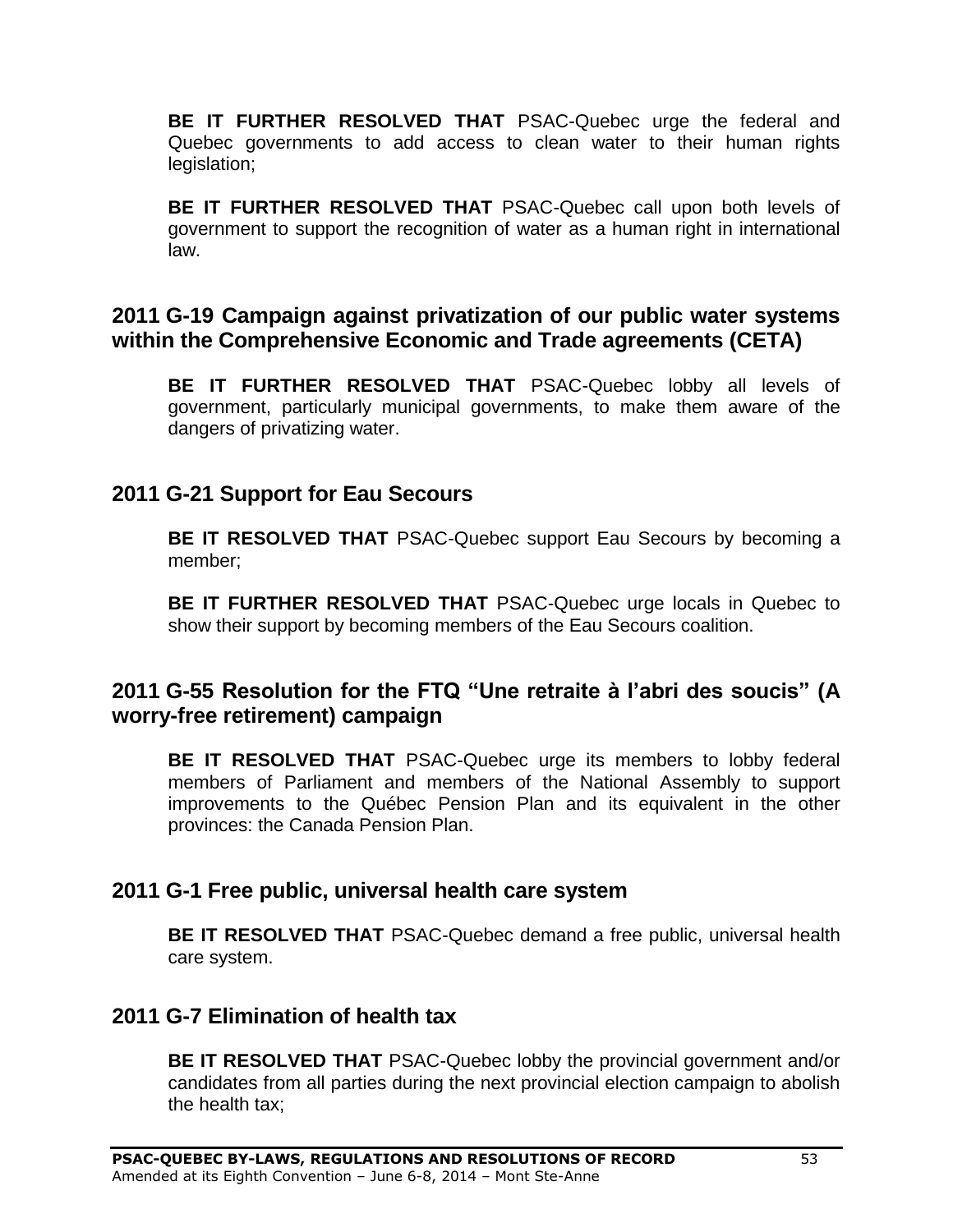**BE IT FURTHER RESOLVED THAT** PSAC-Quebec directly and actively denounce any type of health care deductible.

# <span id="page-53-0"></span>**2011 G-35 Minimum wage indexed to the low-income cut-off**

**BE IT RESOLVED THAT** PSAC-Quebec lobby the Quebec government to increase the minimum wage to \$10.90 per hour as of May 1, 2012;

**BE IT FURTHER RESOLVED THAT** PSAC-Quebec also ensure that the Quebec government automatically increase the minimum wage based on the Consumer Price Index (CPI) from the previous year.

# <span id="page-53-1"></span>**2011 G-59 Guaranteed Income Supplement (GIS) increase**

**BE IT RESOLVED THAT** PSAC-Quebec lobby the Canadian government to immediately increase the Guaranteed Income Supplement by at least 15% to reduce poverty in the elderly population.

# <span id="page-53-2"></span>**2011 G-136 Human rights in Palestine**

**BE IT RESOLVED THAT** PSAC-Quebec take a position in favour of establishing a just and lasting peace in the Middle East;

**BE IT FURTHER RESOLVED THAT** PSAC-Quebec demand the establishment of a Palestinian state based on the 1967 borders, pursuant to UN resolutions, and that Palestinian refugees have a right of return;

**BE IT FURTHER RESOLVED THAT** PSAC-Quebec support the Boycott, Divestment, Sanctions movement against apartheid in Israel and raise awareness among its members.

# <span id="page-53-3"></span>**2011 G-38 Review of income tax for individuals and private business**

**BE IT RESOLVED THAT** PSAC-Quebec lobby the Quebec government to gradually introduce several new tax brackets for individuals whose income exceeds \$77,140 (presently the top provincial tax bracket) so that the highest paid citizens pay their fair share of taxes;

**BE IT ALSO RESOLVED THAT** PSAC-Quebec lobby the Quebec government to gradually adjust the tax rate on profits for all private businesses in Quebec to equal the share paid by individuals.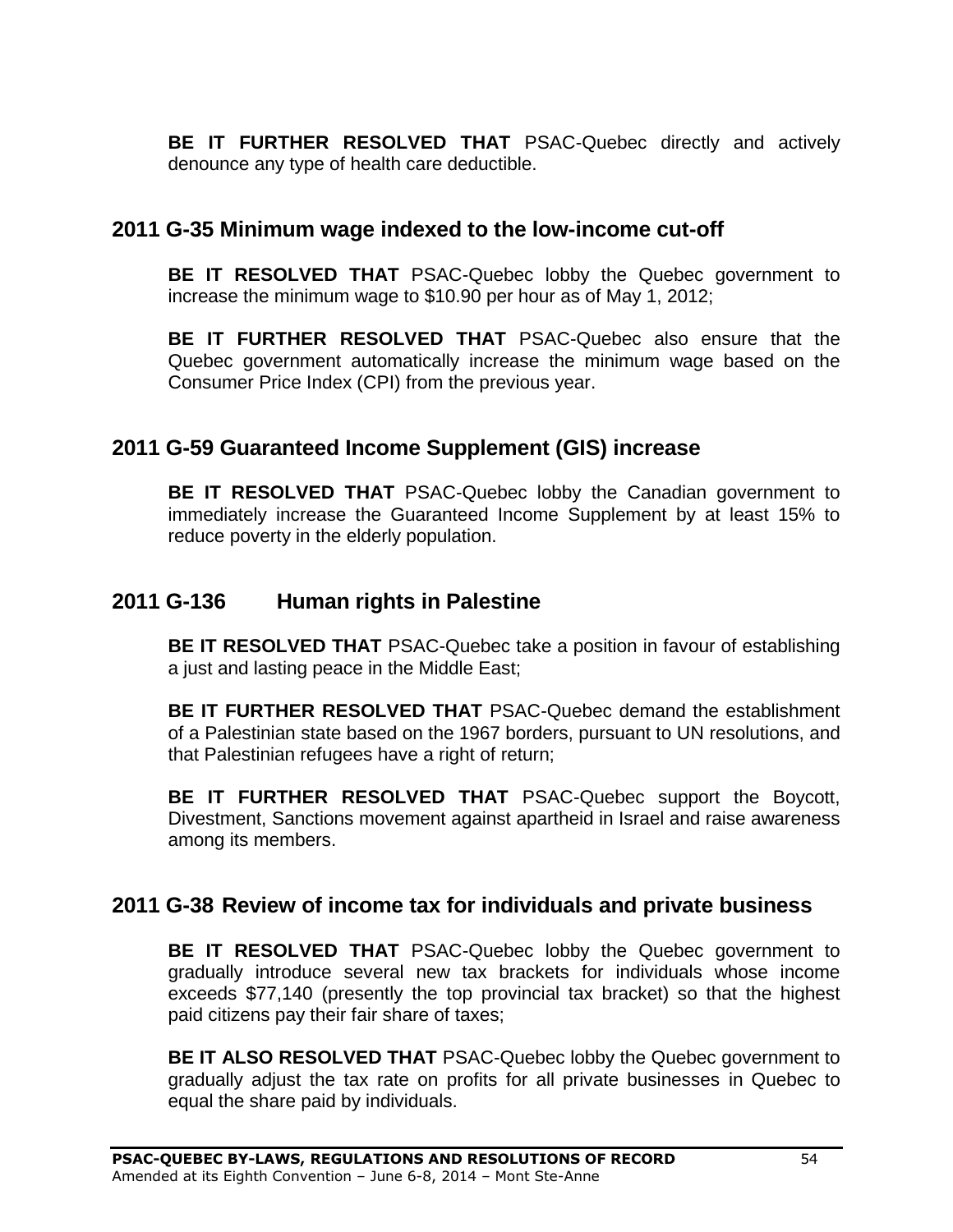# <span id="page-54-0"></span>**2011 G-12 Shale gas development projects**

**BE IT RESOLVED THAT** PSAC-Quebec demand that the Quebec government impose a moratorium on shale gas development projects until the population has been surveyed through a referendum.

# <span id="page-54-1"></span>**2011 G-25 Fair and equitable royalties**

**BE IT RESOLVED THAT** PSAC-Quebec demand that the Quebec government adopt a policy to establish fair and equitable royalties for private sector operators in natural and energy resources;

**BE IT FURTHER RESOLVED THAT** PSAC-Quebec demand that the Quebec government invest the product of these royalties in public services.

# <span id="page-54-2"></span>**2011 G-31A Putting our economy to work for the public and for communities**

**BE IT RESOLVED THAT** PSAC-Quebec lobby the Quebec government to gradually create an economy based on cooperation and government control of key sectors, including various types of energy and natural resource development, ensuring that the people of Quebec reap the benefits of this development;

**BE IT RESOLVED THAT** PSAC-Quebec lobby the Quebec government to gradually create an economy based on cooperation and nationalize certain key strategic sectors, particularly energy and natural resources.

# <span id="page-54-3"></span>**2011 G-56 Increase in QPP benefits**

**BE IT RESOLVED THAT** PSAC-Quebec lobby the Quebec government to double QPP benefits to provide a higher minimum annuity to all Quebecers and set the cap at a higher wage level.

# <span id="page-54-4"></span>**2011 G-76 Grants for graduate students**

**BE IT RESOLVED THAT** PSAC-Quebec call upon the federal and provincial governments to substantially increase, as of this year, the number of grants allocated to graduate students as well as the budgets allocated for grants.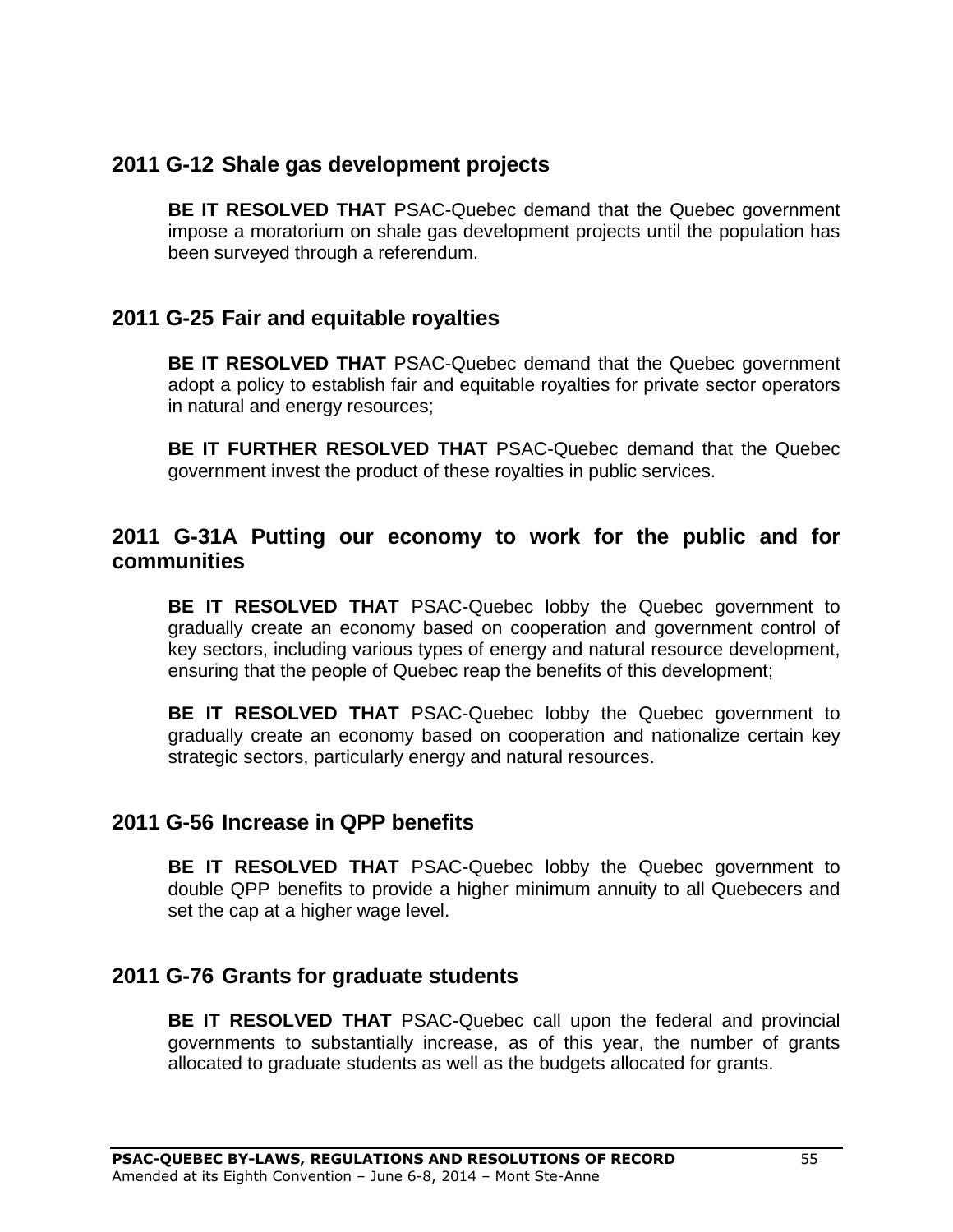# <span id="page-55-0"></span>**2011 G-100 Young workers' camp**

**BE IT RESOLVED THAT** PSAC-Quebec create a young workers' camp based on the FTQ model to promote inclusion, commitment and training of young union members.

# <span id="page-55-1"></span>**2011 G-84 Training on Section 11(8)(a) of the PSAC Constitution**

**BE IT RESOLVED THAT** PSAC-Quebec establish and provide necessary training pursuant to the requirements of Section 11(8)(a) of the PSAC Constitution.

# <span id="page-55-2"></span>**2014 G-1 PSAC-Quebec's 2014-2015 political action plan**

**BE IT RESOLVED THAT** PSAC-Quebec implement a response plan to stop the rise of the right wing in its tracks, both in the National Assembly and in the Commons;

**BE IT FURTHER RESOLVED THAT** PSAC-Quebec concentrate the lion's share of its resources in the Quebec Region from now until the federal election in 2015;

**BE IT FURTHER RESOLVED THAT** PSAC-Quebec involve its members in this fightback campaign and work in cooperation with other unions and outside the public service.

# <span id="page-55-3"></span>**2014 G-3 Right to peaceful demonstration**

**BE IT RESOLVED THAT** PSAC-Quebec denounce and demand the abolition of all legislation that restricts the right to peaceful demonstration.

# <span id="page-55-4"></span>**2014 G-13 Transfer of Ste. Anne's Hospital**

**BE IT RESOLVED THAT** PSAC-Quebec lobby the governments;

**BE IT FURTHER RESOLVED THAT** PSAC-Quebec do everything in its power to protect the interests of Ste. Anne's Hospital employees.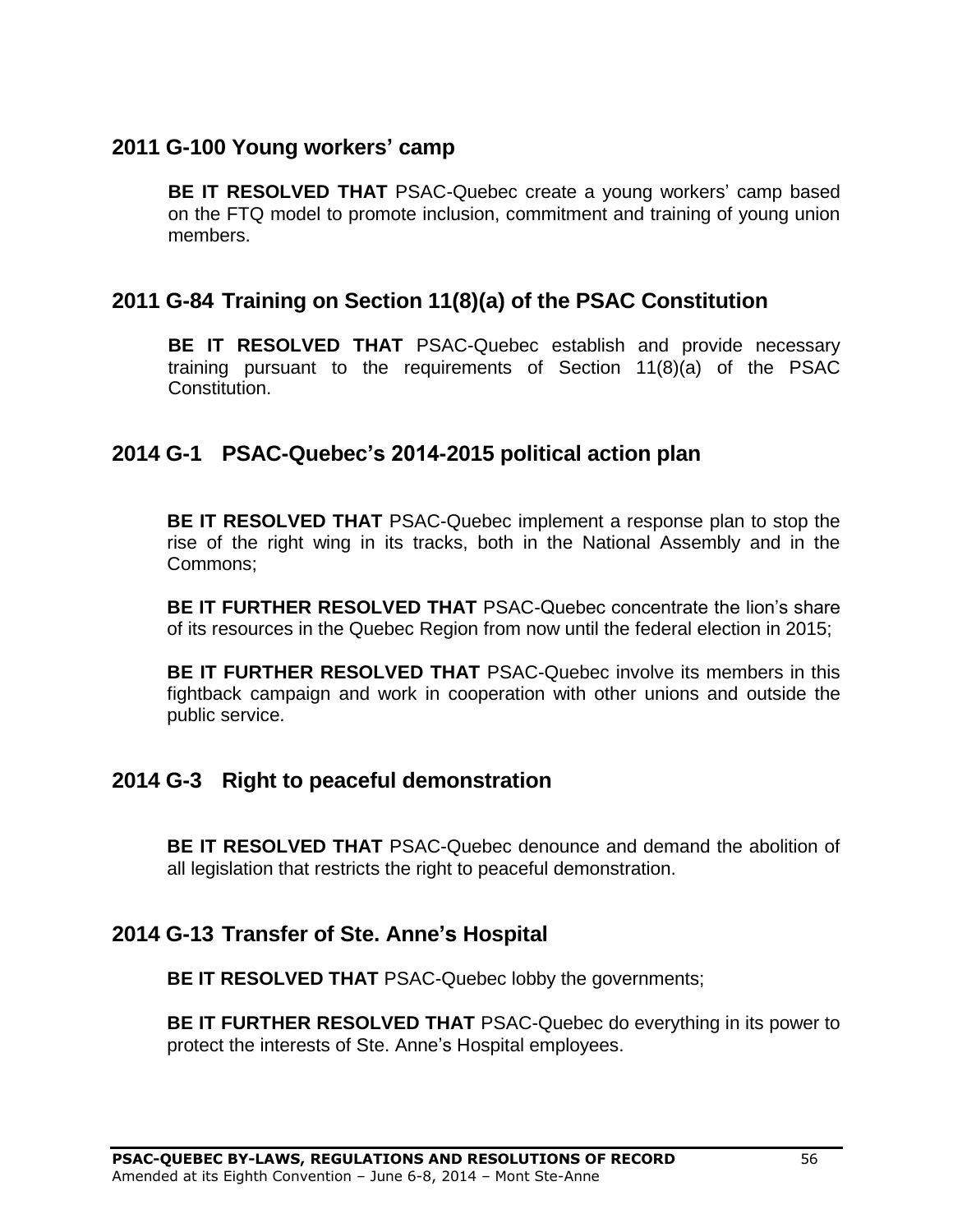# <span id="page-56-0"></span>**2014 G-23 Creation of a Standing Committee on Pensions on the PSAC NBoD**

**BE IT RESOLVED THAT** PSAC's Quebec Region support and request the creation of a standing pensions committee on the PSAC National Board of Directors, with a mandate to assist and mobilize PSAC and PSARA members.

### <span id="page-56-1"></span>**2014 G-24 Grievance arbitration process**

**BE IT RESOLVED THAT** PSAC's Quebec Region lobby the PSAC National Office to significantly expedite the grievance arbitration process.

### <span id="page-56-2"></span>**2014 G-29A Union leave for members with precarious and atypical working conditions**

**BE IT RESOLVED THAT** PSAC-Quebec object to PSAC's current practice regarding union leave for members with precarious and atypical working conditions;

### <span id="page-56-3"></span>**2014 G-4A Pay disparity clauses**

**BE IT RESOLVED THAT** PSAC-Quebec object to the inclusion of pay disparity clauses in collective agreements;

**BE IT FURTHER RESOLVED THAT** PSAC-Quebec work with its union allies to lobby the various levels of government to amend the Canada Labour Code and the relevant provincial legislation to this effect.

### <span id="page-56-4"></span>**2014 G-7 Funding for university research**

**BE IT RESOLVED THAT** PSAC-Quebec lobby to ensure that government agencies paying out grants take negotiated wages into account, effective immediately;

**BE IT FURTHER RESOLVED THAT** PSAC-Quebec work to increase the budgets of these organizations to maintain its members' employment.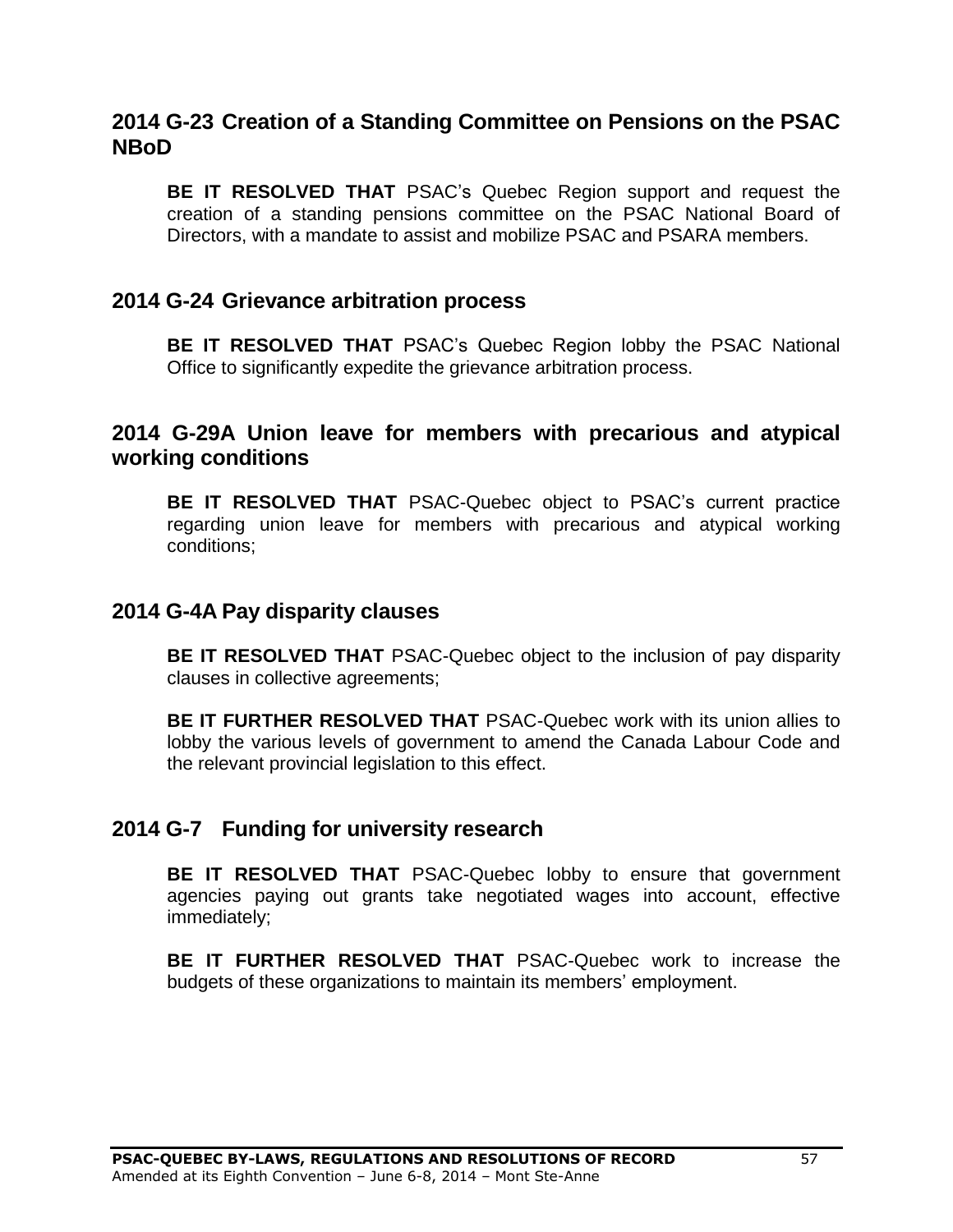# <span id="page-57-0"></span>**2014 G-15 Blood donation**

**BE IT RESOLVED THAT** PSAC-Quebec and the affiliated unions make people in Quebec and elsewhere in Canada aware of the Héma-Québec and Canadian Blood Services surveys on blood donation, which exclude potential male donors who have had sexual relations with a man in the past five years;

# <span id="page-57-1"></span>**2014 G-16 Missing and murdered Indigenous women**

**BE IT RESOLVED THAT** PSAC-Quebec encourage its members to lobby federally and provincially elected officials to immediately launch, in consultation with indigenous women and their representatives, a National Inquiry into Missing and Murdered Indigenous Women.

# <span id="page-57-2"></span>**2014 G-37 Availability of training in English**

**BE IT RESOLVED THAT** the PSAC-Quebec Education Department begin offering some of its basic courses in English at least once a year, including courses on grievance handling, introductory courses for union local officers, and courses on occupational health and safety, ways of dealing with the employer and political action.

**BE IT FURTHER RESOLVED THAT** these courses shall be offered, if at all possible, on weekends.

# <span id="page-57-3"></span>**2014 G-38 Training for members in the university sector**

**BE IT RESOLVED THAT** the PSAC-Quebec Education Department develop and offer, in collaboration with CQSU, a training program specific to the university sector.

# <span id="page-57-4"></span>**2014 G-43 Making union education available to community groups**

**BE IT RESOLVED THAT** the FTQ, area councils and the affiliated unions invite community groups of their choice to take union training with their members.

# <span id="page-57-5"></span>**2014 G-10 Budget cuts in granting agencies**

**BE IT RESOLVED THAT** PSAC-Quebec denounce the budget cuts in federal and provincial granting agencies;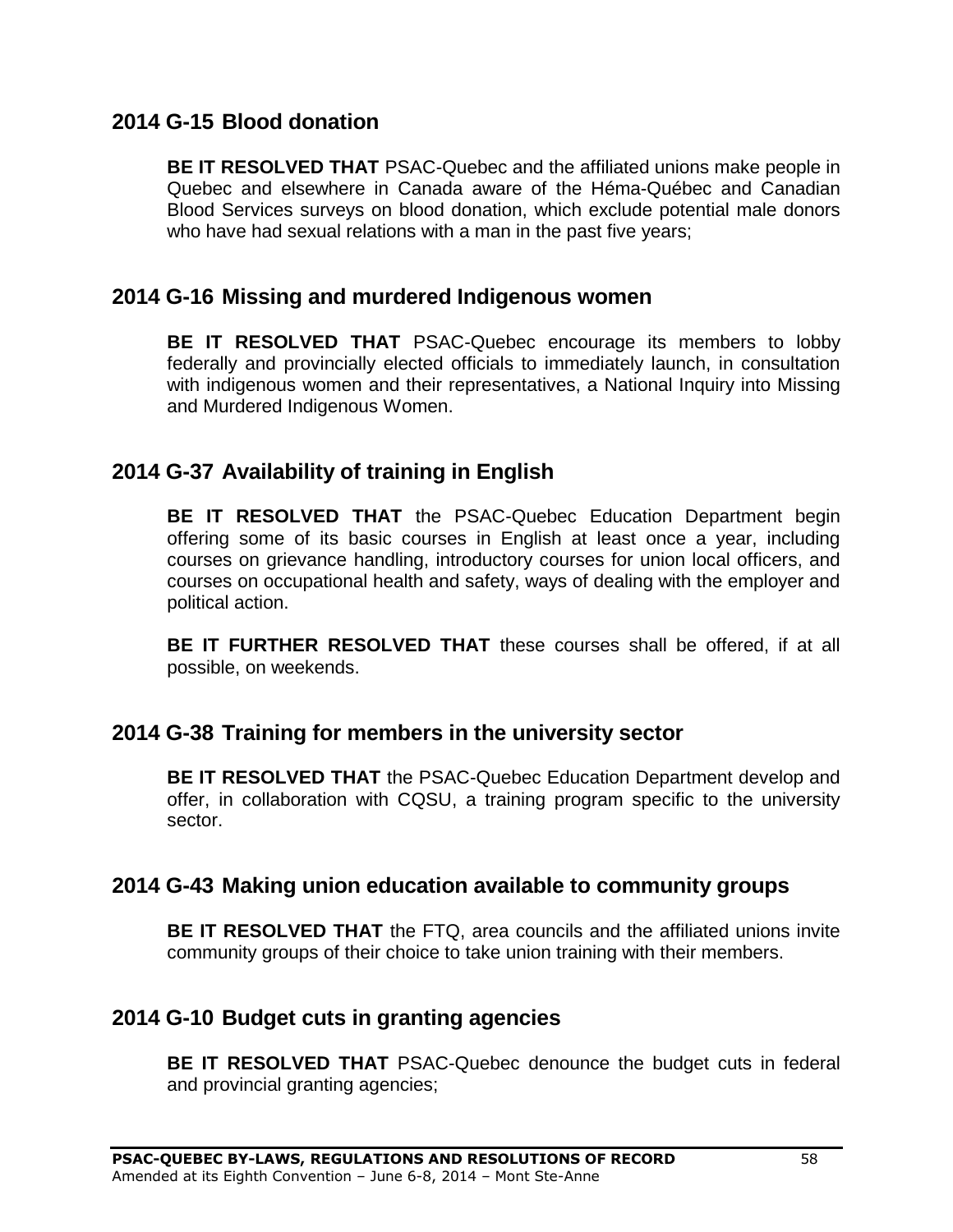**BE IT FURTHER RESOLVED THAT** PSAC-Quebec claim massive funding for fundamental research and applied research intended for a non-commercial purpose;

**BE IT FINALLY RESOLVED THAT** PSAC-Quebec produce a study on the direct impact of these cuts on student employees, research professionals and postdoctoral fellows.

# <span id="page-58-0"></span>**2014 G-14 Green environment**

**BE IT RESOLVED THAT** PSAC-Quebec consider developing a green policy for all of its activities.

# <span id="page-58-1"></span>**2014 G-44 PSAC-Quebec signs the Kyoto protocol**

**BE IT RESOLVED THAT** PSAC and PSAC-Quebec lobby the federal government to have Canada regain its place among the countries that are climate change leaders.

# <span id="page-58-2"></span>**2014 G-19 Teleworking**

**BE IT RESOLVED THAT** PSAC-Quebec lobby governments to recognize teleworking.